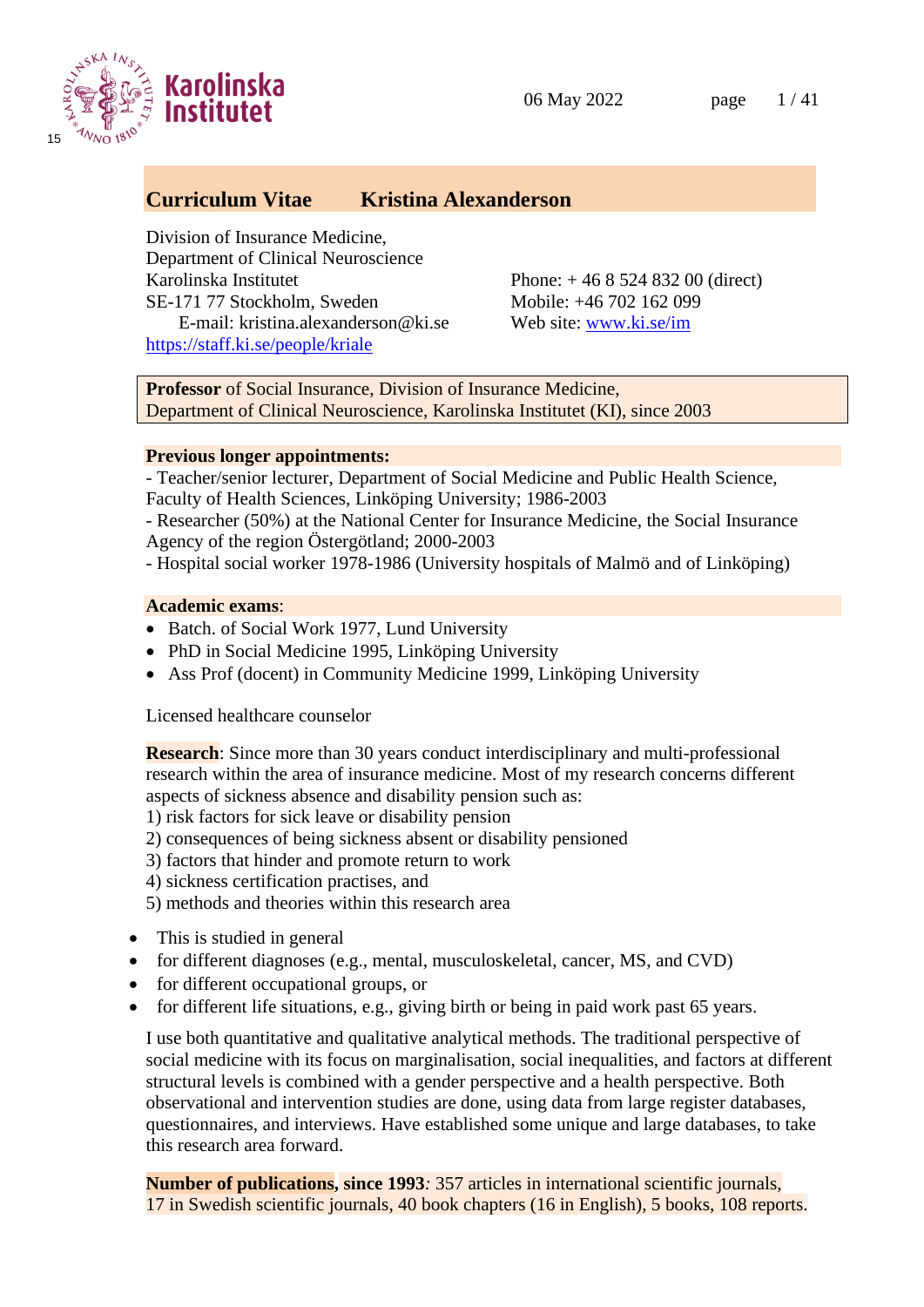

### **International research cooperation**

With researchers from universities in Monarch, Australia; Copenhagen, Denmark; Helsinki & Turku, Finland; Inserm Paris, France; and London, the UK.

**Supervision**: Supervised 24 PhDs to dissertation (10 of them as a main-supervisor). Supervised one licentiate to dissertation, as co supervisor. Have mentored several postdocs.

**External funding** in the last years from e.g., the Swedish Research Council for Health, Working Life and Welfare (Forte), the Swedish Research Council (VR), Swedish Cancer Society, Region Stockholm, AFA Insurance, Alecta Insurance, Folksam Research Council, The Ministry of Health and Social Affairs, Biogen, the Swedish Transport Administration, the Swedish Social Insurance Agency, Swedish Association of Local Authorities and Regions (SKR), The Board of Health and Welfare, The Swedish Social Insurance Inspectorate, the European Commission.

#### **Some current commissions:**

- Project leader of several research projects
- Member of the management group of the Division of Insurance Medicine, The Department of Clinical Neuroscience, Karolinska Institutet (2003- )
- Member of the steering committee of REWHARD, a research infrastructure financed by the Swedish Research Council (2018- )
- Member of the Executive Board of the European Public Health Conference Foundation.  $(2013- )$
- Member of the Scientific Committee of the European Public Health Conference Foundation (2013- )
- Expert of the Lennmalm's Award, The Swedish Medical Association (1997- )

### **Some previous commissions:**

- Research group leader (1999-2021)
- Member of the Department Board of the Department of Clinical Neuroscience, KI (2003- 2018)
- Member of the Board of the Swedish Authority for Knowledge on Work Environment (2018-2021)
- Member of the Scientific Committee of EUMASS (2012-2021)
- Deputy Head of the Department of Clinical Neuroscience, KI (2008-2018)
- Head of the Division of Insurance Medicine, Department of Clinical Neuroscience, KI (2003-2018)
- Member of the steering committee of the Stockholm Stress Center (A Forte Centre of Excellence for: Working life: Interdisciplinary research on job-related stress and health), Stockholm University (2009-2021)
- Member of the Scientific Advisory Board of the Finish TITA project (2016-2017)
- President of the Section for Social Security, Work and Health of the European Public Health Association (EUPHA) (2000-2016)
- Member of the Executive Council of EUPHA (2008-2016)
- Chair of the Section Council of EUPHA (2008-2016)
- Co-Chair of a group within the Council for Research Infrastructure within the Swedish Research Council (2011-2014)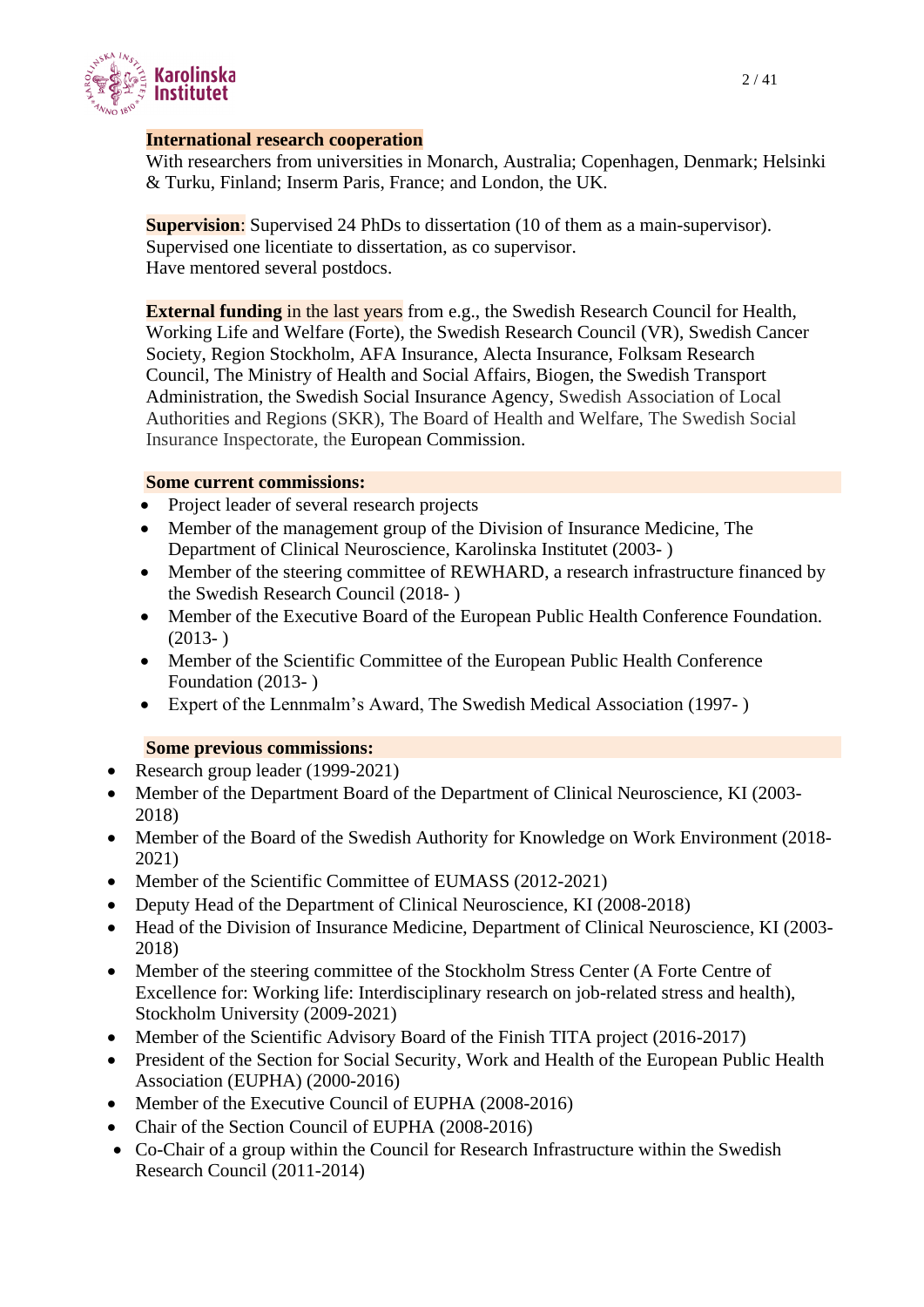

- Member of a review group of research applications at the Swedish Cancer Society (2010-2013)
- On the management committee of the European network CANWON (research on cancer and work) (2014-2017)
- Chair of the Scientific Committee of the European Public Health Foundation (2016-2017)
- Expert in the investigation of the Ministry of Finance regarding Statistics Sweden and statistic systems (Fi 2011:05) (2011-2012)
- Member of the steering group of the initiative for the Välfärdsakademin, initiated by the Swedish Social Insurance Agency (2014-2015)
- Member of the Scientific Advisory Board of asim (Swiss Academy of Insurance Medicine/Universitätsspital Basel) (2013-2016)
- Assessed research application for the European organization COST
- Chair of the Social Council; the research council of the Swedish Ministry of Health and Social Affairs (2008-2010)
- Member of the Board of Cochrane Insurance Medicine (2014-2016)
- Member of the panel for a State of the Science-Conference regarding the mental health of children and teenagers, arranged by The Royal Swedish Academy of Sciences (2010)
- Member of the Scientific Committee of the SparbanksAkademin (a federation of Swedish banks) (2008-2010)
- Leader of the first Master Programme on Insurance Medicine, in Sweden, for physicians, (2007-2010)
- Leader of the first Swedish academic 15-week course (22,5 ECTs over 3 semesters) in insurance medicine for physicians (2011-2020)
- Chair of the project on sickness absence of the Swedish Council on Technology Assessment in Health Care (SBU) (2000-2003)
- Member of the steering committee of the KI Strategic Research Programme of Caring Sciences (SFO-V) (2010-2016)
- Expert in a governmental investigation of the concepts of disease and work capacity and uniform assessment of work capacity (Ministry of Health and Social Affairs) (2008-2009).
- Coordinator, together with Professor M Brommels, of the 'Stockholm Network for Research on Sick Leave' (2003-2013)
- Member of the reference group of the working group on Oncology within the Rehabilitation Council (SOU 2011:15) (2010)
- Member of the Board of the Swedish National Institute for Working Life 2003-2007, as deputy chair 2006-2007
- Member of the Board of the KI Public and International Health Research Network (2007- 2008)
- One of 7 PIs within the FAS center at KI; "Hearing Disabilities in Working Life and Society" (2009-2012)
- Member of the KI Board of the School of Public Health
- Member of the Governing Council of EUPHA (1999-2008)
- Member of the Board of the KI Osher Centre for Integrative Medicine (2005-2007)
- Coordinator of a Scandinavian network of sickness-absence research groups (1996-2009)
- By the Swedish government appointed project leader of an investigation to identify problems in healthcare regarding handling of sickness certification of patients (2004-2005)
- Board member of the following 2 scientific journals: Scandinavian Journal of Public Health and Socialmedicinsk tidskrift
- Board member of the Swedish Association of Social Medicine 1989-2003; as Board Secretary 1996-2003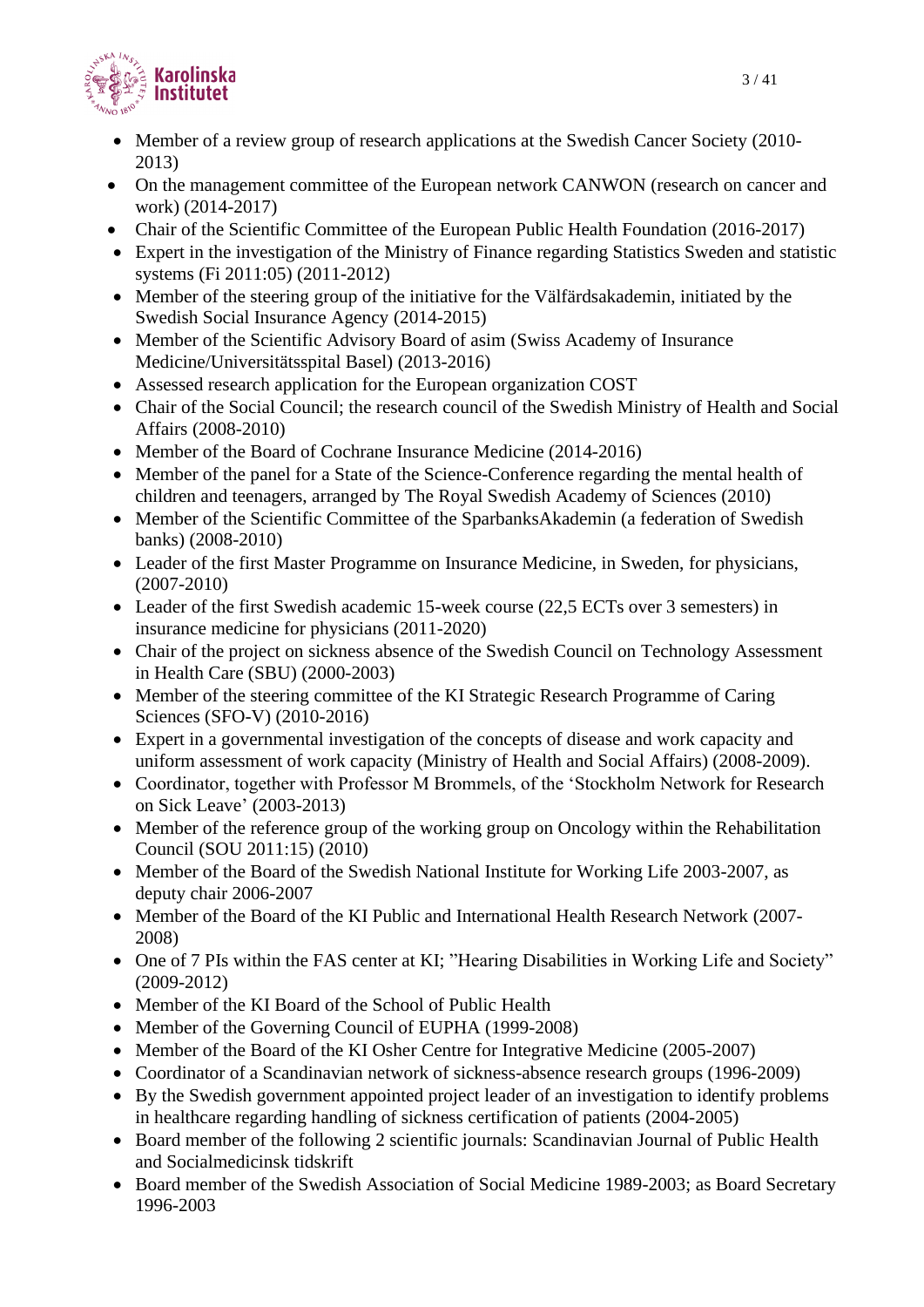

- Member of the Swedish National Board of Health and Welfare's editing group for the National Public Health Report 2005 (2003-2005)
- Member of the Research Committee of the Federation of Social Insurance Offices in Sweden (2000-2004)
- On the scientific committee of several international scientific conferences
- Member of a committee with the commission to evaluate the Norwegian government's 12year financing of academic research on social insurance (2004-2005)
- Several faculty commissions at the Faculty of Health Sciences in Linköping 1986-2003; Director of Education of the  $11<sup>th</sup>$  semester of the medical programme for several years, member of the Board of the medical programme, Head of strands of public health in the medical programme, etcetera

#### **Award**

Awarded Karolinska Institutet's Silver Medal, 2020.

**Publications** chronically, by type:

 $A =$  in international peer-reviewed scientific journals  $B =$  in Swedish peer-reviewed scientific journals

- $C.1-3 = \text{books}/\text{book}$  chapters
- $D =$  scientific reports
- $E-G = others$

## **A. Articles in international peer-reviewed scientific journals**

- 357. Baecklund F, Alexanderson K, Mittendorfer-Rutz E, Chen L. Sickness absence and disability pension trajectories in childhood cancer survivors and references- a Swedish prospective cohort study. Plos One. 2022 17(4): e0265827. [doi.org/10.1371/journal.pone.0265827.](https://doi.org/10.1371/journal.pone.0265827)
- 356. Karampampa K, Gyllensten H, Murley C, Alexanderson K, Kavaliunas A, Olsson T, Manouchehrinia A, HillertJ, Friberg E. Early vs. late treatment initiation in multiple sclerosis and its impact on cost of illness: a register-based prospective cohort study in Sweden. Multiple Sclerosis Journal: Experimental, Translational and Clinical. 2022, April-June 2022 (1-12). DOI: 10.1177/ 20552173221092411.
- 355. Sørensen J, Framke E, Pedersen J, Alexanderson K, Bonde J, Farrants K, Flachs E, Magnusson Hanson L, Nyberg S, Kivimäki M, Madsen I, Rugulies R. Work stress and loss of years lived without chronic disease: An 18-year follow-up of 1.5 million employees in Denmark. European Journal of Epidemiology. 2022. Published online 21 March. Doi: 10.1007/s10654-022-00852-x.
- 354. Virtanen M, Lallukka T, Alexanderson K, Helgesson M, Heikkilä K, Ervasti J, Penti J, Vahtera J, Kivimäki M, Mittendorfer-Rutz E. Clustering of social disadvantage with attention-deficit/hyperactivity disorder in young adults: a register-based study in Sweden. Scandinavian Journal of Psychology. 2022. E-published ahead of print. [doi.org/10.1111/sjop.12814](https://doi.org/10.1111/sjop.12814)
- 353. Serra L, Alexanderson K, Ubalde M, Farrants K, Lallukka T. Trajectory analyses in insurance medicine studies: examples and key methodological aspects and pitfalls. PlosOne. Accepted 2022.
- 352. Farrants K, Head J, Alexanderson K. Trends in associations between sickness absence before the age of 65 and being in paid work after the age of 65: prospective study of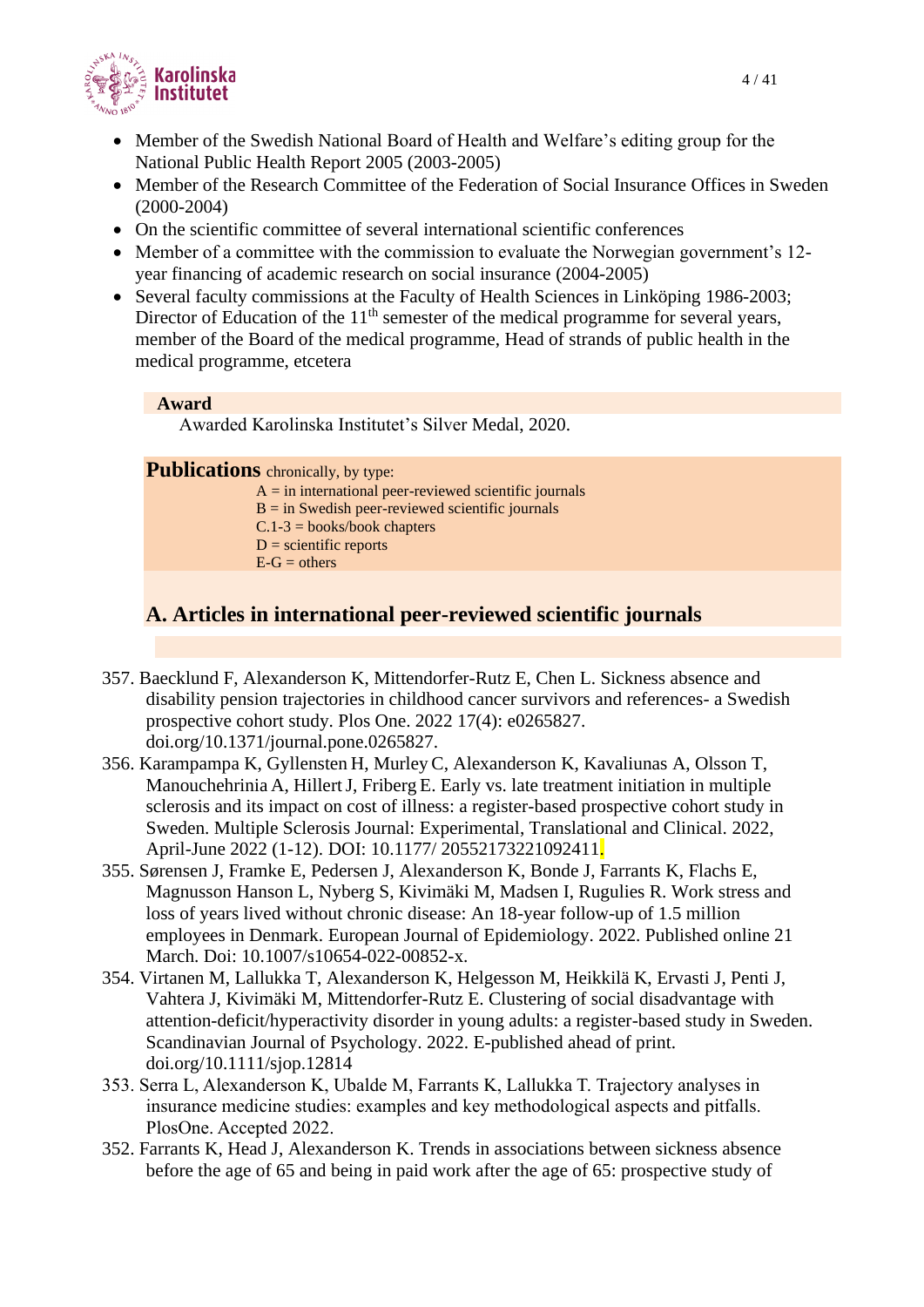

three total population cohorts. Journal of Aging & Social Policy. 2022 Feb 3;1-24. doi: 10.1080/08959420.2021.2022950. Online ahead of print.

- 351. Martikainen A, Svensson Alavi A, Alexanderson K, Farrants K. Associations of sickness absence and disability pension due to mental and somatic diagnoses when aged 60-64 with paid work after the standard retirement age; a prospective population-based cohort study in Sweden. BMC Public Health. 2021 Dec 30;21(1):2322. doi: 10.1186/s12889- 021-12382-4.
- 350. Svärd V, Alexanderson K. Physician's use of sickness certification guidelines: a nationwide survey of 13 750 physicians in different types of clinics in Sweden. BMJ open. 2021;11(12):e051555. doi:10.1136/bmjopen-2021-051555.
- 349. Kjeldgård L, Stigson H, Klingegård M, Alexanderson K, Friberg E. Sickness absence and disability pension among injured working-aged pedestrians - A population-based Swedish register study. BMC Public Health. 2021, Dec 14;21(1):2279. doi: 10.1186/s12889-021-12312-4.
- 348. Framke E, Sørensen JK, Alexanderson K, Farrants K, Kivimäki M, Nyberg S, Pedersen J, Madsen I, Rugulies R. Emotional demands at work and risk of long-term sickness absence in 1·5 million employees in Denmark: a prospective cohort study on effect modifiers. The Lancet Public Health. 2021:6(10) E752-E759. Doi:/10.1016/S2468- 2667(21)00185-7.
- 347. Söderman M, Wennman-Larsen A, Hoving J, Alexanderson K, Friberg E. Interventions regarding Physicians' Sickness certification practice – a systematic literature review with meta-analyses. Scandinavian Journal of Primary Health Care. 2022. Published online ahead of print 7 March. Doi:10.1080/ 02813432.2022. 2036420
- 346. Nordling P, Alexanderson K, Hensing G, Lytsy P. Factors associated with general practitioners' contacts with sick-listed patients' employers - a Swedish nationwide questionnaire study. Scandinavian Journal of Public Health. 2021 (1-9) <https://doi.org/10.1177/14034948211053141> Online ahead of print.
- 345. Bosma A, Murley C, Aspling J, Hillert J, Schaafsma F, Anema J, Boot C, Alexanderson K, Machado A, Friberg E. Trajectories of sickness absence and disability pension days among people with multiple sclerosis by type of occupation. Multiple Sclerosis Journal. 2021. Epublished ahead of print 6 October. Page 1-2. Published ahead of print. Doi: 10.1177/13524585211048759.
- 344. Wennman-Larsen A, Svärd V, Alexanderson K, Friberg E. Factors of decisive importance for being in work or not during two years after breast cancer surgery: content analysis of 462 women's open answers. BMC Women's Health. 2021:21, 332 (2-11). [https://doi.org/10.1186/s12905-021-01468-1.](https://doi.org/10.1186/s12905-021-01468-1)
- 343. Beermann L, Alexanderson K, Chen L. Healthcare use, sickness absence, and disability pension among colorectal cancer survivors and population references in Sweden. Acta Oncologica. 2021:60(12)1643-1650. DOI: [10.1080/0284186X.2021.1974551.](https://doi.org/10.1080/0284186x.2021.1974551)
- 342. Elrud R, Friberg E, Alexanderson K, Stigson H. Sickness absence and disability pension among injured car occupants, and associations with injury and car safety factors: a prospective cohort study. Accident Analysis and Prevention. 2021;159:106262. doi:10.1016/j.aap.2021.106262.
- 341. Holm J, Frumento P, Almondo G, Gémes K, Bottai M, Alexanderson K, Friberg E, Farrants K. Predicting the duration of sickness absence due to knee osteoarthritis: A prognostic model developed in a population-based cohort in Sweden. BMC Musculoskeletal Disorders. 2021:22(1):603. Doi:10.1186/s12891-021-04400-8.
- 340. Heikkila K, Mittendorfer-Rutz E, Alexanderson K, Virtanen M. Work Participation among Women and Men in Sweden: A Register Study of 8.5 Million Individuals.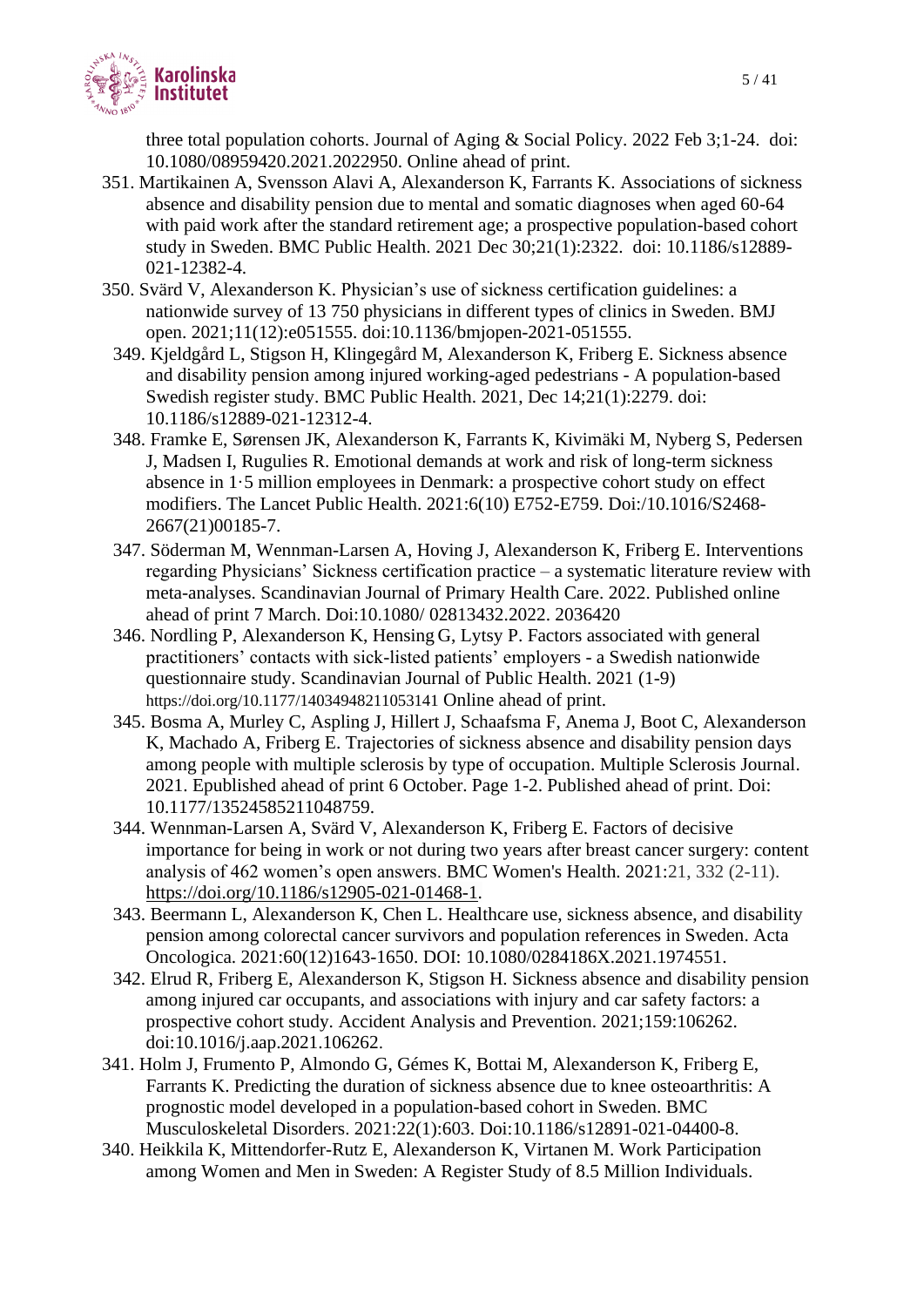

International Journal of Environmental Research and Public Health. 2021:18, 4642. https://doi.org/10.3390/ijerph18094642.

- 339. Farrants K, Head J, Framke E, Rugulies R, Alexanderson K. Associations between combinations of job demands and job control among 616,818 people aged 55-64 in paid work with their labour market status 11 years later: a prospective cohort study. International Archives of Occupational and Environmental Health. 2021;95(1):169-85. [https://doi.org/10.1007/s00420-021-01717-8.](https://eur01.safelinks.protection.outlook.com/?url=https%3A%2F%2Fdoi.org%2F10.1007%2Fs00420-021-01717-8&data=04%7C01%7Ckristin.farrants%40ki.se%7C8d34837628e74ea8e28908d92a5fa389%7Cbff7eef1cf4b4f32be3da1dda043c05d%7C0%7C0%7C637587412928672004%7CUnknown%7CTWFpbGZsb3d8eyJWIjoiMC4wLjAwMDAiLCJQIjoiV2luMzIiLCJBTiI6Ik1haWwiLCJXVCI6Mn0%3D%7C1000&sdata=A4sgfnRnugybCXWCf%2FsriSxcK9DCVR7WScVizGn2GW4%3D&reserved=0)
- 338. Murley C, Tinghög, P, Alexanderson K, Hillert J, Friberg E, Karampampa K. Cost of illness progression before and after diagnosis of multiple sclerosis: a nationwide registerbased cohort study in Sweden of people newly diagnosed with multiple sclerosis and a population-based matched reference group. PharmacoEconomics, 2021, published ahead online. Doi.org/10.1007/s40273-021-01035-4.
- 337. Kvillemo P, Chen L, Bottai M, Frumento P, Almondo G, Mittendorfer-Rutz E, Friberg E, Alexanderson K. Sickness absence and disability pension among women with breast cancer: a population-based cohort study from Sweden. BMC Public Health. 2021(21):697. doi.org/10.1186/s12889-021-10703-1.
- 336. Beermann L, Alexanderson K, Martling A, Chen L. Overall and diagnosis-specific sickness absence and disability pension in colorectal cancer survivors and references in Sweden. Journal of Cancer Survivorship. 2021, Mar 16. doi: 10.1007/s11764-021-01017- 7. Online ahead of print.
- 335. Lallukka T, Shiri R, Alexanderson K, Ervasti J, Mittendorfer-Rutz E, Virtanen M Sickness absence and disability pension after carpal tunnel syndrome diagnosis: a register-based study of patients and matched references in Sweden. Scandinavian Journal of Public Health. 2021. Published online 12 April. Doi:10.1177/14034948211002729.
- 334. Söderman M, Wennman-Larsen A, Alexanderson K, Svärd V, Friberg E. . Oncologists' experiences of, and prerequisites for sickness certification tasks: a nationwide questionnaire study. European Journal of Cancer Care. 2021. Jul;30(4):e13414. doi: 10.1111/ecc.13414. Epub 2021 Feb 2.
- 333. Chen L, Alexanderson K. Trajectories of sickness absence and disability pension before and after colorectal cancer: a Swedish longitudinal population-based matched cohort study. PLOS ONE. 2021:16(1): e0245246. doi.org/10.1371/journal.pone.0245246.
- 332. Di Thiene D, Helgesson M, Rahman S, Alexanderson K, Tiihonen J, La Torre G, Mittendorfer-Rutz E. Risk of labour market marginalisation among young refugees and non-refugee migrants with common mental disorders. Social Psychiatry and Psychiatric Epidemiology. 2021;56(6):1025-1034. doi:10.1007/s00127-020-02022-4.
- 331. McKay K, Friberg E, Razaz N, Alexanderson K, Hillert J. Long-term socioeconomic outcomes associated with pediatric-onset multiple sclerosis. JAMA Neurology. 2021;78(4):478-482. doi: 10.1001/jamaneurol.2020.5520
- 330. Ronne Engström E, Alexanderson K, Friberg E. Sickness absence, disability pension, and economic situation after a spontaneous subarachnoid haemorrhage among people in working age: a Swedish longitudinal nationwide cohort study. BMJ Open. 2021;11:e040941. doi:10.1136/bmjopen-2020-040941.
- 329. Murley C, Tinghög P, Karampampa K, HillertJ, Alexanderson K, Friberg E. Types of working-life sequences among people recently diagnosed with multiple sclerosis in Sweden: A nationwide register-based cohort study. BMJ Open. 2020;10:e039228. doi:10.1136/bmjopen-2020-039228.
- 328. Kjeldgård L, Stigson H, Alexanderson K, Friberg E. Sequence analysis of sickness absence and disability pension in the year before and the three years following a bicycle crash; a nationwide longitudinal cohort study of 6353 injured individuals. BMC Public Health. 2020;20:1710. Doi:10.1186/s12889-020-09788-x.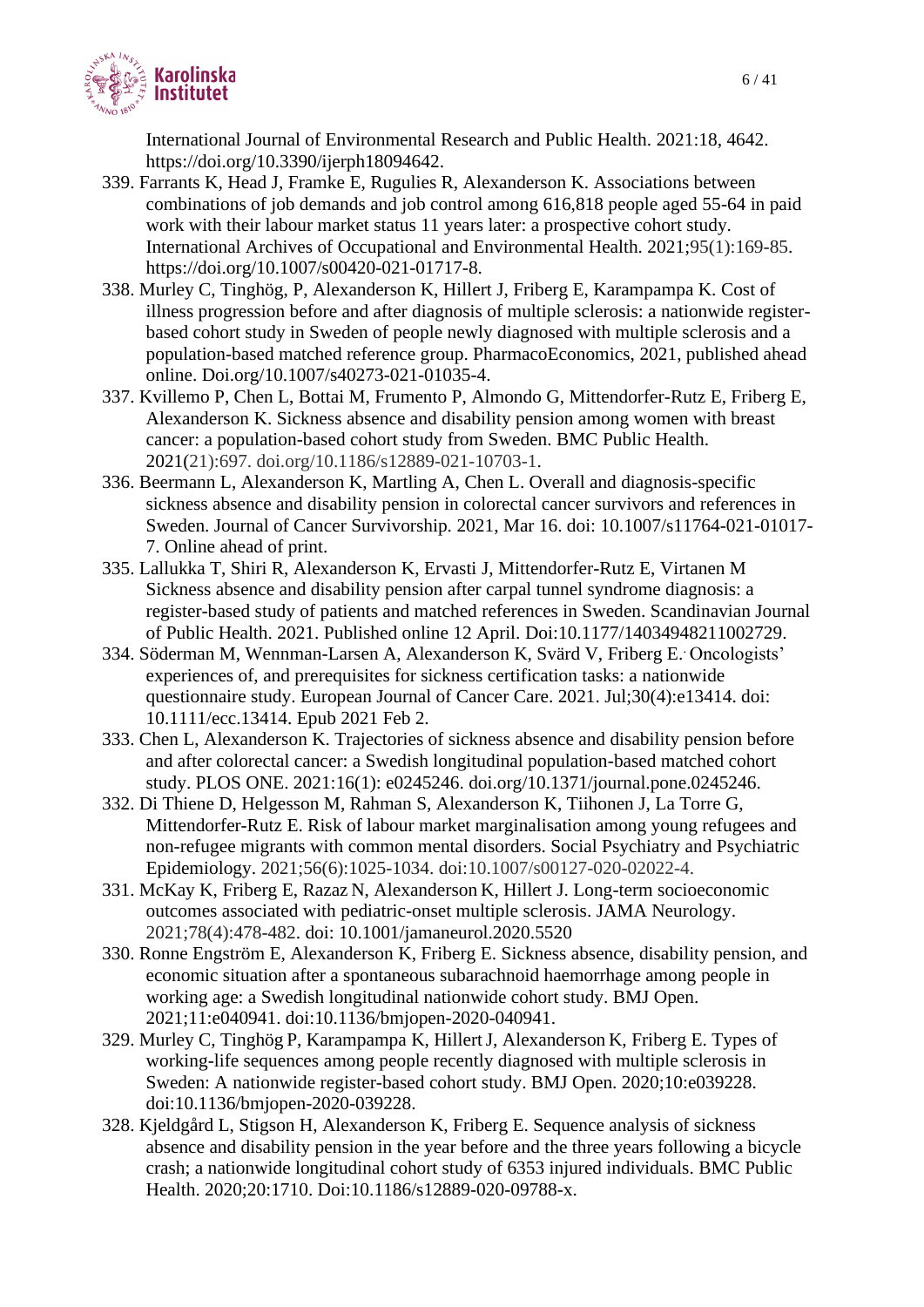

- 327. Wang M, László K, Svedberg P, Nylén L, Alexanderson K. Childbirth, morbidity, sickness absence, and disability pension: a population-based longitudinal cohort study in Sweden. BMJ Open. 2020; 10(11):e037726.
- 326. Bütepage G, Esawi A, Alexanderson K, Friberg E, Murley C, Hillert J, Karampampa K. Cost-of-illness trajectories among people with multiple sclerosis by co-morbidity: a register-based prospective study in Sweden. Multiple Sclerosis Journal. 2020:6(4): doi: 10.1177/2055217320968597.
- 325. Kavaliunas A, Manouchehrinia A, Gyllensten H, Alexanderson K, Hillert J. Importance of early treatment decisions on future income of multiple sclerosis patients. Multiple Sclerosis Journal. 2020;1-9 (6)4. doi/10.1177/2055217320959116
- 324. Jakobsson S, Alexanderson K, Wennman-Larsen A, Charles T, Ringsberg K. Self-rated health over a two-year period after breast cancer surgery: prospective ratings and retrospective rating by means of a health-line. Scandinavian Journal of Caring Sciences. 2021(35):833-43. Doi: 10.1111/scs.12899.
- 323. Gedin F, Alexanderson K, Zethraeus N, Karampampa K. Productivity losses among people with back pain and among population-based references – a register-based study in Sweden. BMJ Open 2020;10:e036638. doi:10.1136/bmjopen-2019-036638.
- 322. Farrants K, Alexanderson K. Sickness absence among privately employed white-collar workers: a total population study in Sweden. Scandinavian Journal of Public Health. 2021; 49(2):159-167. Doi:10.1177/1403494820934275
- 321. Salonen L, Alexanderson K, Rugulies R, Framke E, Niemelä M, Farrants K. Combinations of job demands and job control and future trajectories of sickness absence and disability pension: An 11-year follow up of 2 million employees in Sweden. JOEM. 2020 Oct;62(10):795-802. doi: 10.1097/JOM.0000000000001919.
- 320. Björkenstam C, László K, Orellana C, Lidwall U, Lindfors P, Voss M, Svedberg P, Alexanderson K. Sickness absence and disability pension in relation to first childbirth and in nulliparous women according to occupational groups: A cohort study of 492,504 women in Sweden. BMC Public Health. 2020:20(1):686. Doi: 10.1186/s12889-020- 08730-5.
- 319. [Blomqvist S,](https://www.ncbi.nlm.nih.gov/pubmed/?term=Blomqvist%20S%5BAuthor%5D&cauthor=true&cauthor_uid=32370787) [Westerlund H,](https://www.ncbi.nlm.nih.gov/pubmed/?term=Westerlund%20H%5BAuthor%5D&cauthor=true&cauthor_uid=32370787) [Alexanderson K,](https://www.ncbi.nlm.nih.gov/pubmed/?term=Alexanderson%20K%5BAuthor%5D&cauthor=true&cauthor_uid=32370787) Magnusson Hanson LL. Labor market exit around retirement age in Sweden and trajectories of psychotropic drugs in a context of downsizing. [BMC Public Health.](https://www.ncbi.nlm.nih.gov/pubmed/32370787?otool=karolib&tool=karolinska) 2020 May 5;20(1):618. doi: 10.1186/s12889-020- 08589-6.
- 318. Lallukka L, Mittendorfer-Rutz E, Ervasti J, Alexanderson K, Virtanen M. Unemployment trajectories and the early risk of disability pension among young people with and without autism spectrum disorders: a nationwide study in Sweden. International Journal of Environmental Research and Public Health. 2020. 17, 2486; doi:10.3390/ijerph17072486.
- 317. Murley C, Karampampa K, Alexanderson K*,* Hillert J, Friberg F. Diagnosis-specific sickness absence and disability pension before and after multiple sclerosis diagnosis: an 8-year nationwide longitudinal cohort study with matched references. Multiple Sclerosis and Related Disorders. 2020:42.<https://doi.org/10.1016/j.msard.2020.102077>
- 316. Rugulies R, Framke E, Sørensen JK, Svane-Petersen AC, PhD, Alexanderson K, Bonde JP, Farrants K, Meulengracht Flachs E, Magnusson Hanson L, Nyberg S, Kivimäki M, Madsen EH. Persistent and changing job strain and risk of coronary heart disease. A population-based cohort study of 1.6 million employees in Denmark. Scandinavian Journal of Work, Environment and Health. 2020;46(5):498-507. doi:10.5271/sjweh.3891.
- 315. Farrants K, Norberg J, Framke E, Rugulies R, Alexanderson K. Job demands and job control and future labor market situation: an 11-year prospective study of 2.2 million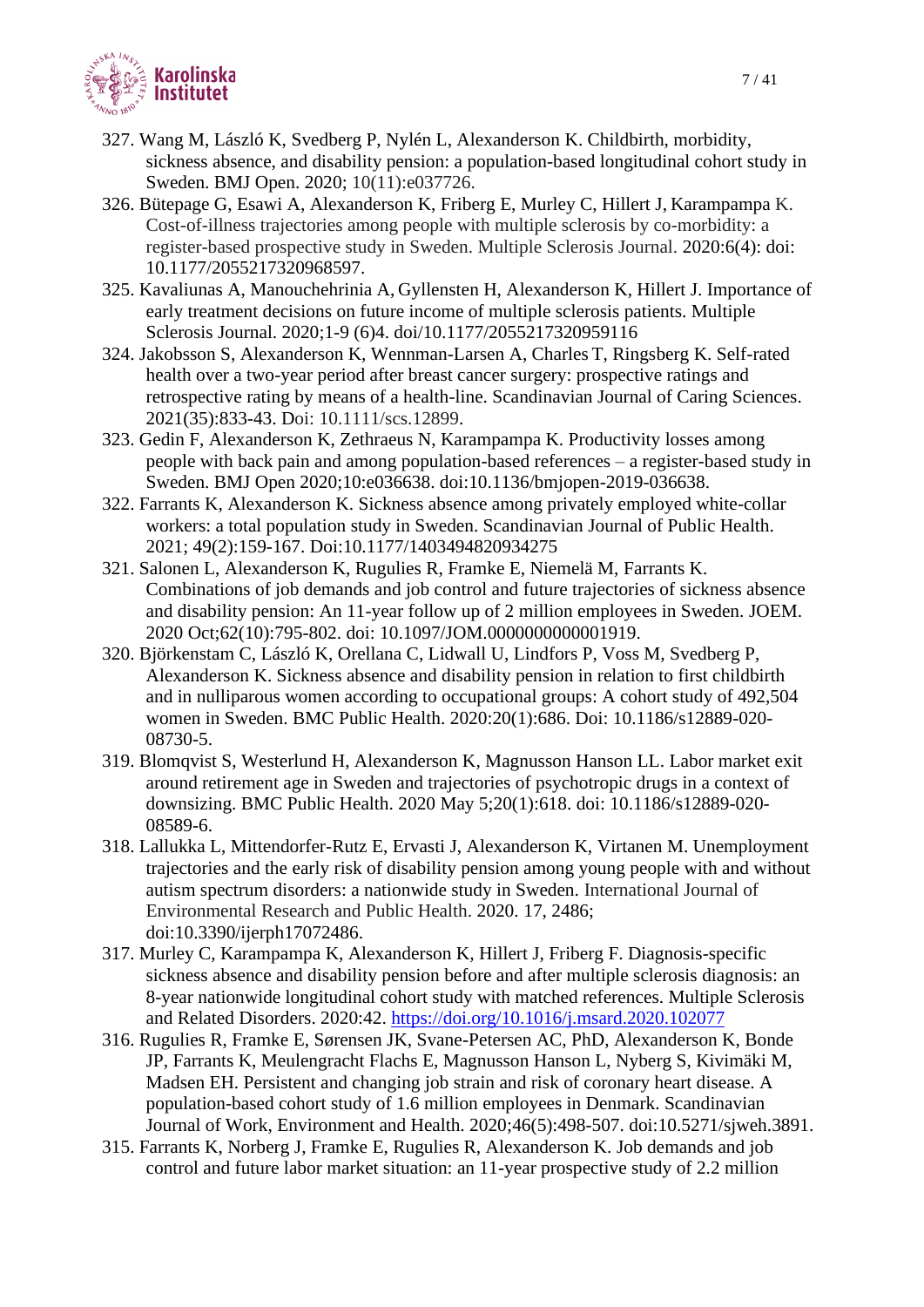

employees. JOEM. 2020:62(6):403-11. doi: 10.1097/JOM.0000000000001859. PMID: 32502083

- 314. Virtanen M, Lallukka T, Kivimäki M, Alexanderson K, Ervasti J, Mittendorfer-Rutz E. Neurodevelopmental disorders among young adults and subsequent risk of work disability and mortality: a nationwide register linkage study. Scandinavian Journal of Work, Environment and Health. 2020;46(4):410-16 DOI[:10.5271/sjweh.3888](https://doi.org/10.5271/sjweh.3888)
	- 313. Chen L, Alexanderson K. Trajectories of sickness absence and disability pension in the two years before and three years after breast cancer: a Swedish longitudinal populationbased cohort study. Cancer. 2020:126(12)2883-91. DOI:10.1002/cncr.32820
	- 312. Sjöstrand C, Alexanderson K, Josefsson P, Steinberg A. Sickness absence and disability pension days in cluster headache patients and matched references. Neurology. 2020:94(21):e2213-e2221.
	- 311. Ropponen A, Gémes G, Frumento P, Almondo G, Bottai M, Friberg E, Alexanderson K. Predicting the duration of sickness absence spells due to back pain – a population-based study from Sweden. Occupational and Environmental Medicine. 2020;77(2)115-121. doi:10.1136/oemed-2019-106129310. Karampampa K, Gyllensten H, Yang F, Murley C, Friberg E, Hillert J, Alexanderson K. Healthcare, sickness absence, and disability pension cost trajectories in the first five years after diagnosis with Multiple Sclerosis: a prospective register-based cohort study in Sweden. PharmacoEconomics. 2020;4(1)91- 103. https://doi.org/10.1007/s41669-019-0150-3.
	- 309. Norberg J, Alexanderson K, Framke E, Rugulies R, Farrants K. Job demands and control and sickness absence, disability pension, and unemployment among 2 194 692 individuals in Sweden 2020; 48(2):125-133DOI:10.1177/1403494819846367308. Vaez M, Leijon O, Wikman A, Nord T, Lidwall U, Wiberg M, Alexanderson K, Gonäs L. A follow-up of the introduction of a maximum entitlement period for receiving sickness benefits in Sweden: a nationwide register-based study. Scandinavian Journal of Public Health. Scandinavian Journal of Public Health 2020;48(2):144-154.
	- 307. László K, Björkenstam C, Svedberg P, Lindfors P, Alexanderson K. Sickness absence and disability pension before and after first childbirth and in nulliparous women by numerical gender-segregation of occupations: a Swedish population-based longitudinal cohort study. Plos one. 2019:14(12):e0226198.
	- 306. Framke E, Sørensen JK, Kragh Andersen P, Svane-Petersen A, Alexanderson K, Bonde JP, MD, Farrants K, Meulengracht Flachs E, Krarup Hansen AS, Magnusson Hanson L, Melkevik O, Nyberg S, Villadsen E, Westerlund H, Kivimäki M, Rugulies R, Madsen I. Contribution of income and job strain to the association between education and cardiovascular disease in 1.6 million Danish employee. European Heart Journal. 2020: 41(11):1164-1178. [doi.10.1093/eurheartj/ehz870.](https://doi.org/10.1093/eurheartj/ehz870)
	- 305. Lytsy P, Alexanderson K, Friberg E. Gender differences in treatment with antidepressants during first weeks of a sick-leave spell due to depressive episode. European Journal of Public Health. 2020:30(2):299-304. doi: 10.1093/eurpub/ckz172.
	- 304. Murley C, Friberg E, Hillert J, Alexanderson K, Yang F. Validation of multiple sclerosis diagnoses in the Swedish National Patient Register. European Journal of Epidemiology. 2019:34(12):1161-9. doi.org/10.1007/s10654-019-00558-7
	- 303. Björkenstam C, Orellana C, László K, Svedberg P, Voss M, Lidwall U, Lindfors P, Alexanderson K. Sickness absence and disability pension before and after first childbirth and in nulliparous women: longitudinal analyses of three cohorts in Sweden. BMJ Open. 2019;9:e031593. doi:10.1136/bmjopen-2019-031593.
	- 302. Lytsy P, Hallqvist J, Alexanderson K, Åhs A. Gender differences in healthcare management of depression: aspects of sick leave and treatment with psychoactive drugs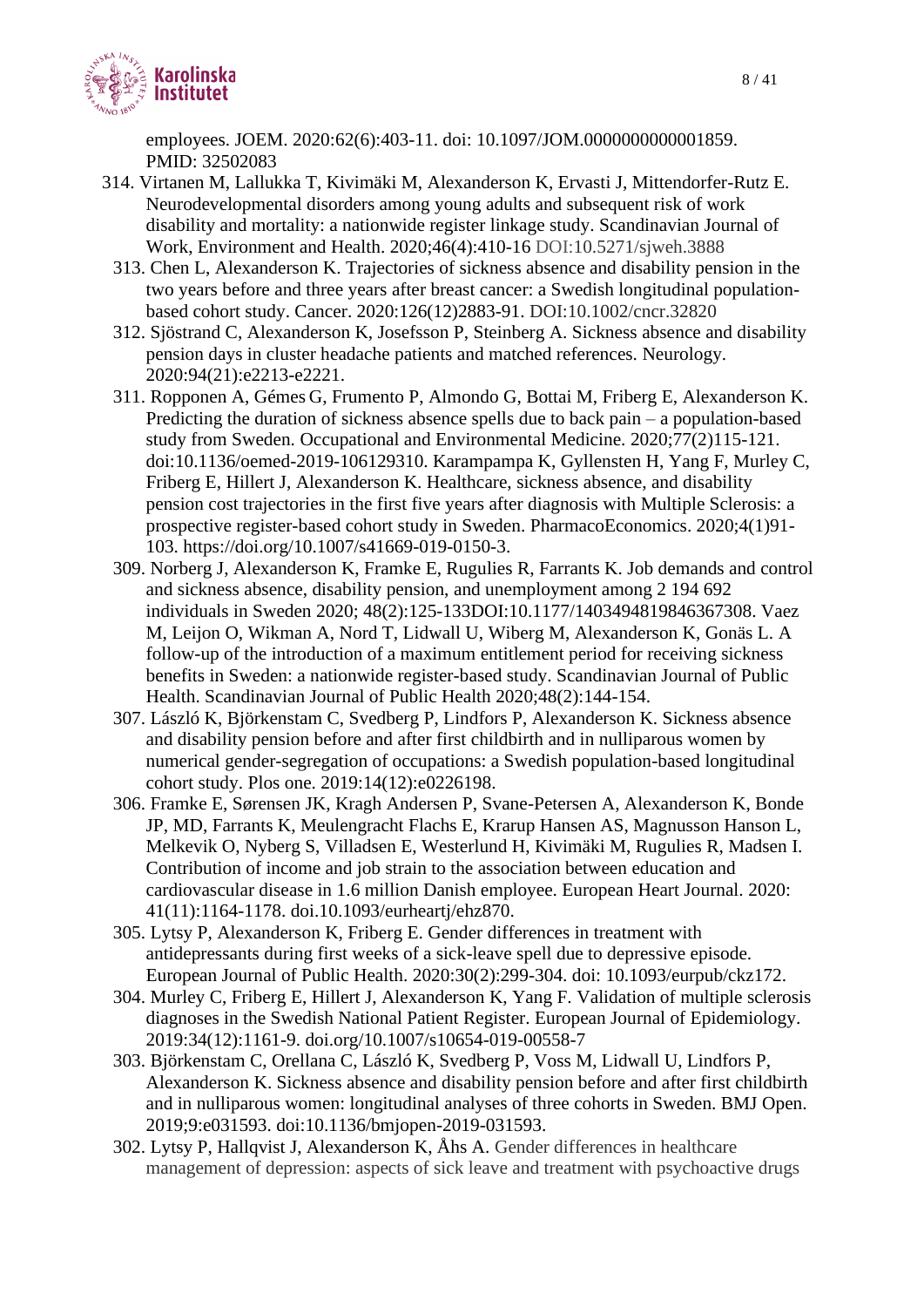

in a Swedish setting. Nordic Journal of Psychiatry. 2019;73(7):441-450. Doi:10.1080/08039488.2019.1649723

- 301. Farrants K, Friberg E, Sjölund S, Alexanderson K. Trajectories of future sickness absence and disability pension days among individuals with a new sickness absence spell due to osteoarthritis diagnosis ≥21 days: a prospective cohort study with 13-month follow-up. BMJ Open. 2019:9(8): e030054. doi:10.1136/bmjopen-2019-030054.
- 300. Kjeldgård L, Ohlin M, Elrud R, Stigson H, Alexanderson K, Friberg F. Bicycle crashes and sickness absence - A population-based Swedish register study of all individuals of working ages. BMC Public Health. 2019:19:943. doi.org/10.1186/s12889-019-7284-1.
- 299. Gyllensten H, Kavaliunas A, Murley C, Alexanderson K, Hillert J, Tinghög P, Friberg F. Costs of illness progression for different multiple sclerosis phenotypes: A populationbased study in Sweden. Multiple Sclerosis Journal. 2019. 5(2):2055217319858383. [https://doi.org/10.1177/2055217319858383](https://doi.org/10.1177%2F2055217319858383)
- 298. Wiberg M, Murley C, Tinghög P, Alexanderson K, Palmer E, Hillert J, Stenbeck M, Friberg E. Earnings among people with multiple sclerosis compared to references, in total and by educational level and type of occupation: a population-based cohort study at different points in time. BMJ Open. 2019:9(7):e-024836.
- 297. Gonäs L, Wikman A, Alexanderson K, Gustafsson G. Age, period, and cohort effects for future employment, sickness absence, and disability pension by occupational gender segregation; a population-based study of all employed people in a country (>3 millions). Canadian Journal of Public Health. 2019;110(5):584-594. doi.org/10.17269/s41997-019- 00216-1
- 296. Söderman M, Wennman-Larsen A, Alexanderson K, Friberg E. Experiences of positive encounters with healthcare professionals among women on long-term sickness absence due to breast cancer or due to other diagnoses: A nationwide survey. BMC Public Health. 2019;19(1):349.
- 295. Steinberg A, Josefsson P, Alexanderson K, Sjöstrand C. Cluster headache; prevalence, sickness absence and disability pension in working ages in Sweden. Neurology. 2019;93(4):e404-e413.
- 294. Rantonen O, Alexanderson K, Clark A, Aalto V, Sónden A, Brønnum-Hansen H, Hougaard C, Rod N, Mittendorfer-Rutz E, Kivimäki M, Oksanen T, Salo P. Antidepressant treatment among social workers, human service professionals, and nonhuman service professionals: a multicohort study in Finland, Sweden, and Denmark. Journal of Affective Disorders. 2019:250:153-62.
- 293. Di Thiene D, Helgesson M, Rahman S, Alexanderson K, Tiihonen J, La Torre G, Mittendorfer-Rutz E. Trajectories of sickness absence, disability pension and unemployment in young immigrants with common mental disorders. European Journal of Public Health. 2019. 29(6):1055-62. [doi.org/10.1093/eurpub/ckz046](https://doi.org/10.1093/eurpub/ckz046)
- 292. Elrud R, Friberg E, Alexanderson K, Stigson S. Sickness absence, disability pension and permanent medical impairment among 64 000 injured car occupants of working ages; a two-year prospective cohort study. Accident Analysis & Prevention. 2019; 127:35-41.
- 291. Gonäs L, Wikman A, Vaez M, Alexanderson K, Gustafsson G. Changes in the gender segregation of occupations in Sweden between 2003 and 2011. Scandinavian journal of public health. 2019;47:344-47.
- 290. Gémes K, Frumento F, Almondo G, Bottai M, Holm J, Alexanderson K, Friberg E. A prediction model for duration of sickness absence due to stress-related disorders. Journal of Affective Disorders. 2019(250):9-15.
- 289. Lalic S, Simon S, Gyllensten H, Gisev N, Friberg E, Ilomaki J, Sluggett J, Mittendorfer-Rutz E, Alexanderson K. Trajectories of sickness absence and disability pension before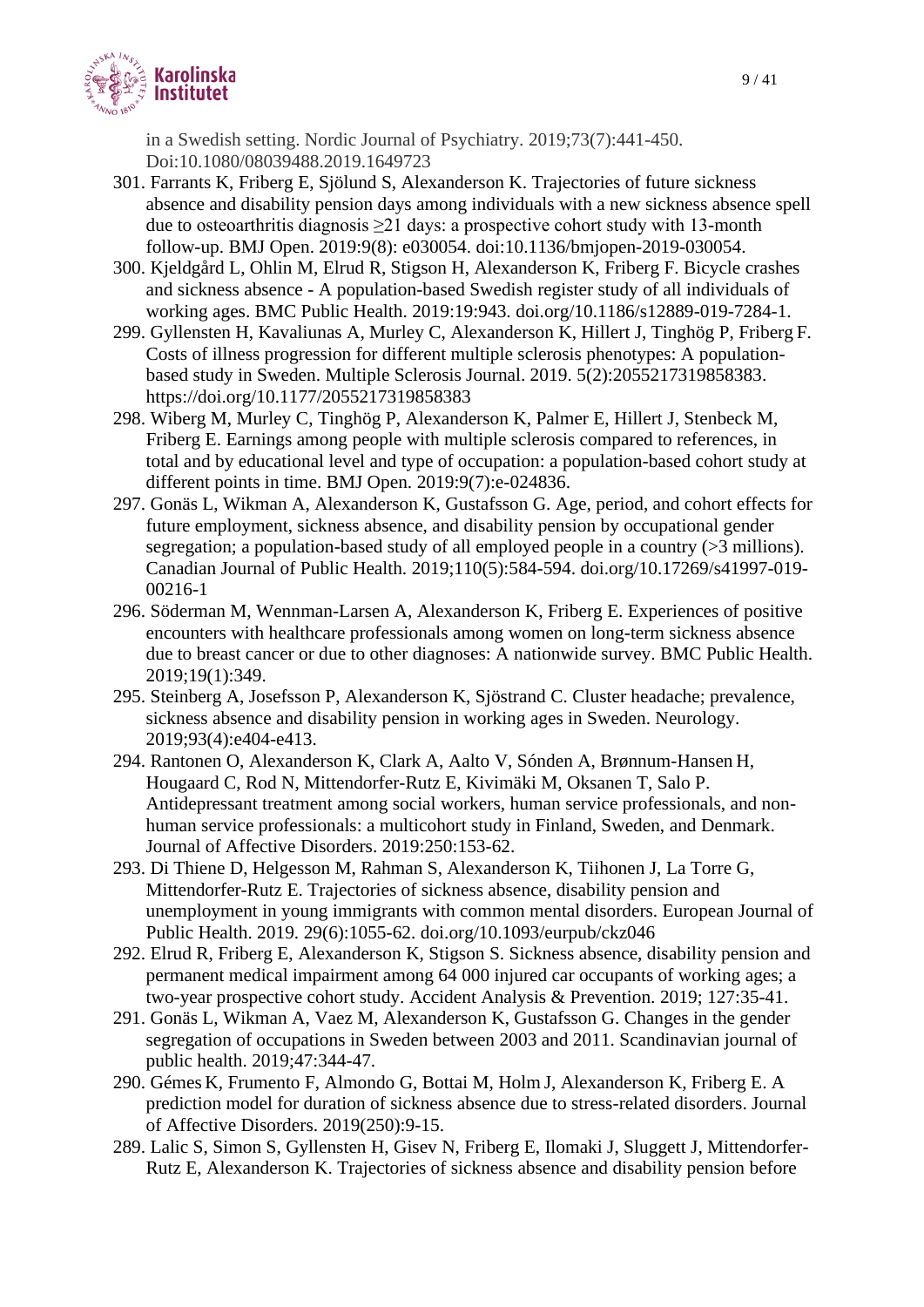

and after opioid initiation for non-cancer pain: 10-year population-based study. Pain. 2019;160(5):1224-33. doi: 10.1097/j.pain.0000000000001500.

- 288. Månsson T, Lynøe N, Alexanderson K, Hinas E, Helgesson G, Friberg E. Respectful encounters from healthcare professionals and return to work among 9032 long-term sicklisted due to cancer or due to other diagnoses - Results from a Swedish population-based survey. Supportive Care in Cancer. 2019:27(9):3555-61.
- 287. Kavaliunas A, Tinghög P, Friberg E, Olsson T, Alexanderson K, Hillert J, Danylaite Karrenbauer V. Cognitive function predicts work disability among multiple sclerosis patients. Multiple Sclerosis and Related Disorders. 2018:5(1). DOI: 10.1177/2055217318822134
- 286. Gonäs L, Wikman A, Vaez M, Alexanderson K, Gustafsson K. Gender segregation of occupations and sustainable employment: A prospective population-based cohort study. Scandinavian Journal of Public Health. 2019;47:348-56. Doi: 10.1177/1403494818785255
- 285 Head J, Singh Chungkham H, Hyde M, Zaninotto P, Alexanderson K, Stenholm S, Salo S, Kivimäki M, Goldberg M, Zins M, Vahtera J, Westerlund H. Socioeconomic differences in healthy and disease-free life expectancy between ages 50 and 75: a multicohort study. European Journal of Public Health. 2019;29(2):267-272. doi: 10.1093/eurpub/cky215.
- 284. Kavaliunas A, Karrenbauer V, Tinghög P, Friberg E, Gyllensten H, Olsson T, Alexanderson K, Hillert J. Cognitive function is a major determinant of income among multiple sclerosis patients in Sweden acting independently from physical disability. Multiple Sclerosis Journal. 2019: 25(1):104-112. DOI:10.1177/1352458517740212
- 283. Söderman M, Friberg E, Alexanderson K, Wennman-Larsen A. Women's experiences of encounters with healthcare professionals' regarding work after breast-cancer surgery and associations with sickness absence; a two-year follow-up cohort study. Supportive Care in Cancer. 2019;27(4):1197-1206. doi: 10.1007/s00520-018-4453-1.
- 282. Blomqvist S, Alexanderson K, Vahtera J, Westerlund H, Magnusson Hanson L. Downsizing and purchases of psychotropic drugs: a longitudinal study of stayers, changers and unemployed. PLOS ONE. 2018:13(8) e0203433
- 281. Murley C, Yang Y, Gyllensten H, Alexanderson K, Friberg E. Disposable income trajectories of working-aged individuals with diagnosed multiple sclerosis. Acta Neurologica Scandinavica. 2018;138(6):490-9. doi: 10.1111/ane.13001.
- 280. Gyllensten H, Kavaliunas A, Hillert J, Alexanderson K, Tinghög P, Friberg E. Costs and quality of life by disability among people with multiple sclerosis: A register-based study in Sweden. Multiple Sclerosis Journal. 2018:4(3) DOI: 10.1177/2055217318783352
- 279. Murley C, Mogard O, Wiberg M, Alexanderson K, Karampampa K, Friberg E, Tinghög P. Trajectories of disposable income among people of working ages diagnosed with multiple sclerosis: A nationwide register-based cohort study in Sweden 7 years before to 4 years after diagnosis with a population-based reference group. BMJ Open. 2018; May 9;8(5):e020392. doi: 10.1136/bmjopen-2017-020392
- 278. Magnusson Hanson L, Westerlund H, Chungkham H, Vahtera J, Rod N, Alexanderson K, Goldberg M, Kivimäki M, Stenholm S, Platts L, Zins M, Head J. Job strain and loss of healthy life years between ages 50 and 75 by sex and occupational position: Analyses of 64934 individuals from four prospective cohort studies. Occupational and Environmental Medicine. 2018:75(7):486-93. doi: 10.1136/oemed-2017-104644.
- 277. Ervasti J, Virtanen M, Lallukka T, Friberg E, Mittendorfer-Rutz E, Lundström E, Alexanderson K. Trends in diagnosis-specific work disability before and after ischaemic heart disease: A nationwide population-based cohort study in Sweden. BMJ Open, 2018;8:e019749. doi:10.1136/bmjopen-2017-019749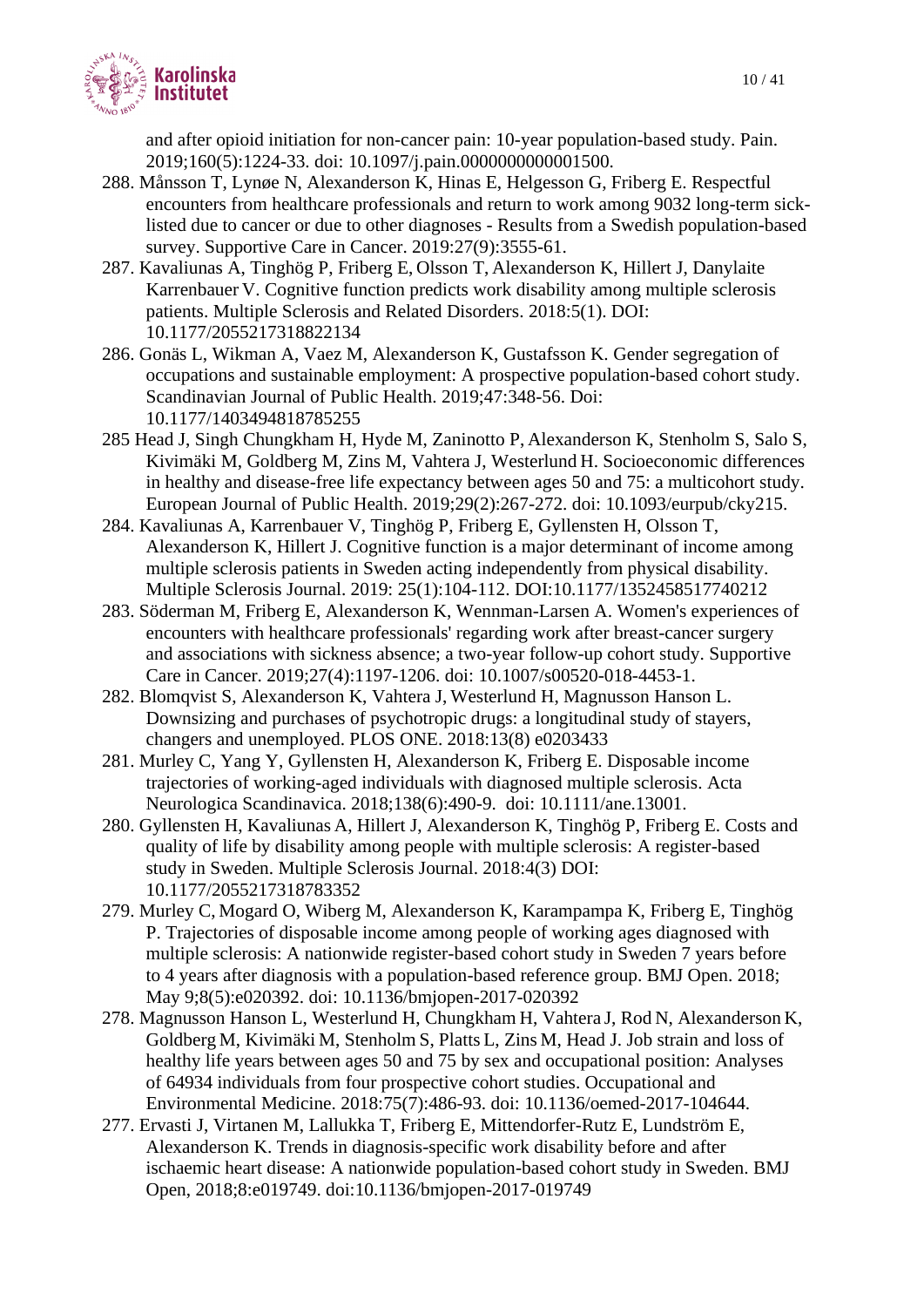

- 276. Olsson D, Alexanderson K, Bottai M. Assessing the degree of residual confounding: a cohort study on the association between disability pension and mortality. European Journal of Public Health. 2018:28(5):836-41.
- 275. Gustavsson C, Hinas E, Ljungquist T, Alexanderson K. General practitioners' use of sickness certification guidelines in Sweden at introduction and four years later – a survey study. International Journal for Quality in Health Care. 2018:30(6);429-38.
- 274. Rahman S, Wiberg M, Alexanderson K, Jokinen J, Tanskanen A, Mittendorfer Rutz E. Trajectories of antidepressant medication use in individuals before and after being granted disability pension due to common mental disorders- a nationwide register-based study. BMC Psychiatry. 2018;18:47. [DOI:10.1186/s12888-018-1628-8.](https://doi.org/10.1186/s12888-018-1628-8)
- 273. Ohlin M, Kjeldgård L, Elrud R, Stigson H, Alexanderson K, Friberg E. Duration of sickness absence following a bicycle crash, by injury type and injured body region; a nationwide register-based study. Journal of Transport & Health. 2018:9;275-81. [doi.org/10.1016/j.jth.2018.01.011.](https://doi.org/10.1016/j.jth.2018.01.011)
- 272. Lallukka T, Ervasti J, Lundström E, Mittendorfer-Rutz E, Friberg E, Virtanen M, Alexanderson K. Trends in Diagnosis-Specific Work Disability Before and After Stroke: A Longitudinal Population-Based Study in Sweden. J Am Heart Assoc. 2018;7(1). pii: e006991. doi: 10.1161/JAHA.117.006991.
- 271. Farrants K, Friberg E, Sjölund S, Alexanderson K. Work disability trajectories among individuals with a sick-leave spell due to depressive episode  $\geq 21$  days: A prospective cohort study with 13-month follow up. Journal of Occupational Rehabilitation. 2018;28(4):678-690. doi: 10.1007/s10926-017-9751-9.
- 270. Di Thiene D, Helgesson M, Alexanderson K, La Torre G, Tiihonen J, Mittendorfer-Rutz E. Risk of disability pension in first and second generation immigrants: the role of age and region of birth in a prospective population-based study from Sweden. BMC Public Health. 2017;17:931. 1-10. DOI 10.1186/s12889-017-4944-x
- 269. Taipale H, Mittendorfer-Rutz E, Alexanderson K, Majak M, Mehtälä J, Hoti F, Jedenius E, Enkusson D, Leval A, Sermon J, Tanskanen A, Tiihonen J. Antipsychotics and mortality in a nationwide cohort of 29,823 patients with schizophrenia. Schizophr Res 2017 Dec 20. pii: S0920-9964(17)30762-4. doi: 10.1016/j.schres.2017.12.010.
- 268. Winterling J, Johansson E, Wettergren L, Ljungman P, Alexanderson K. Occupational status among adult survivors following allogenic stem cell transplantation in childhood. European Journal of Cancer Care. 2018;27(2): e12808. doi: 10.1111/ecc.12808.
- 267. Di Thiene D, Rahman S, Helgesson M, Wang M, Alexanderson K, Tiihonen J, La Torre G, Mittendorfer-Rutz E. Healthcare use among immigrants and natives in Sweden on disability pension, before and after changes of regulations. European Journal of Public Health. 2018:28(3):445-51. doi:10.1093/eurpub/ckx206
- 266. Farrants K, Marklund S, Kjeldgård L, Head J, Alexanderson K. Sick leave before and after the age of 65 years among those in paid work in Sweden in 2000 or 2005: a register-based cohort study. Journal of International Medical Research. Journal of International Medical Research. 2017(2)46:564-77. Doi:300060517734744
- 265. Åkerstedt T, Narusyte J, Alexanderson K, Svedberg P. Sleep Duration, Mortality, and Heredity - A Prospective Twin Study. Sleep. 2017(40)10. doi.org/10.1093/sleep/zsx135.
	- 264. Snöljung  $\AA$ , Kärrholm J, Hinas E, Alexanderson K. Neurologists dealing with sickness certification: experiences of problems and need of competence. Brain and Behavior. 2017;(7)11:e00845. DOI:10.1002/brb3.845
	- 263. Farrants K, Marklund S, Kjeldgård L, Head J, Alexanderson K. Sick leave among individuals in paid work after age 65; a Swedish population-based study covering 1995, 2000, 2005, and 2010. Scandinavian Journal of Public Health. 2018;46:297-305. doi: 10.1177/1403494817731487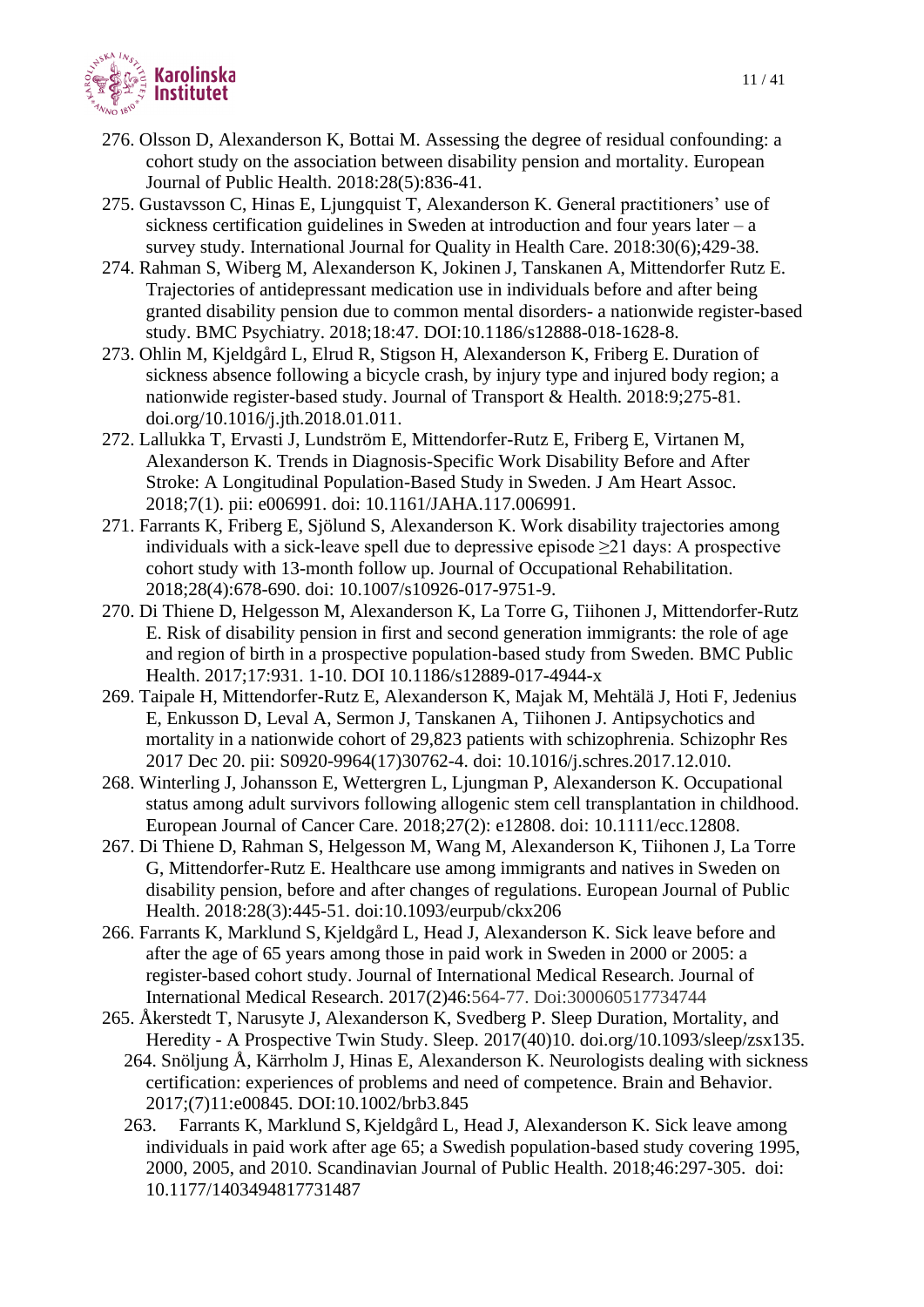

- 262. Ervasti J, Virtanen M, Lallukka T, Friberg E, Mittendorfer-Rutz E, Lundström E, Alexanderson K. Permanent work disability before and after ischemic heart disease or stroke event: A nationwide population-based cohort study in Sweden. BMJ Open. 2017(7)9. http:// dx.doi.org/10.1136/bmjopen- 2017-017910
- 261. Narusyte J, Ropponen A, Alexanderson K, Svedberg P. Internalizing and externalizing problems in childhood and adolescence as predictors of work incapacity on young adulthood. Social Psychiatry and Psychiatric Epidemiology. 2017. DOI: 10.1007/s00127-017-1409-6
- 260. Elrud E, Stigson H, Ohlin M, Alexanderson K, Kjeldgård L, Friberg E. Sickness absence among passenger car occupants following a crash. IRCOBI Conference Proceedings, 2017, IRC-17-18, s. 79-90, ISSN 2235-3151.
- 259. Petersson LM, Vaez M, Nilsson M, Saboonchi F, Alexanderson K, Olsson M, Wennman-Larsen A. Sickness absence following breast cancer surgery; a two-year follow-up cohort study. Scandinavian Journal of Caring Sciences. 2018:32:715-24. doi: 10.1111/scs.12502.
- 258. Gyllensten H, Wiberg M, Alexanderson K, Norlund A, Friberg E, Hillert J, Ernstsson O, Tinghög P. Costs of illness of multiple sclerosis in Sweden: a populationbased register study of people of working age. Eur J Health Econ. 2017. Doi 10.1007/s10198-017-0894-6
- 257. Fehr F, Alexanderson K, Favaretti C, de Jong J, La Torre G, Lim T, Martin-Olmedo P, Mekel O, Michelsen K, Rosenkötter N, Verschuuren M, de Waure C, Zeegers Paget D. Health assessments for health governance – Concepts and methodologies. European Journal of Public Health. 2017;27(4):609-16. doi:10.1093/eurpub/ckx062
- 256. Åkerstedt T, Narusyte J, Svedberg P, Knutsson A, Kecklund G, Alexanderson K. Night work and prostate cancer in men – a Swedish prospective cohort study. BMJ open. 2017:7(6):e015751.
- 255. Virtanen M, Ervasti J, Mittendorfer-Rutz E, Tinghög P, Lallukka T, Kjeldgård L, Friberg E, Kivimäki M, Lundström E, Alexanderson K. Work disability before and after a major cardiovascular event: a ten-year study using nationwide medical and insurance registers. Scientific Reports, 2017.7:1142. DOI:10.1038/s41598-017-01216-2
- 254. Gyllensten H, Wiberg M, Alexanderson K, Friberg E, Hillert J, Tinghög P. Comparing costs of illness of multiple sclerosis in three different years: A population-based study. Multiple Sclerosis Journal. 2017.

http://journals.sagepub.com/doi/pdf/10.1177/1352458517702549

- 253. Olsson M, Nilsson M, Fugl-Meyer K, Lena-Marie Petersson LM, Wennman-Larsen A, Kjeldgård L, Alexanderson K. Life satisfaction of women of working age shortly after breast cancer surgery. Quality of Life Research. 2017:26(3)673-84.
- 252. Kvillemo P, Mittendorfer-Rutz E, Bränström R, Nilsson K, Alexanderson K. Sickness absence and disability pension following breast cancer diagnosis: a five-year nationwide cohort study. Journal of Clinical Oncology. 2017:35(18):2044-52.
- 251. Brehmer L, Alexanderson K, Schytt E. Days with sick leave and inpatient care at the time around pregnancy and childbirth in relation to maternal age. Scand J of Public Health. 2017:45(3)222-9.
- 250. Kavaliunas A, Manouchehrinia A, Danylaite Karrenbauer V, Gyllensten H, Glaser A, Alexanderson K, Jan Hillert. J. Income in Multiple Sclerosis Patients with Different Disease Phenotypes. PlOS ONE. 2017.12(1)e0169460.
- 249. Ernstsson O, Tinghög P, Alexanderson K, Hillert J, Burström K. The external validity of mapping MSIS-29 on EQ-5D among individuals with multiple sclerosis in Sweden. MDM Policy & Practice. 2017:2(1): 2381468317692806.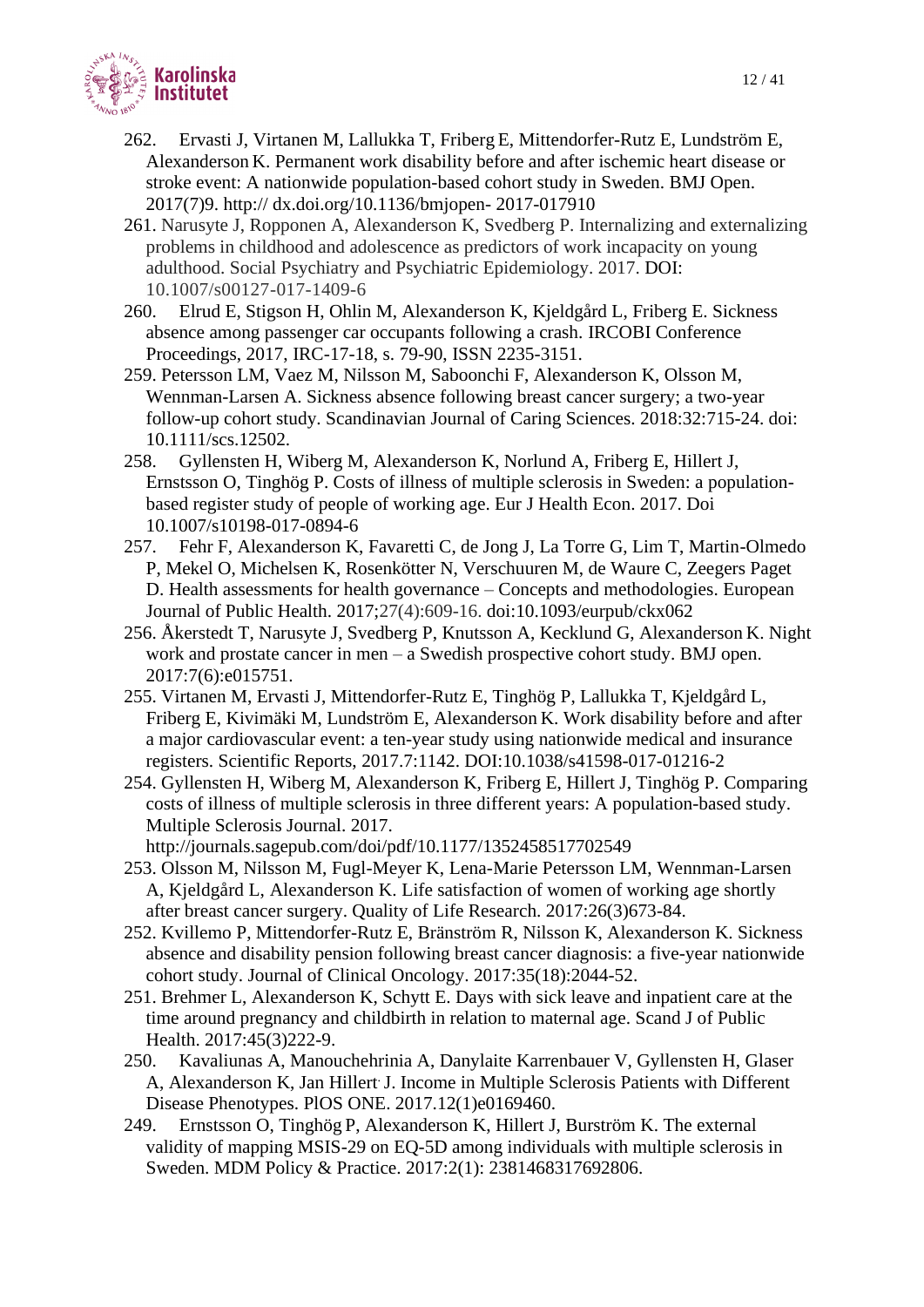

- 248. Gyllensten H, Wiberg M, Alexanderson K, Hillert J, Tinghög P. How does work disability of patients with MS develop before and after diagnosis? A nationwide cohort study with a reference group. BMJ Open 2016;6:e012731.
- 247. Rod N, Kjeldgård L, Åkerstedt T, Ferrie J, Salo P, Vahtera J, Alexanderson K. Sleep apnea, disability pension and cause-specific mortality: a nationwide register linkage study. American Journal of Epidemiology 2017. DOI:10.1093/aje/kwx138.
- 246. Gustavsson C, Hinas E, Ljungquist T, Alexanderson K. Obstetricians/gynecologists' problems in sickness certification consultations: two nationwide surveys. Obstetrics and Gynecology International. 2016: doi.org/10.1155/2016/9421316.
- 245. Rahman S, Mittendorfer-Rutz E, Alexanderson K, Jokinen J, Tinghög P. Disability pension due to common mental disorders and healthcare use before and after policy changes; a nationwide study. European Journal of Public Health. 2017:27(1)90-6.
- 244. Wiberg M, Marklund S, Alexanderson K. Transitions between compensated work disability, joblessness, and self-sufficiency, a cohort study 1997-2010 of those jobless in 1995. Population Research and Policy Review. 2017:36(1)85-107. DOI:10.1007/ s11113-016-9412-2.
- 243. Mortensen J, Dich N, Lange T, Alexanderson K, Goldberg M, Head J, Kivimäki M, Madsen I, Rugulies R, Vahtera J, Zins M, Hulvej Rod N. Job strain and informal caregiving as predictors of long-term sickness absence: A longitudinal multi-cohort study. Scandinavian Journal of Work, Environment and Health. 2017;43(1):5-14.
- 242. Rantonen O, Alexanderson K, Pentti J, Kjeldgård L, Hämäläinen J, Mittendorfer-Rutz E, Kivimäki M, Vahtera J, Salo P. Trends in work disability due to mental diagnoses among social workers in Finland and Sweden in 2005-2012. Epidemiology and Psychiatric Sciences. 2016:1-11. DOI:

<http://dx.doi.org/10.1017/S2045796016000597>

- 241. Ernstsson O, Gyllensten H, Alexanderson K, Tinghög P, Friberg E, Norlund A. Cost of Illness of Multiple Sclerosis - A systematic review. Plos One. 2016(7)11.e0159129.
- 240. Wang M, Alexanderson K, Runeson B, Mittendorfer-Rutz E. Morbidity and suicide mortality following sick leave in relation to changes of social insurance regulations in Sweden. European Journal of Public Health. 2016. 26(6):1061-9.
- 239. Chruzander C, Ytterberg C, Widén Holmqvist L, Alexanderson K, Tinghög P, Hillert J, Johansson S. Longitudinal changes in sickness absence and disability pension, and associations between disability pension and disease-specific and contextual factors and functioning, in people with multiple sclerosis. Journal of the Neurological Sciences. 2016:367;319-25.
- 238. Lallukka T, Ervasti J, Mittendorfer-Rutz E, Tinghög P, Kjeldgård L, Pentti J, Virtanen M, Alexanderson K. The joint contribution of diabetes and work disability to premature death during working age: a population-based study in Sweden. Scand J Public Health. 2016:44;580-6.
- 237. Brenner P, Mittendorfer-Rutz E, Jokinen J, Alexanderson K, Hillert J, Tinghög P. Prescribed psychiatric medication among multiple sclerosis patients before and after disability pension; a register study with matched controls. Social Psychiatry and Psychiatric Epidemiology. 2016:51(7)1047-54. DOI 10.1007/s00127-016-1234-3.
- 236. Bondesson T, Petersson LM, Wennman-Larsen A, Alexanderson K, Kjeldgård L, Nilsson M. A study to examine the influence of health professionals' advice and support on work capacity and sick leave after breast cancer surgery. Supportive Care in Cancer. 2016:24(10)4141-8. DOI: 10.1007/s00520-016-3239-6
- 235. Kannan V, Swartz F, Kiani N, Silberberg G, Tsipras G, Gomez-Cabrero D, Alexanderson K, Tegner J. Conditional Disease Development extracted from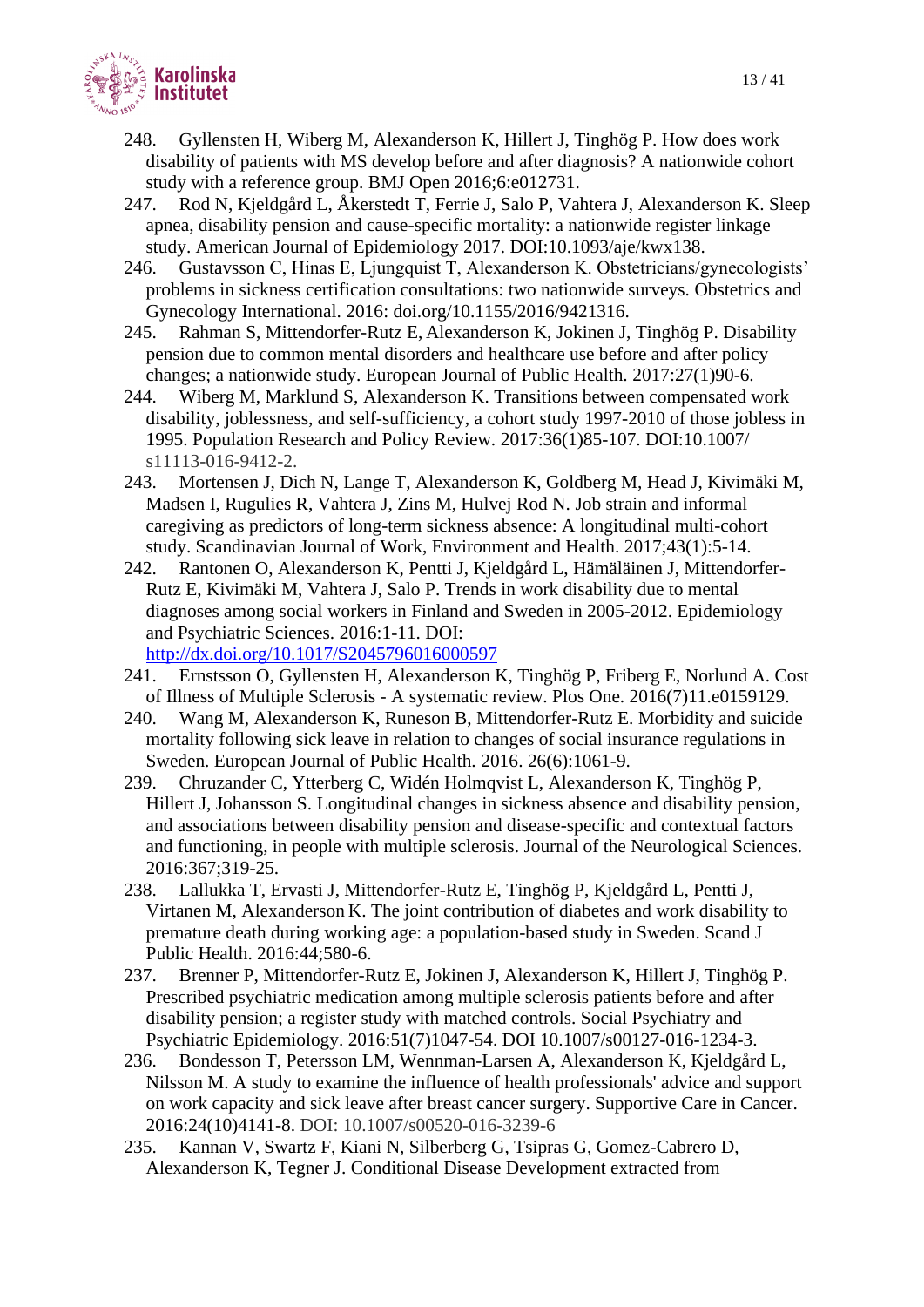

Longitudinal Health Care Cohort Data using Layered Network Construction. Scientific Reports. 2016:6:26170. DOI: 10.1038/srep26170.

- 234. Rahman SG, Alexanderson K, Jokinen J, Mittendorfer-Rutz E. Disability pension due to common mental disorders and subsequent suicidal behaviour: A population-based prospective cohort study. BMJ Open 2016; 6:e010152. DOI: 10.1136/bmjopen-2015- 010152
- 233. Ervasti J, Virtanen M, Lallukka T, Pentti J, Kjeldgård L, Mittendorfer-Rutz E, Tinghög P, Alexanderson K. Contribution of comorbid conditions to the association between diabetes and disability pensions: a population-based nationwide cohort study. Scandinavian Journal of Work, Environment and Health. 2016;42(3)2009-2016
- 232. Wennman-Larsen A, Nilsson M, Saboonchi F, Olsson M, Alexanderson K, Fornander T, Sandelin K, Petersson LM. Can breast cancer register data on recommended adjuvant treatment be used as a proxy for actually given treatment? European Journal of Oncology Nursing. 2016;22:1-7.
- 231. Narusyte J, Ropponen A, Alexanderson K, Svedberg P. Genetic and environmental influences on disability pension due to mental diagnoses: Limited importance of major depression, generalized anxiety, and chronic fatigue. Twin Research and Human Genetics 2016:19(1)10-16. DOI:10.1017/thg.2015.86
- 230. Nilsson M, Saboonchi F, Alexanderson K, Mariann Olsson M, Wennman-Larsen A, Petersson LM. Changes in importance of work and vocational satisfaction during the two years after breast cancer surgery and factors associated with this. Journal of Cancer Survivorship: Research and Practice. 2016:10(3)564-72.
- 229. Saboonchi F, Petersson LM, Alexanderson K, Bränström B, Wennman-Larsen A. Expecting the Best and Being Prepared for the Worst: Structure, Profiles and Two Years Temporal Stability of Dispositional Optimism in Women with Breast Cancer. Psycho-Oncology. 2016:25(8)957-63. DOI 10.1002/pon.4045
- 228. Tiihonen J, Mittendorfer-Rutz E, Torniainen M, Alexanderson K, Tanskanen A. Mortality and cumulative exposure to antipsychotics, antidepressants and benzodiazepines in patients with schizophrenia: An observational follow-up study. The American Journal of Psychiatry.2016. 173(6):600-6.
- 227. Narusyte J, Björkenstam E, Alexanderson K, Ropponen A, Kjeldgård L, Svedberg P. Occurrence of sickness absence and disability pension in relation to childbirth: A 16-year follow-up study of 6323 Swedish Twins. Scand J Public Health. 2016:44(1)98-105.
- 226. Olsson D, Alexanderson K, Bottai M. What positive encounters with healthcare and social insurance staff promotes ability to return to work of long-term sickness absentees? Scand J of Public Health. 2016:44(1)91-97.
- 225. Dorner T, Alexanderson K, Svedberg P, Tinghög P, Ropponen A, Mittendorfer-Rutz E. Synergistic effect between back pain and common mental disorders and the risk of future disability pension - A nationwide study from Sweden. Psychological Medicine. 2016; 46(2):425-436.
- 224. Taloyan M, Kecklund G, Thörn L, Kjeldgård L, Westerlund H, Svedberg P, Alexanderson K. Sickness presence in the Swedish Police in 2007 and in 2010: associations with demographic factors, job characteristics, and health. Work. 2016:54(2)379-87.
- 223. Magnusson Hanson L, Westerlund H, Chungkham H, Vahtera J, Sverke M, Alexanderson K. Purchases of prescription antidepressants in the Swedish population in relation to major workplace downsizing. Epidemiology. 2016:27(2)257-64.
- 222. von Knorring M, Alexanderson K, Eliasson M. Healthcare managers' construction of the manager role in relation to the medical profession. Journal of Health Organization and Management, 2016;30(3) 421-40.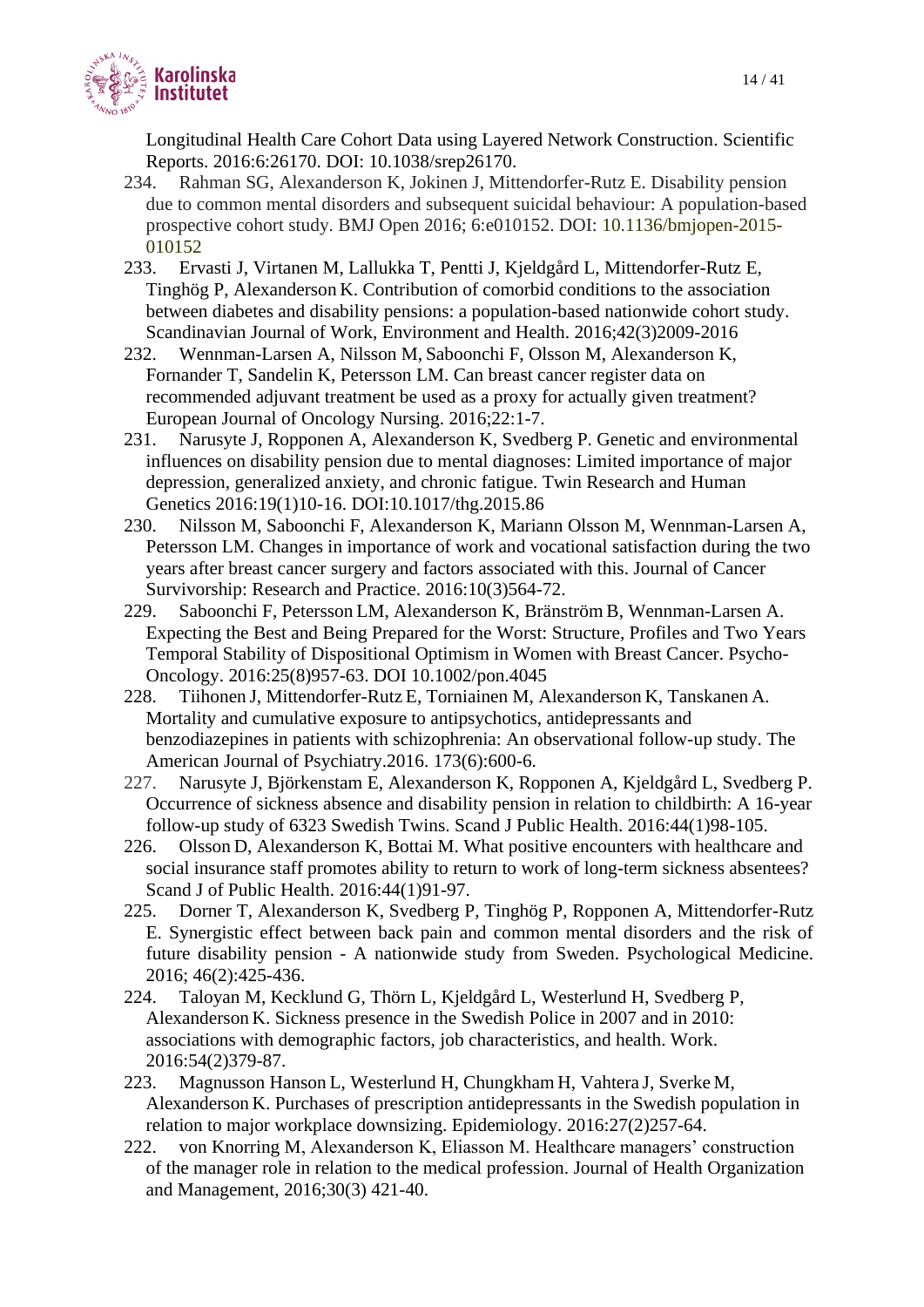

- 221. Kavaliunas A, Wiberg P, Tinghög P, Glaser A, Gyllensten H, Alexanderson K, HillertJ. Earnings and financial compensation from social security systems correlate strongly with disability for multiple sclerosis patients. PLOS ONE. 2015. Dec 22;10(12):e0145435.
- 220. Björkenstam C, Tinghög P, Brenner P, Mittendorfer-Rutz E, Hillert J, Jokinen J, Alexanderson K. Is disability pension a risk indicator for future need of psychiatric healthcare or suicidal behavior among MS patients- a nationwide register study in Sweden? BMC Psychiatry. 2015:15(1):286. DOI 10.1186/s12888-015-0668-6.
- 219. Wang M, Björkenstam C, Alexanderson K, Runeson B, Tinghög P, Mittendorfer-Rutz E. Trajectories of work-related functional impairment prior to suicide. Plos One; 2015 Oct 7: e0139937.
- 218. Kedzia S, Kunz R, Zeller A, Rosemann T, Frey P, Sommer J, Herzig L, Alexanderson K, de Boer W. Sickness certification in primary care: A survey on views and practices among Swiss physicians. Swiss Medical Weekly. 2015:145:w14201 (1-8) DOI: [10.4414/smw.2015.14201](https://doi.org/10.4414/smw.2015.14201)
- 217. Virtanen M, Ervasti J, Mittendorfer-Rutz E, Tinghög P, Lallukka T, Kjeldgård L, Pentti J, Alexanderson K. Trends of Diagnosis-Specific Work Disability After Newly Diagnosed Diabetes: A Four-Year Nationwide Prospective Cohort Study. Diabetes Care. 2015:38(10)1883-90.
- 216. Zetterström K, Voss M, Alexanderson K, Ivert T, Pehrsson K, Hammar N, Vaez W. Disability pension at the time of coronary revascularisation is associated with higher five-year mortality; A Swedish nationwide, register-based prospective cohort study. PloS One. 2015 Aug 11;10(8):e0135277. doi: 10.1371/journal.pone.0135277.
- 215. Ljungquist T, Hinas E, Nilsson G, Gustavsson C, Arrelöv B, Alexanderson K. Problems with sickness certification tasks: experiences from physicians in different clinical settings. A cross-sectional nation-wide study in Sweden. BMC Health Services Research. 2015,15:321. DOI. 10.1186/s12913-015-0937-6
- 214. Saboonchi F, Petersson LM, Wennman-Larsen A, Alexanderson K, Vaez M. Trajectories of anxiety among women with breast cancer: A proxy for adjustment from acute to transitional survivorship. Journal of Psychosocial Oncology. 2015:33(6)603-19.
- 213. Björkenstam C, Alexanderson K, Michael Wiberg M, HillertJ, Tinghög P. Heterogeneity of sickness absence and disability pension trajectories among individuals with MS. Multiple Sclerosis Journal. 2015.1:1-11. DOI: 10.1177/2055217315595638
- 212. Olsson D, Alexanderson K, Bottai M. Sickness absence and the time-varying excess risk of premature death; a Swedish population-based prospective cohort study, JECH, 2015;69(11)1052-7. doi:10.1136/jech-2015-205886
- 211. Halava H, Westerlund H, Korhonen M, Pentti J, Kivimäki M, Kjeldgård L, Alexanderson K, Vahtera J. Influence of retirement on adherence to statins in the Insurance Medicine All-Sweden total population data base. Plos One, 2015:10(6) e0130901. doi: 10.1371/journal.pone.0130901.
- 210. Bränström R, Petersson LM, Saboonchi F, Wennman-Larsen A, Alexanderson K. Physical activity following a breast cancer diagnose: Implications for self-rated health and cancer-related symptoms. European Journal of Oncology Nursing. 2015:19(6)680-5. DOI: 10.1016/j.ejon.2015.04.008
- 209. Åkerstedt T, Knutsson A, Narusyte J, Svedberg P, Kecklund G, Alexanderson K. Night work and breast cancer in women – a Swedish cohort study. BMJ open. 2015:5(4)e008127.
- 208. Wiberg M, Friberg E, Stenbeck M, Alexanderson K, Norlund A, Hillert J, Tinghög P. Sources and level of income among individuals with multiple sclerosis compared to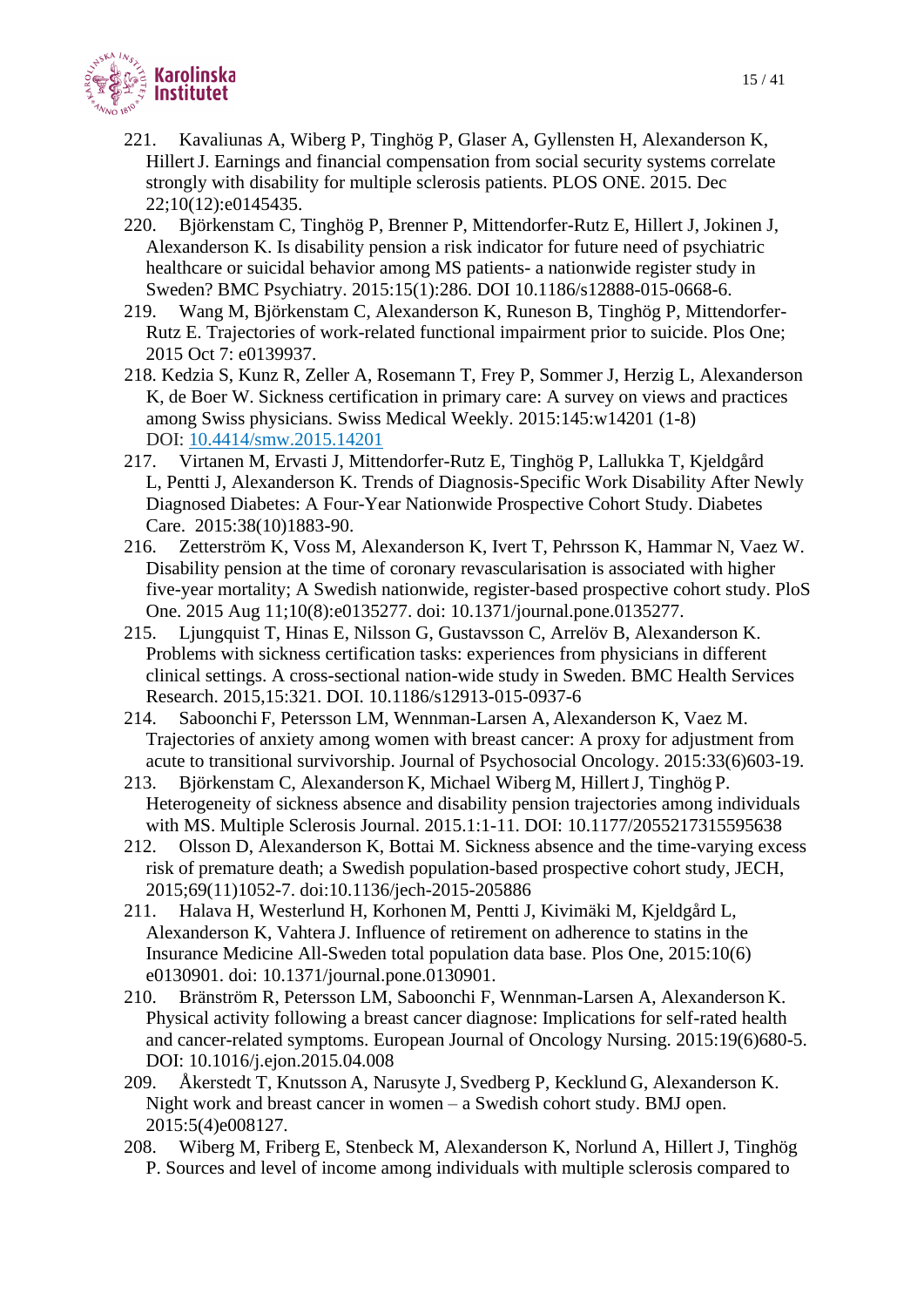

the general population: a nationwide population-based study. Multiple Sclerosis Journal 2015:21(13)1730-41.

- 207. Ervasti J, Virtanen M, Mittendorfer-Rutz E, Tinghög P, Lallukka T, Kjeldgård L, Pentti J, Alexanderson K. Work Disability Before and After the Diagnosis of Diabetes: A Nationwide Population-Based Register Study in Sweden. American Journal of Public Health. 2015;105(6):e22-9.
- 206. Dorner T, Alexanderson K, Svedberg P, Ropponen A, Stein K, Mittendorfer-Rutz E. Sickness absence due to back pain or depressive episode and the risk of all-cause and diagnosis-specific disability pension; a Swedish cohort study of 4,823,069 individuals. European Journal of Pain. 2015:19(9)1308-20. doi:10.1002/ejp.661.
- 205. Wang M, Alexanderson K, Runeson B, Mittendorfer-Rutz E. Sick-leave measures, socio-demographic factors and health care as risk indicators for suicidal behavior in patients with depressive disorders – a nationwide prospective cohort study in Sweden. Journal of Affective Disorders 2015:173;201-10.
- 204. Björkenstam E, Alexanderson K, Narusyte J, Kjeldgård L, Ropponen A, Svedberg P. Childbirth, hospitalization, and sickness absence: a study of female twins. BMJ Open. 2015:5(1).
- 203. Wilcox H, Mittendorfer-Rutz E, Kjeldgård L, Alexanderson K, Runeson B. Functional impairment due to bereavement after the death of adolescent or young adult offspring in a national population study of 1,051,515 parents. Social Psychiatry and Psychiatric Epidemiology. 2015:50(8)1249-56. DOI 10.1007/s00127-014-0997-7
- 202. Di Thiene D, Alexanderson K, Tinghög P, La Torre G, Mittendorfer-Rutz E.. Suicide among first- and second-generation immigrants in Sweden: association with labour market marginalisation and morbidity. Journal of Epidemiology & Community Health. 2015:69(5)467-73.
- 201. Stenholm S, Vahtera J, Kjeldgård L, Kivimäki M, Alexanderson K. Length of sickleave as a risk marker of hip fracture: a nation-wide cohort study from Sweden. Osteoporosis International. 2015:33(3)943-9.
- 200. Björkenstam C, Alexanderson K, Björkenstam E, Lindholm C, Mittendorfer-Rutz E. Diagnosis-specific disability pension and risk of all-cause and cause-specific mortality a cohort study of 4.9 million inhabitants in Sweden. BMC Public Health. 2014:14.
- 199. Ljungquist T, Alexanderson K, Kjeldgård L, Arrelöv B, Nilsson G. Occupational health physicians have better work conditions for handling sickness certification compared to general practitioners - results from a nation-wide survey in Sweden. Scandinavian Journal of Public Health. 2015:43(1)35-43.
- 198. Zetterström K, Voss M, Alexanderson K, Ivert T, Pehrsson K, Hammar N, Vaez W. Prevalence of all-cause and diagnosis-specific disability pension at the time of first coronary revascularisation: A population-based Swedish cross-sectional study. Plos One. 2015. 10(1):e0115540. DOI: 10.1371/journal.pone.0115540.
- 197. Wennman-Larsen A, Petersson LM, Saboonchi F, Alexanderson K, Vaez V. Concistency of Breast and Arm symptoms during the First Two Years After Breast Cancer Surgery. Oncology Nursing Forum. 2015;42(2)145-55.
- 196. Zetterström K, Vaez M, Kristina Alexanderson K, Ivert T, Pehrsson K, Hammar N, Voss M. Disability pension after coronary revascularisation, a prospective nationwide register-based Swedish cohort study. European Journal of Preventive Cardiology, 2015:22(3)304-11.
- 195. Torniainen M, Mittendorfer-Rutz E, Tanskanen A, Björkenstam C, Suvisaari J, Alexanderson K, Tiihonen J. Antipsychotic Treatment and Mortality in Schizophrenia. Schizophrenia Bulletin. 2015:41(3)656-63.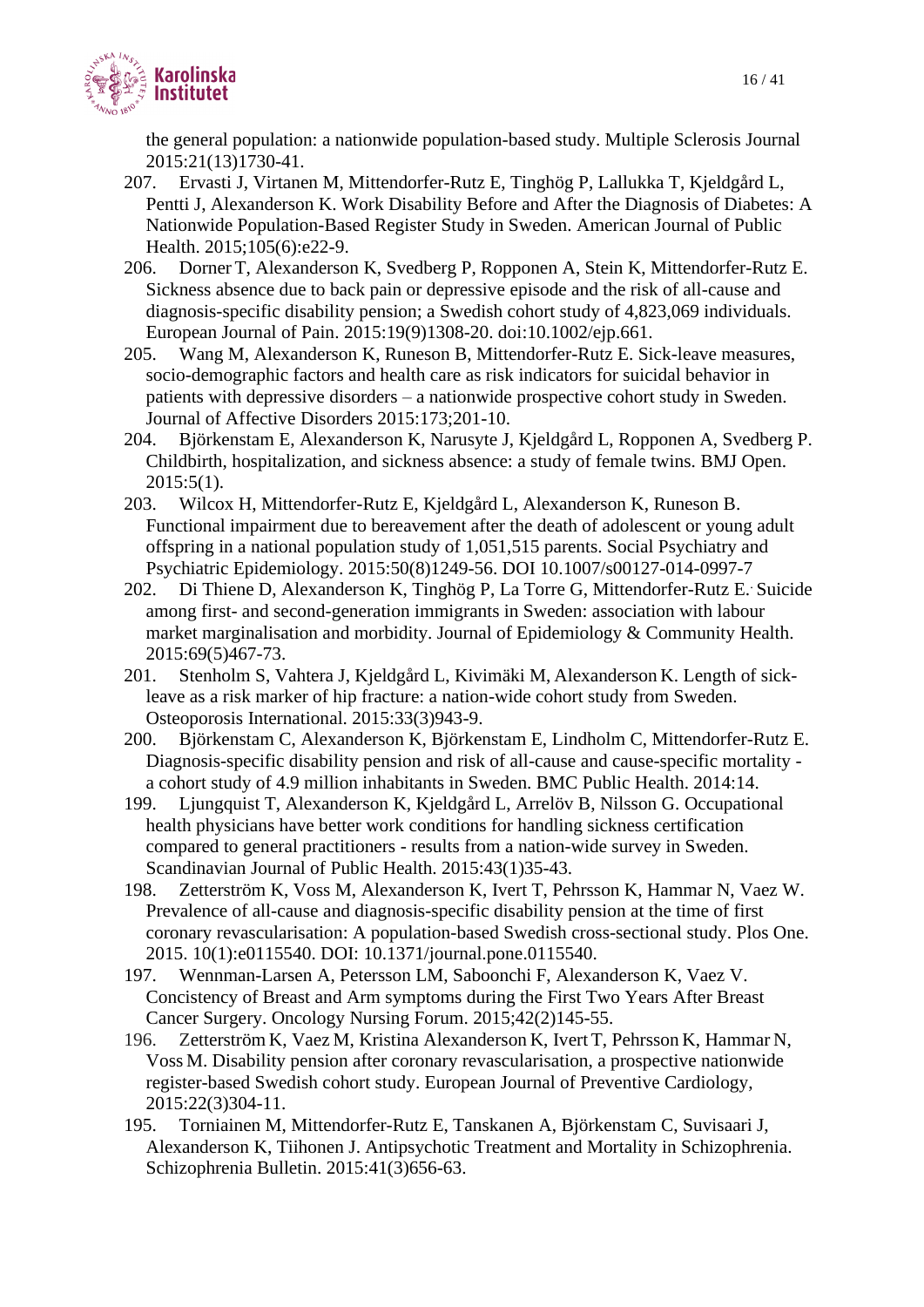

- 194. Marklund S, Lundh G, Gustafson K, Linder J, Svedberg P, Alexanderson K. The actions of the social insurance agency regarding long-term sickness absentees before and after a medical assessment - a study of 384 case files. Disability and Rehabilitation. 2015:37(18):1683-91.
- 193. Lundh G, Gustafson K, Linder J, Svedberg P, Alexanderson K, Marklund S. Associations between prognosed future work capacity among long-term sickness absentees and their actual work incapacity two years later. Work 2014:49;245-55.
- 192. Jonsson U, Alexanderson K, Kjeldgård L, Mittendorfer-Rutz E. Psychiatric Diagnoses and Risk of Suicidal Behaviour in Young Disability Pensioners: Prospective Cohort Studies of all 19-23 Year Olds in Sweden in 1995, 2000, and 2005, respectively. PLOS ONE, 2014:9(11)e111618.
- 191. Niederkrotenthaler T, Tinghög P, Alexanderson K, Dahlin M, Wang M, Beckman K, Gould M, Mittendorfer-Rutz E. Future risk of labour market marginalization in young suicide attempters – a population-based prospective cohort study. International Journal of Epidemiology. 2014(5)43:1520-30.
- 190. Björkenstam E, Ringbäck Weitoft G, Lindholm C, Björkenstam C, Alexanderson K, Mittendorfer-Rutz E. Associations between number of sick-leave days and future allcause and cause-specific mortality: A population-based cohort study. BMC Public Health 2014;14:733.
- 189. Saboonchi F, Petersson LM; Wennman-Larsen A, Alexanderson K, Bränström R, Vaez M. Changes in caseness of anxiety and depression in breast cancer patients during the first year following surgery: Patterns of transiency and severity of the distress response. European Journal of Oncology Nursing. 2014:18(6)598-604.
- 188. Brenner P, Alexanderson K, Björkenstam C, Hillert J, Jokinen J, Mittendorfer-Rutz E, Tinghög P. Psychiatric diagnoses, medication and risk for disability pension in multiple sclerosis patients; a population-based register study. PLOS ONE. 2014:9(8)e104165.
- 187. Björkenstam E, Alexanderson K, Narusyte J, Kjeldgård L, Ropponen A, Svedberg P. Associations between childbirth, hospitalization and disability pension: a cohort study of female twins. PLOS ONE. 2014:9(7)e101566.
- 186. Tinghög P, Björkenstam C, Carstensen J, Jansson C, Glaser A, Hillert J, Alexanderson K. Co-morbidities increase the risk of disability pension among MS patients: A population-based nationwide cohort study. BMC Neurology. 2014;14:117.
- 185. Gimeno D, Bültmann U, Benavides F, Alexanderson K, Abma F, Ubalde-López M, Roelen C, Kjeldgård L, Delclos G. Cross-national comparisons of sickness absence systems and statistics: towards common indicators. European Journal of Public Health. 2014;24(4)663-6.
- 184. Winterling J, Johansson E, Wennman-Larsen A, Petersson LM, Ljungman P, Alexanderson K. Occupational status among adult survivors following allo-SCT. Bone Marrow Transplantation. 2014:49(6);836-42.
- 183. Kärkkäinen S, Pitkäniemi J, Silventoinen K, Svedberg P, Huunan-Seppälä A, Koskenvuo K, Koskenvuo M, Alexanderson K, Kaprio J, Ropponen A. Disability pension due to musculoskeletal diagnoses: importance of work-related factors in a prospective cohort study of Finnish twins. Scandinavian Journal of Work, Environment and Health 2014:39(4)343-50.
- 182. Rahman S, Alexanderson K, Jokinen J, Mittendorfer Rutz E. Risk Factors for Suicidal Behaviour in Individuals on Disability Pension Due to Common Mental Disorders - A Nationwide Register-Based Prospective Cohort Study in Sweden. Plos one. 2014. 28;9(5):e98497. DOI: 10.1371/journal.pone.0098497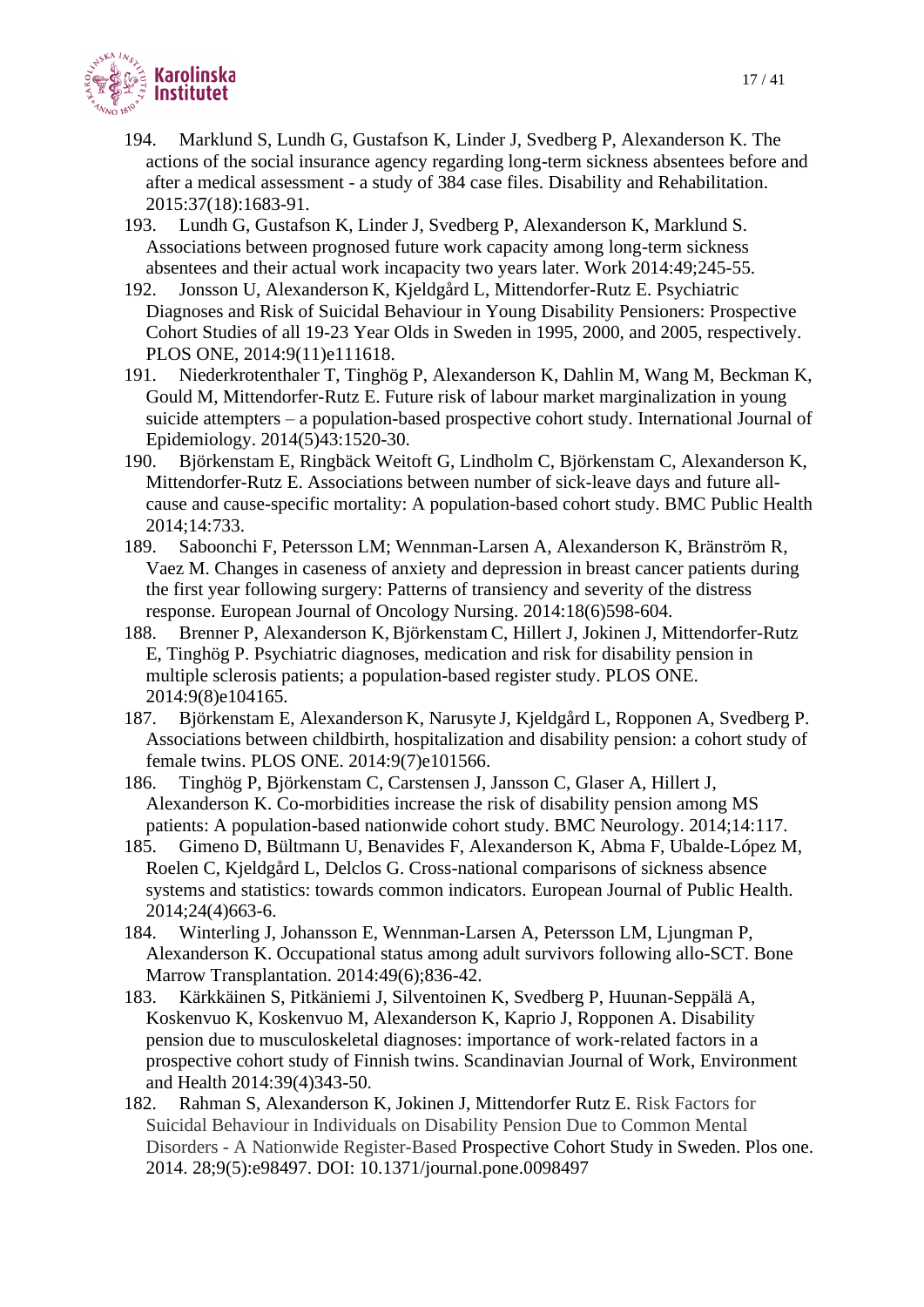

- 181. Friberg E, Rosenhall U, Alexanderson K. Sickness absence and disability pension due to otoaudiological diagnoses: Risk of premature death - a nationwide prospective cohort study. BMC Public Health, 2014(14)1:137.
- 180. Mittendorfer-Rutz E, Alexanderson K, Westerlund H, Lange T. Is transition to disability pension in young people associated with changes in risk of attempted suicide? Psychological Medicine, 2014;44(11):2331-8.
- 179. Wang M, Alexanderson K, Runeson B, Head J, Melchior M, Perski A, Mittendorfer-Rutz E. Are All-Cause and Diagnosis-Specific Sickness Absence, and Sick-Leave Duration Risk Indicators for Suicidal Behavior? - A Nationwide Register-Based Cohort Study of 4.9 Million Inhabitants of Sweden. Occupational and Environmental Medicine. 2014:71(1)12-20.
- 178. Bränström R, Arrelöv B, Gustavsson C, Kjeldgård L, Ljungquist T, Nilsson GH, Alexanderson K. Sickness certification at oncology clinics: perceived problems, support, need for education, and reasons for certifying unnecessarily long sickness absences. Eur J Cancer Care. 2014:23(1)89-97.
- 177. Ropponen A, Alexanderson K, Svedberg P. Part-time work or social benefits as predictors for disability pension. A prospective study of Swedish twins. International Journal of Behavioral Medicine. 2014:21(2)329-36.
- 176. Narusyte J, Ropponen A, Alexanderson K, Svedberg P. The role of familial factors in the associations between sickness absence and disability pension or mortality. The European Journal of Public Health. 2014:24(1)106-10.
- 175. McCarthy M, Alexanderson K, Voss M, Conceição C, Grimaud O, Narkauskaité L, Katreniakova Z, Saliba A, Sammut M. Impact of innovations in national public health markets in Europe. Eur J Public Health. 2013;23(suppl 2):25-29.
- 174. Barnhoorn F, McCarthy M, Devillé W, Alexanderson K, Voss M, Conceição C. PHIRE (Public Health Innovation and Research in Europe): methods, structures and evaluation 2013**,** Eur J Public Health. 2013;23(suppl 2):6-11.
- 173. Paget DZ, Barnhoorn F, McCarthy M, Alexanderson K, Conceição C, Devillé W, Grimaud O, Katreniakova Z, Narkauskaité L, Saliba A, Sammut M, Voss M. Civil society engagement in innovation and research through the European Public Health Association. Eur J Public Health. 2013;23(suppl 2):12-18.
- 172. Voss M, Alexanderson K, McCarthy M. Tracking uptake of innovations from the European Union Public Health Programme. Eur J Public Health. 2013;23(suppl 2):19-24.
- 171. Jansson C, Alexanderson K, Kecklund G, Åkerstedt T. Clinically diagnosed insomnia and risk of all-cause and diagnosis-specific disability pension: a nationwide cohort study. Sleep Disorders 2013; Article ID 209832, doi:10.1155/2013/209832.
- 170. Ropponen A, Samuelsson Å, Alexanderson K, Svedberg P. Registry-based data of psychosocial working conditions and occupational groups as predictors of disability pension due to musculoskeletal diagnoses: a prospective cohort study of 24 543 Swedish twins. BMC Musculoskeletal Disorders 2013, 14:268.
- 169. Friberg E, Rosenhall U, Alexanderson K. Sickness absence due to otoaudiological diagnoses; a descriptive nationwide study. BMC Public Health 2013, 13(1):635.
- 168. Samuelsson Å, Ropponen A, Alexanderson K, Svedberg P. A prospective cohort study of disability pension due to mental diagnoses: the importance of health factors and behaviors. Journal: BMC Public Health. 2013, 13:621. DOI:10.1186/1471-2458-13-621.
- 167. Janson C, Alexanderson K, Kecklund G, Åkerstedt T. Clinically diagnosed insomnia and risk of all-cause and diagnosis-specific sickness absence: a nationwide Swedish prospective cohort study. Scandinavian Journal of Public Health. 2013;41:712-21.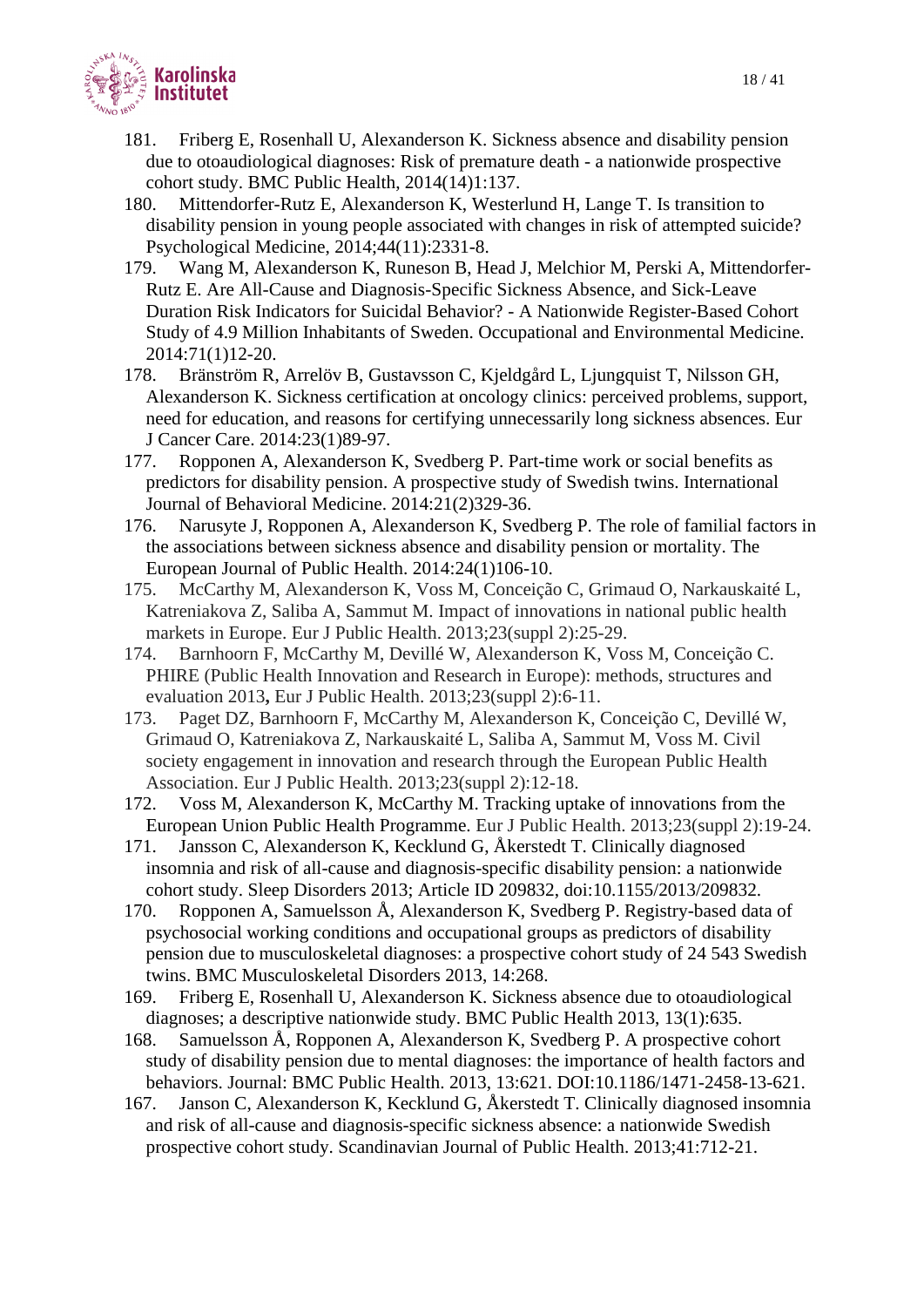

- 166. Gustavsson C, Kjeldgård L, Bränström R, Lindholm C, Ljungquist T, Nilsson GH, Alexanderson K. Problems experienced by gynecologists/obstetricians in sickness certification consultations. ACTA Obstetricia et Gynecologica. 2013 (92)1007-16.
- 165. Nilsson M, Petersson L-M, Wennman-Larsen A, Olsson M, Alexanderson K. Adjustment and social support at work early after breast cancer surgery and its associations with sickness absence. Psycho-Oncology. 2013. DOI: 10.1002/pon.3341.
- 164. Lindholm C, von Knorring M, Arrelöv B, Nilsson G, Hinas E, Alexanderson A. Health care management of sickness certification tasks: results from two surveys to physicians. BMC Research Notes. 2013,6:207.http://www.biomedcentral.com/1756-0500/6/207
- 163. Bränström R, Arrelöv B, Gustavsson G, Kjeldgård L, Ljungquist T, Nilsson G, Alexanderson K. Reasons for and factors associated with issuing sickness certificates for longer periods than necessary: results from a nationwide survey of physicians. BMC Public Health. 2013;13:478.
- 162. Saboonchi F, Wennman-Larsen A, Alexanderson K, Petersson LM. Examination of the construct validity of the Swedish version of Hospital Anxiety and Depression Scale in breast cancer patients. Quality of Life Research. 2013:22(10)2859-56.
- 161. Tinghög P, Wiberg M, Glaser A, Kjeldgård L, Hillert J, Alexanderson K. High prevalence of sickness absence and disability pension among multiple sclerosis patients; a nationwide population-based study. Multiple Sclerosis Journal. 2013;19(4):1923-30.
- 160. Hultin H, Hallqvist J, Alexanderson K, Johansson G, Lindholm L, Lundberg I, Möller J. Lack of adjustment latitude at work as trigger of taking sick leave – a Swedish casecrossover study. PLoS ONE. 2013. 8(4):e61830.
- 159. Lynöe L, Wessel M, Olsson D, Alexanderson K, Helgesson G. Does feeling respected influence return to work? Cross-sectional study on sick-listed patients' experiences of encounters with social insurance office staff. BMC Public Health. 2013:13(1)268.
- 158. Jansson C, Alexanderson K. Sickness absence due to musculoskeletal diagnoses and risk of diagnosis-specific disability pension: a nationwide Swedish prospective cohort study. Pain. 2013:154(6)933-41.
- 157. Wennman-Larsen A, Alexanderson K, Olsson M, Nilsson M, Petersson LM. Sickness absence in relation to breast and arm symptoms shortly after breast cancer surgery. The Breast. 2013 Feb 11. doi:pii: S0960-9776(13)00008-8. 10.1016/j.breast.2013.01.006.
- 156. Nilsson M, Olsson M, Wennman-Larsen A, Petersson L-M, Alexanderson K. Women's reflections and actions regarding working after breast cancer surgery – a focus group study. Psycho-Oncology. 2013:22(12)2755-62.
- 155. Jonsson U, Alexanderson K, Kjeldgård L, Westerlund H, Mittendorfer-Rutz E. Diagnosis-specific disability pension predicts suicidal behaviour and mortality in young adults: a nation-wide prospective cohort study. BMJ Open. 2013;3:e002286.
- 154. Lynöe N, Juth N, Alexanderson K, Wessel M, Olsson D, Tannsjö T. Duelling with doctors, restoring honour and avoiding shame? A cross-sectional study of sick-listed patients' experiences of negative healthcare encounters with special reference to feeling wronged and shame. Journal of Medical Ethics, 2013;39(10)654-7.
- 153. Samuelsson Å, Ropponen A, Alexanderson K, Lichtenstein P, Svedberg P. Psychosocial working conditions, occupational groups and risk of disability pension due to mental diagnoses: a prospective population-based cohort study of 43 000 Swedish twins. Scandinavian Journal of Work, Environment and Health, 2013;39(4)351-60.
- 152. Petersson LM, Nilsson M, Alexanderson K, Olsson M, Wennman-Larsen A. How do women value work shortly after breast cancer surgery and are their valuations associated with being on sick leave? Journal of Occupational Rehabilitation. 2013;23(3)391-9.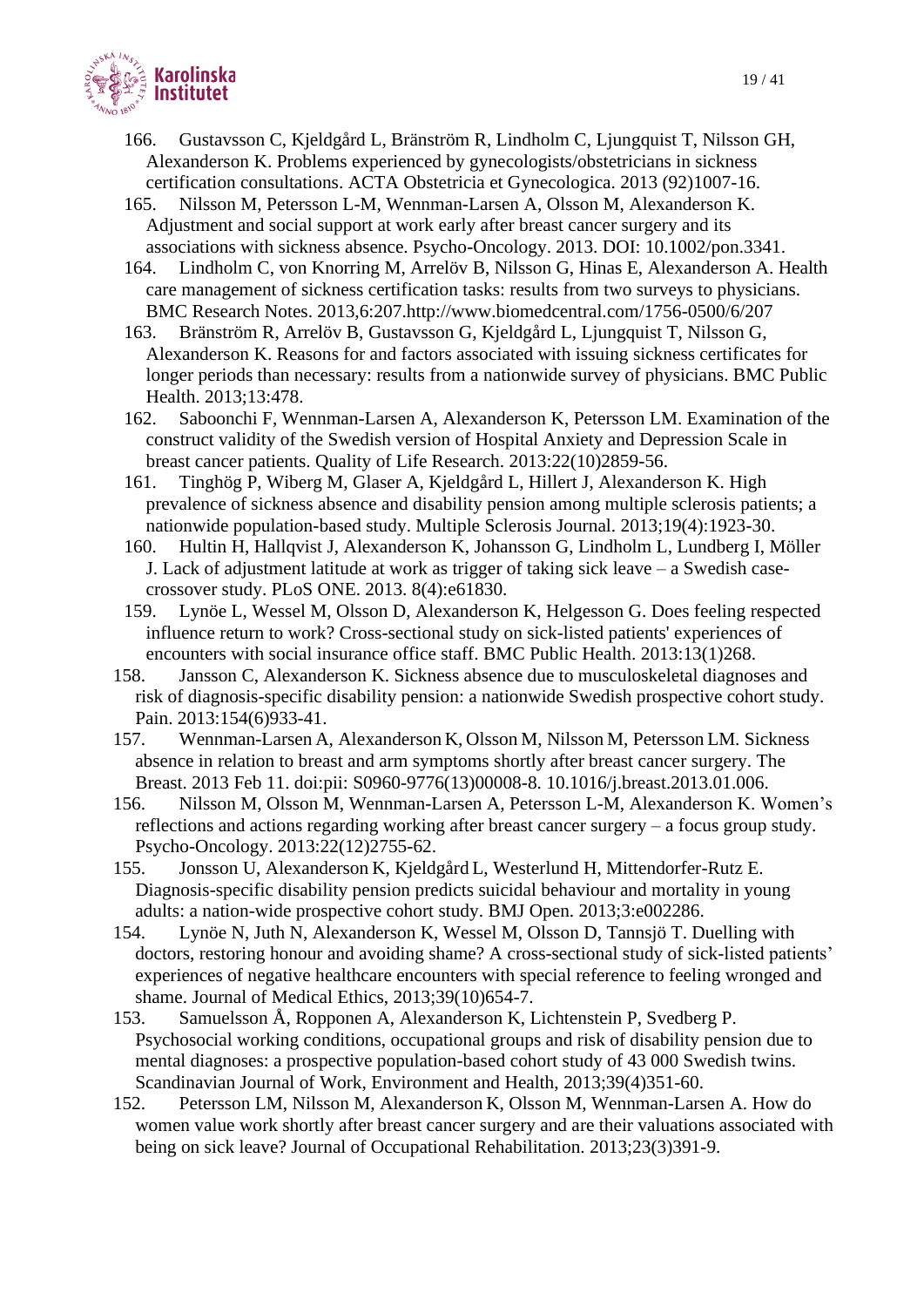

- 151. Jansson C, Wiberg M, Alexanderson K. Sickness absence due to gastroesophageal reflux diagnoses: a nationwide Swedish population-based study. Scandinavian Journal of Gastroenterology, 2013:48(1)17-26.
- 150. Naimi-Akbar A, Svedberg P, Alexanderson K, Sandborgh-Englund G. Health related quality of life and symptoms in patients with experiences of health problems related to dental restorative materials. Community Dentistry and Oral Epidemiology. 2013 Apr;41(2):163-72
- 149. Wennman-Larsen A, Olsson M, Alexanderson K, Nilsson M, Petersson LM. Arm morbidity and sick leave among working women shortly after breast cancer surgery. European Journal of Oncology Nursing. 2013;17(1):101-6
- 148. Ljungquist T, Hinas E, Arrelöv B, Lindholm C, Wilteus A, Nilsson G, Alexanderson K. Sickness certification of patients - a work environment problem among physicians? Occupational Medicine. 2013;63(1):23-9
- 147. Wessel M, Helgesson G, Olsson D, Juth N, Alexanderson K, Lynöe N. When do patients feel wronged? Empirical study of sick-listed patients' experiences with healthcare encounters. European J Public Health. 2013;23(2):230-5.
- 146. Nilsson G, Arrelöv A, Lindholm C, Ljungquist T, Kjeldgård L, Alexanderson K. Psychiatrists' work with sickness certification: frequency, experiences and severity of the certification tasks in a national survey in Sweden. BMC Health Services Research. 2012:12:362.
- 145. Taloyan M, Aronsson G, Leineweber C, Magnusson Hanson L, Alexanderson K, Westerlund H. Sickness Presenteeism Predicts Suboptimal Self-Rated Health and Sickness Absence: A Nationally Representative Study of the Swedish Working Population. PLOS One, Sept 2012:7(9)e44721.
- 144. Friberg E, Gustafsson K, Alexanderson K. Hearing difficulties, ear-related diagnoses and sickness absence or disability pension - a systematic literature review BioMed Central Public Health 2012, 12:772.
- 143. Gustafsson K, Lundh G, Svedberg P, Linder J, MD, Alexanderson K, Marklund S. Psychological factors predict return to work among long-term sickness absentees who had undergone a multidisciplinary medical assessment. Journal of Rehabilitation Medicine. 2012;45(2):186-91.
- 142. Wikman A, Wiberg M, Marklund S, Alexanderson K. Activities and sources of income after a period of long-term sick leave - A population-based prospective cohort study. BMC Public Health. 2012:12(1):745.
- 141. Videhult Pierre P, Fridberger A, Wikman A, Alexanderson K. Self-reported hearing difficulties, main income sources, and socio-economic status; a cross-sectional populationbased study in Sweden. BMC Public Health 2012, 12:874
- 140. Ropponen A, Silvenoinen K, Svedberg P, Alexanderson K, Koskenvuo K, Huunan-Seppälä A, Koskenvuo M, Kaprio J. Effects of work and lifestyle on risk for future disability pension due to low back diagnoses: a 30-year prospective study of Finnish twins. JOEM. 2012:54(11)1330-6.
- 139. Samuelsson Å, Alexanderson K, Ropponen A, Lichtenstein P, Svedberg P. Incidence of disability pension and associations with socio-demographic factors in a Swedish twin cohort. Soc Psychiatry Psychiatr Epidemiol. 2012:47(12)1999-2009.
- 138. Naimi-Akbar A, Svedberg P, Alexanderson K, Ekstrand J, Sandborgh-Englund G. Reliance on social security benefits by Swedish patients with ill-health attributed to dental fillings: a register-based cohort study. BMC Public Health. 2012:12;713-
- 137. Mittendorfer Rutz E, Perski A, Melchior M, Kjeldgård L, Alexanderson K. Sickness Absence Due to Specific Mental Diagnoses and All-Cause and Cause-Specific Mortality: A Cohort Study of 4.9 Million Inhabitants of Sweden. PLOS ONE, 2012:7(9)e45788.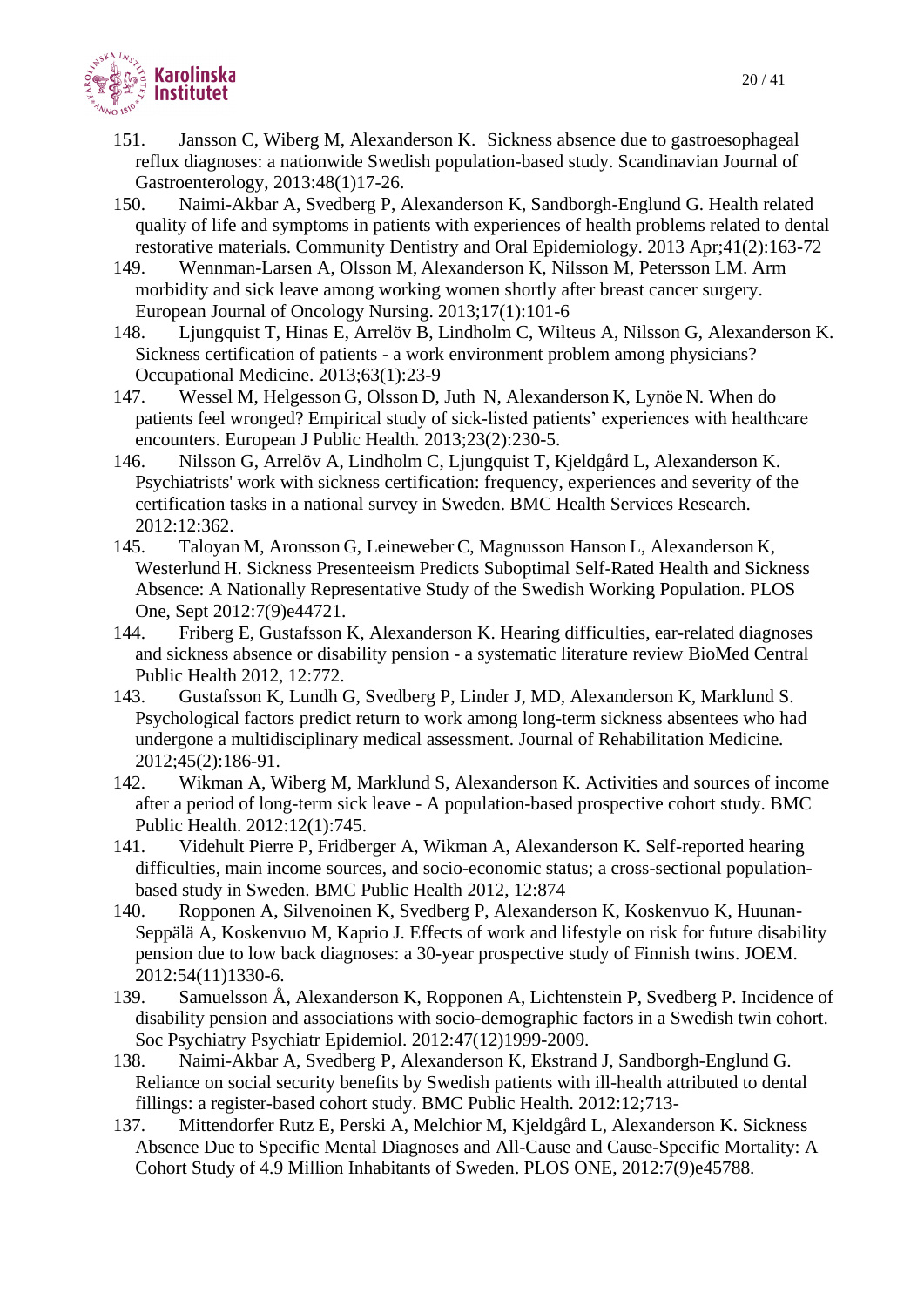

- 136. Ropponen A, Svedberg P, Antti Huunan-Seppälä A, Koskenvuo K. Koskenvuo M, Alexanderson K, Silventoinen K, Kaprio J. Personality traits and life dissatisfaction as risk factors for disability pension due to low back diagnoses: A 30-year longitudinal cohort study of Finnish twins. Journal of Psychosomatic Research. 2012:73(4)289-94.
- 135. Svedberg P, Ropponen A, Narusyte J, Alexanderson K, Lichtenstein P. Genetic susceptibility to sickness absence is similar among women and men: findings from a Swedish twin cohort. Twin Research and Human Genetics. 2012:15(5)642-8.
- 134. Voss M, Ivert I, Pehrsson K, Hammar H, Alexanderson K, Nilsson T, Vaez V. Sickness absence following coronary revascularisation. A national study of women and men of working age in Sweden 1994-2006. PloS ONE, 2012:7(7)e40952.
- 133. Svedberg P, Alexanderson K. Associations between sickness absence and harassment, threats, violence, or discrimination: A cross-sectional study of the Swedish Police. Work. 2012:42:83-92.
- 132. Winde L, Alexanderson K, Carlsen B, Kjeldgård L, Löfgren Wilteus A, Gjesdal S. General practitioners' experiences with sickness certification: A comparison of survey data from Sweden and Norway. BMC Family Practice. 2012. 13:10 doi:10.1186/1471-2296-13-1.
- 131. Ljungquist T, Arrelöv B, Lindholm C, Löfgren A, Nilsson G, Alexanderson K. Physicians who experience sickness certification as a work environmental problem: where do they work and what specific problems do they have? A nation-wide survey in Sweden. BMJ Open;2012. 2:e000704.
- 130. Jansson C, Mittendorfer-Rutz E, Alexanderson K. Sickness absence due to musculoskeletal diagnoses and risk of all-cause and cause-specific mortality: a nationwide Swedish cohort study. Pain. 2012:153;5:998-1005.
- 129. Lindfors S, Boman J, Alexanderson K. Strategies used to handle stress by academic physicians at a university hospital. Work. 2012:43(2)183-93.
- 128. Leineweber C, Westerlund H, Hagberg J, Svedberg P, Alexanderson K. Sickness presenteeism is more than an alternative to sickness absence: Results from the populationbased SLOSH study. International Archives of Occupational and Environmental Health. 2012:85(8)905-14.
- 127. Hultin H, Hallqvist I, Alexanderson K, Lindholm C, Lundberg I, Johansson G, Möller J. Low work-load as a trigger of sick leave - results from a Swedish case-crossover study. JOEM. 2012;54(2)202-9.
- 126. Samuelsson Å, Ropponen A, Alexanderson K, Lichtenstein P, Svedberg P. Disability pension among Swedish twins -prevalence over 16 years and associations with sociodemographic factors in 1992. JOEM, 2012:54(1)10-16.
- 125. Friberg E, Jansson C, Mittendorfer-Rutz E, Rosenhall U, Alexanderson K. Sickness Absence Due to Otoaudiological Diagnoses and Risk of Disability Pension: A Nationwide Swedish Prospective Cohort Study. PLoS ONE 2012. 7(1): e29966. doi:10.1371/journal.pone.0029966
- 124. Alexanderson K, Kivimäki M, Ferrie JE, Westerlund H, Vahtera J, Singh-Manoux A, Melchior M, Zins M, Goldberg M, Head J.. Diagnosis-specific sick leave as a long-term predictor of disability pension: a 13-year follow-up of the GAZEL cohort study. J of Epidemiology & Community Health. 2012:66(2)155-9.
- 123. Aas R, Alexanderson K. Challenging evidence-based decision making. A hypothetical case-study about return to work. Occupational Therapy International. 2012:19(1)28-44.
- 122. Niederkrotenthaler T, Floderus B, Alexanderson K, Rasmussen F, Mittendorfer-Rutz E. Exposure to parental mortality and markers of morbidity, and the risks of attempted and completed suicide in offspring: an analysis of sensitive life periods. JECH. 2012:66;3:233-9.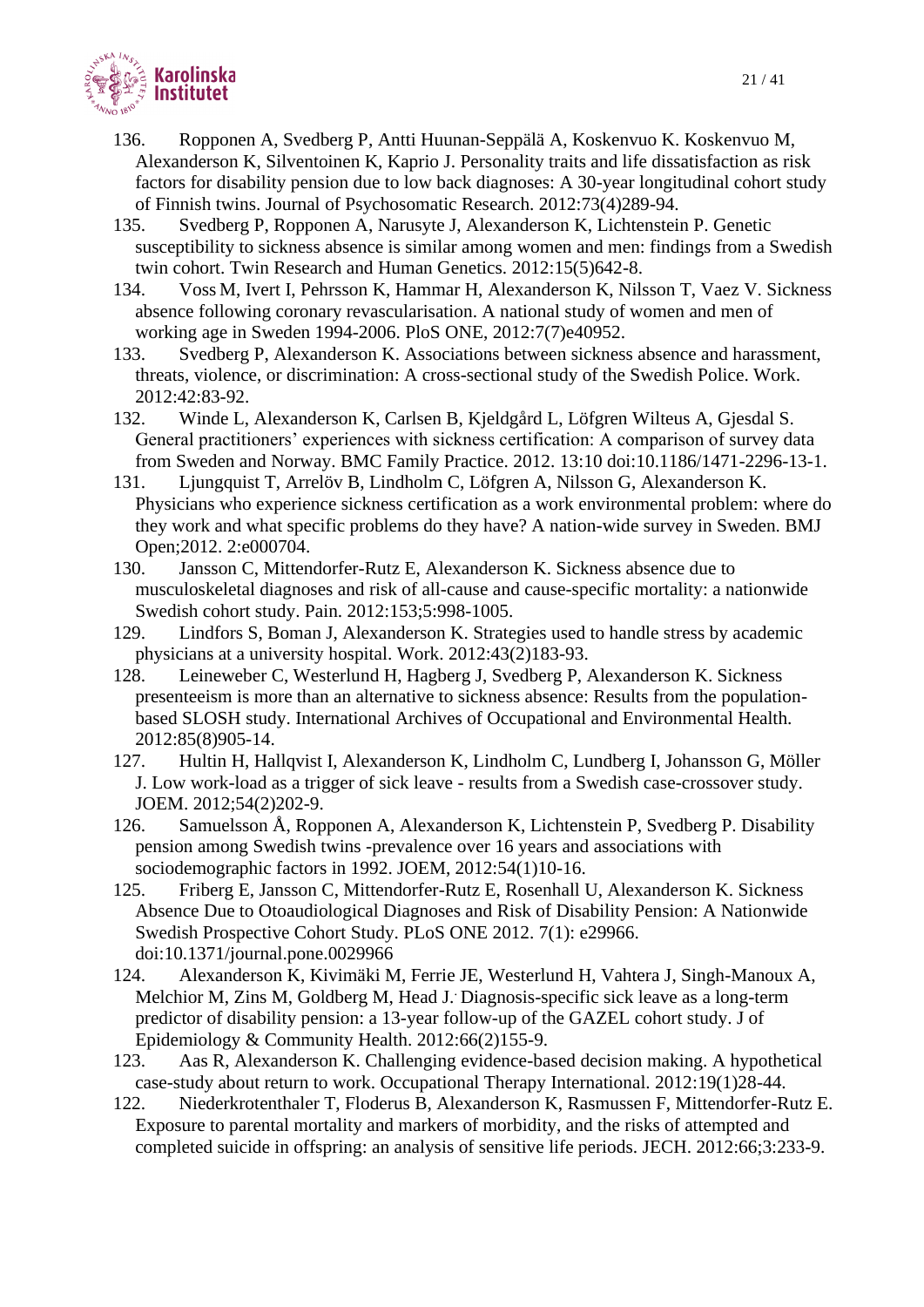

- 121. Narusyte J, Ropponen A, Silventoinen K, Alexanderson K, Kaprio J, Samuelsson A, Svedberg P. Genetic liability to disability pension in women and men: a prospective population-based twin study. PLoS One 2011:6(8):e23143.
- 120. Skånér Y, Nilsson G, Arrelöv B, Lindholm C, Hinas E, Löfgren A, Alexanderson K. Use and usefulness of guidelines for sickness certification: results from a national survey of all general practitioners in Sweden. BMJ Open. 2011 Dec 20;1(2):e000303.
- 119. Engblom M, Arrelöv B, Kjeldgård L, Skånér Y, Löfgren A; Hinas E; Nilsson G. Alexanderson K. Frequency and severity of problems general practitioners experience regarding sickness certification. Scand J Primary Health Care. 2011:29;227-33.
- 118. Ropponen A, Silvenoinen K, Svedberg P, Alexanderson K. Koskenvuo K, Huunan-Seppälä A, Koskenvuo M, Kaprio J. Health-related risk factors for disability pensions due to musculoskeletal diagnoses: A 30-year Finnish twin cohort study. Scand J Public Health, 2011;39;839-48.
- 117. Ropponen A, Narusyte J, Alexanderson A, Svedberg P. Stability and change in health behaviours as predictors for disability pension: a prospective cohort study of Swedish twins. BMC Public Health. 2011;11:678.
- 116. Hultin H, Hallqvist J, Alexanderson K, Johansson G, Lindholm C, Lundberg I, Möller J. Work-related psychosocial events as triggers of sick leave – results from a Swedish casecrossover study. BMC Public Health. 2011:11.
- 115. Nilsson M, Olsson M, Wennman-Larsen A, Petersson LM, Alexanderson K. Return to work after breast cancer: women's experiences of encounters with different stakeholders. Europ J Oncology Nursing, 2011;15:267-74.
- 114. Engblom M, Alexanderson K, Rudebeck CE. Physicians' messages in problematic sickness certification: a narrative analysis of case reports. BMC Family Practice, 2011:12.
- 113. Lynöe N, Wessel M, Olsson D, Alexanderson K, Helgesson G. Respectful encounters and return to work – empirical study of long-term sick-listed patients' experiences of Swedish healthcare. BMJ Open 2011;2:e000246.
- 112. Pietikäinen S, Ropponen A, Koskenvuo K, Silventoinen K, Alexanderson K, Svedberg P. Health related and sociodemographic risk factors for disability pension due to low back disorders: a 30-year prospective Finnish twin cohort study. JOEM. 2011:53(5);488-96.
- 111. Labriola M, Holte KA, Bang Christensen K, Feveile H, Alexanderson K, Lund T. The attribution of work environment in explaining gender differences in long-term sickness absence among a cohort of 5,026 employees in Denmark. Results from the prospective DREAM study. Occupational and Environmental Medicine. 2011;68(9)703-5.
- 110. Gustafsson K, Marklund S, Alexanderson K, Svedberg P, Linder J. Disability, sickness and unemployment benefits among long-term sickness absentees five years before, during and after a multidisciplinary medical assessment. J of Multidisciplinary Healthcare, 2011:11(4):25-31
- 109. Gustafsson K, Backenroth-Ohsako G, Rosenhall U, Ternevall-Kjerulf E, Ulfendahl M, Alexanderson K. Future risk for disability pension among persons sickness absent due to otoaudiological diagnoses; a population-based cohort study with a 12-year follow up. Scand J Public Health, 2011:39(5),501-7.
- 108. Upmark M, Hagberg J, Alexanderson K. Negative encounters with social insurance officers: experiences of women and men on long-term sick leave. International J of Social Welfare, 2011:20(3)309-17.
- 107. Ferrie J, Kivimäki M, Westerlund H, Head J, Melchior M, Singh-Manoux A, Zins M, Goldberg M, Alexanderson K, Vahtera J. Differences in the association between sickness absence and long-term sub-optimal health by occupational position: a 14-year follow-up in the GAZEL cohort. OEM 2011:68(10)729-33.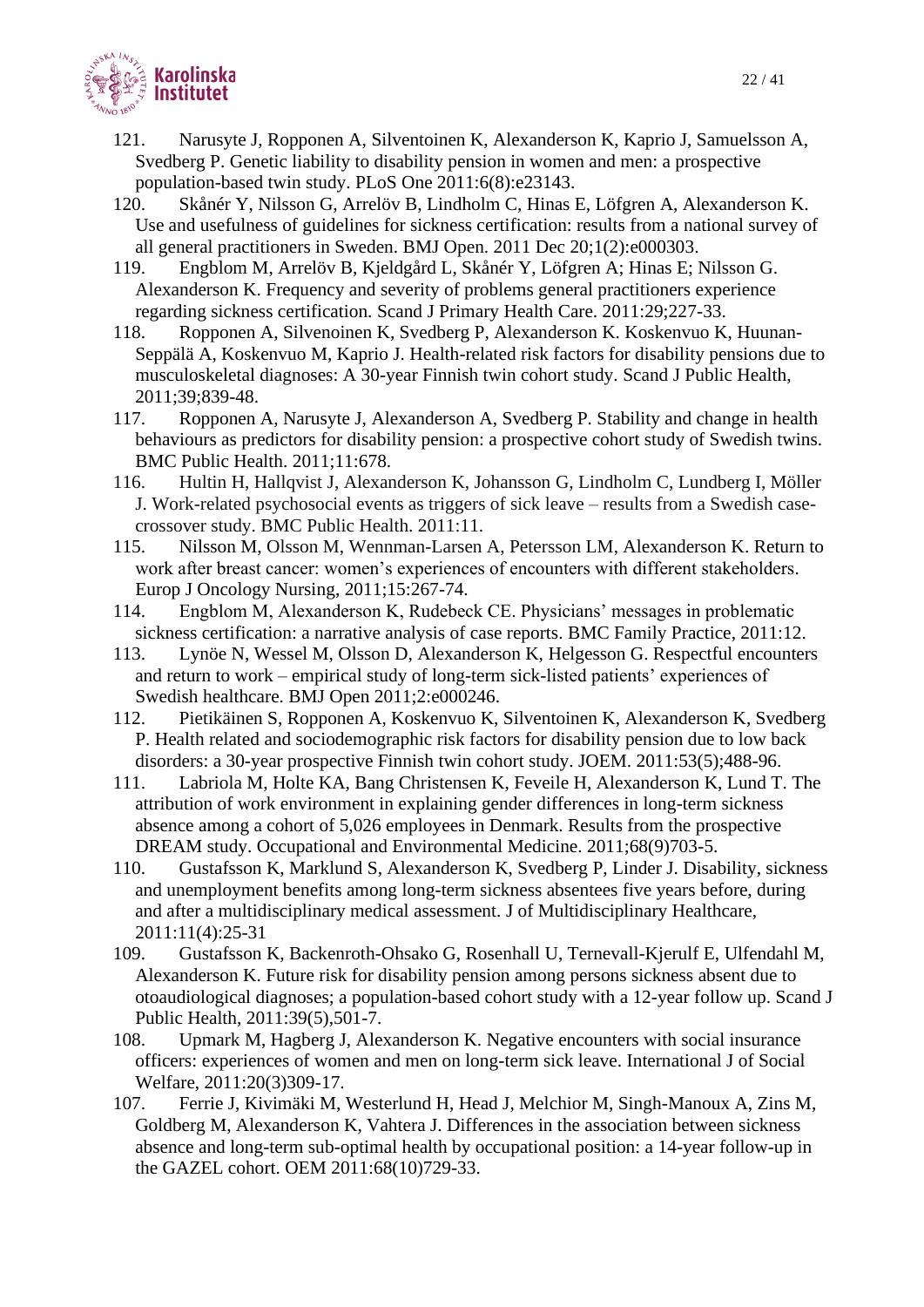

- 106. Löfgren A, Silén C, Alexanderson K. How physicians have learned to handle sicknesscertification cases. Scand J Public Health, 2011:39:245-54.
- 105. Petersson L-M, Wennman-Larsen A, Nilsson M, Olsson M, Alexanderson K. Work situation and sickness absence in the initial period after breast cancer surgery. Acta Oncologica. 2011 Feb;50(2):282-8.
- 104. Leineweber C, Westerlund H, Hagberg J, Svedberg P, Luokkala M, Alexanderson K. Sickness presenteeism among Swedish police officers. J of Occupational Rehabilitation. 2011:21(1)17-22.
- 103. Löfgren A, Hagberg J, Alexanderson K. What physicians want to learn about sickness certification: analyses of questionnaire data from 40129 physicians. BMC Public Health. 2011;39(3):245-54.
- 102. Svedberg P, Ropponen A, Lichtenstein P, Alexanderson K. Are self-report of disability pension and long-term sickness absence accurate? Comparisons of self-reported interview data with national register data in a Swedish twin cohort. BMC Public Health, 2010;10:763.
- 101. Lindholm C, Arrelöv B, Nilsson G, Löfgren A, Hinas E, Skåner Y, Ekmer A, Alexanderson K. Sickness-certification practice in different clinical settings; a survey of all physicians in a country. BMC Public Health 2010, 10:752.
- 100. von Knorring M, de Rijk A, Alexanderson K. Managers' perceptions of the manager role in relation to physicians: a qualitative interview study of the top managers in Swedish healthcare. BMC Health Services Research. 2010,10:271.
- 199. Melchior M, Ferrie J, Alexanderson K, Goldberg M, Kivimaki M, Singh-Manoux A, Vahtera J, Westerlund H, Zins M, Head J. Does sickness absence due to psychiatric disorder predict cause-specific mortality? A 16-year follow-up of the GAZEL occupational cohort study. American Journal of Epidemiology. 2010;172(6):700-7.
- 98. Svedberg P, Salmi P, Hagberg J, Lundh G, Linder J, Alexanderson K. Does multidisciplinary assessment of long-term sickness absentees result in modification of sicklisting diagnoses? Scand J Public Health, 2010;38(6):657-63.
- 97. Hultin H, Hallqvist J, Alexanderson K, Johansson G, Lindholm C, Lundberg I, Möller J. Low level of adjustment latitude - a risk factor for sickness absence. European J of Public Health, 2010;20(6)682-688.
- 96. Svensson T, Müssener U, Alexanderson K. Sickness Absence, Social Relations, and Self-Esteem - A qualitative study of the importance of relationships with family, workmates, and friends among persons initially long-term sickness absent due to back diagnoses. Work. 2010;37(2):187-97.
- 95. Vahtera J, Westerlund H, Ferrie J, Head J, Melchior M, Singh-Manoux A, Zins M, Goldberg M, Alexanderson K, Kivimäki M. All-cause and diagnosis-specific sickness absence as a predictor of sustained sub-optimal health: a 14-year follow-up in the GAZEL cohort. J of Epidemiology and Community Health. 2010;64(4):311-7.
- 94. Reinholds S, Upmark M, Alexanderson K. Health-selection mechanisms in the pathway towards a disability pension. Work. 2010;37(1):41-51.
- 93. Hagberg J, Vaez M, Alexanderson K. Methods for analysing individual changes in sick-leave diagnoses over time. Work. 2010:36:283-93.
- 92. Elfving B, Åsell M, Lüning Bergsten C, Alexanderson K. Exploring activity limitations and sick leave among patients with spinal pain participating in multidisciplinary rehabilitation. Disability and Rehabilitation, 2010:32(4):292-9.
- 91. Engblom M, Alexanderson K, Englund L, Normén G, Rudebeck CE. When physicians get stuck in sick-listing consultations– a qualitative study of categories of sick-listing dilemmas. Work. 2010;35:137-142.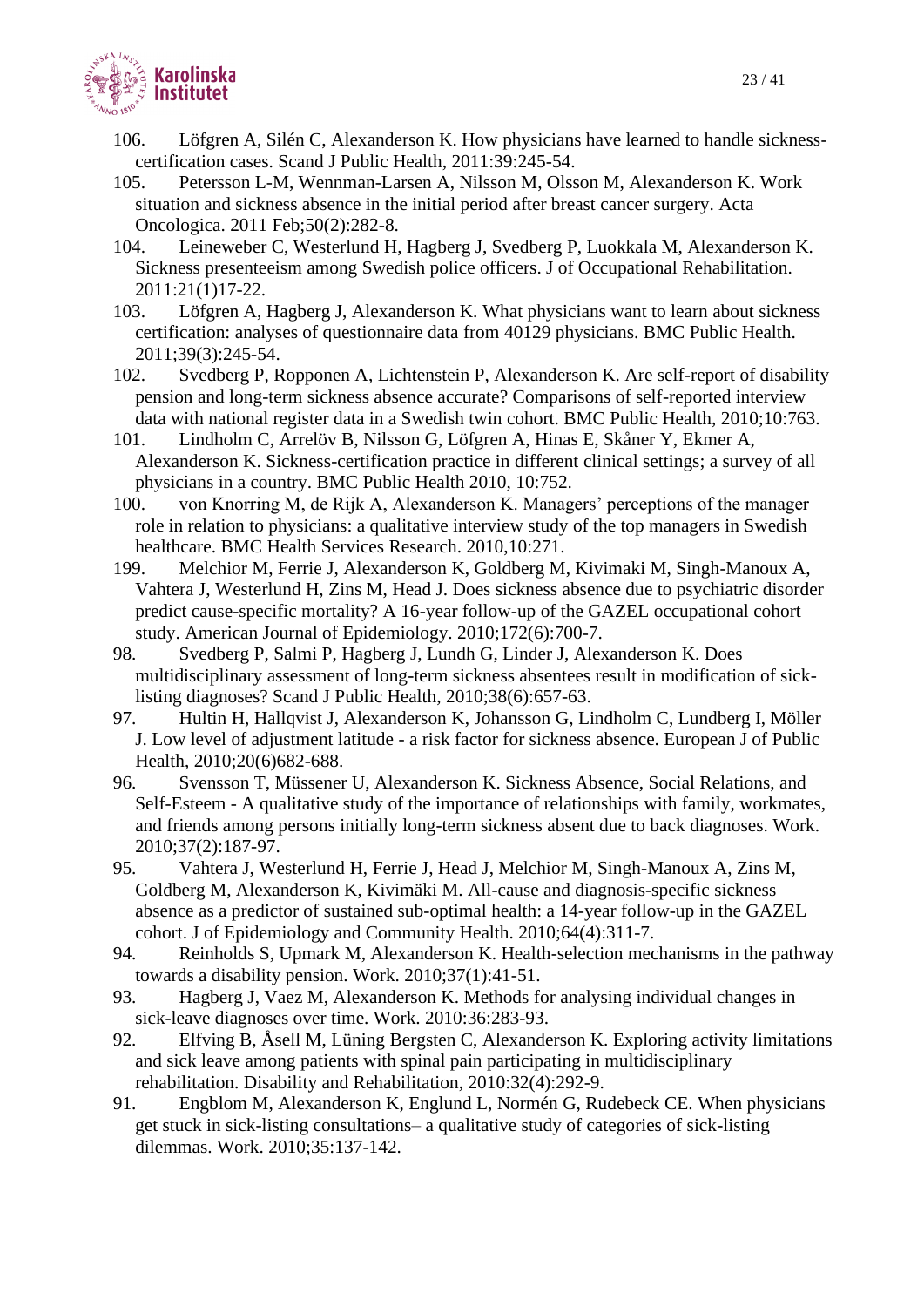

- 90. Söderberg E, Alexanderson K, Vimarlund V. Experiences of professionals participating in inter-organisational cooperation aimed at promoting clients' return to work. Work. 2010:35;143-151.
- 89. Vaez M, Hagberg J, Alexanderson K. The panorama of future sick-leave diagnoses among young adults initially long-term sickness absent due to neck, shoulder, or back diagnoses. An 11-year prospective cohort study. BMC Musculoskeletal Disorders. 2010;36(3)283-93.
- 88. Festin K, Alexanderson K. Changes in sick-leave diagnoses over eleven years in a cohort of young adults initially sick listed due to low back, neck, or shoulder diagnoses. J of Rehabilitation Medicine. 2009;27(6)423-8.
- 87. Engblom M, Alexanderson K, Rudebeck CE. Characteristics of sick-listing cases that physicians consider problematic – analyses of written case reports. Scand J Primary Health Care, 2009;27:250-5.
- 86. Gjesdal S, Svedberg P, Hagberg J, Alexanderson K. Mortality among disability pensioners in Norway and Sweden 1990-96: Comparative prospective cohort study. Scand J Public Health 2009;37:169-75.
- 85. Gjesdal S, Haug K, Ringdal PR, Mæland JG, Hagberg J, Røraas T, Vollset SE, Alexanderson K. Sickness absence with musculoskeletal or mental diagnoses, transition into disability pension and all cause mortality: A nine-year prospective cohort study. Scand J Public Health 2009;37:387-94.
- 84. De Rijk A, Nijhuis F, Alexanderson K. Gender differences in work modification and changed job characteristics during the return-to-work process: a prospective cohort study. J of Occupational Rehabilitation. 2009;19:185-93.
- 83. Svedberg P, Bildt C, Lindelöw M, Alexanderson K. Self-reported health among women and men in relation to sex segregation at work sites. J of Occupational Health. 2009;51:223- 31.
- 82. Norlund A, Ropponen A, Alexanderson K. Multidisciplinary interventions: review of studies of return to work after rehabilitation for low back pain. J Rehabilitation Med 2009;41:115-21.
- 81. Elfving B, Åsell M, Ropponen A, Alexanderson K. What factors predict full or partial return to work among sickness absentees with spinal pain participating in rehabilitation? Disability & Rehabilitation. 2009;31(16):1318-27.
- 80. Melchior M, Ferrie F, Alexanderson K, Goldberg M, Kivimaki M, Singh-Manoux A, Vahtera J, Westerlund H, Zins M, Head J. Using sickness absence records to predict future depression in a working population: prospective findings from the GAZEL cohort. American Journal of Public Health. 2009;99(8):1417-22.
- 79. Johnsson A, Fornander T, Rutqvist LE, Vaez M, Alexanderson K, Olsson M. Predictors of return to work ten months after primary breast cancer surgery. Acta Oncologica. 2009;48:1:93-8.
- 78. Körlin J, Alexanderson K, Svedberg P. Sickness absence among women and men in the police: A systematic literature review. Scand J Public Health. 2009;37: 310-9.
- 77. Ferrie J, Vahtera J, Kivimäki M, Westerlund H, Melchior M, Alexanderson K, Head J, Chevalier A, Leclerc A, Zins M, Goldberg M, Singh-Manoux A. Diagnosis-specific sickness absence and all-cause mortality in the GAZEL study. Journal of Epidemiology & Community Health. 2009:63:1;50-5.
- 76. Gerner U, Alexanderson K. Issuing sickness certificates; a difficult task for physicians. A qualitative analysis of written statements in a Swedish survey. Scand J Public Health, 2009;37:57-63.
- 75. Lindfors S, Eintrei C, Alexanderson K. Stress factors affecting academic physicians at a university hospital. Work, 2009:34;305-13.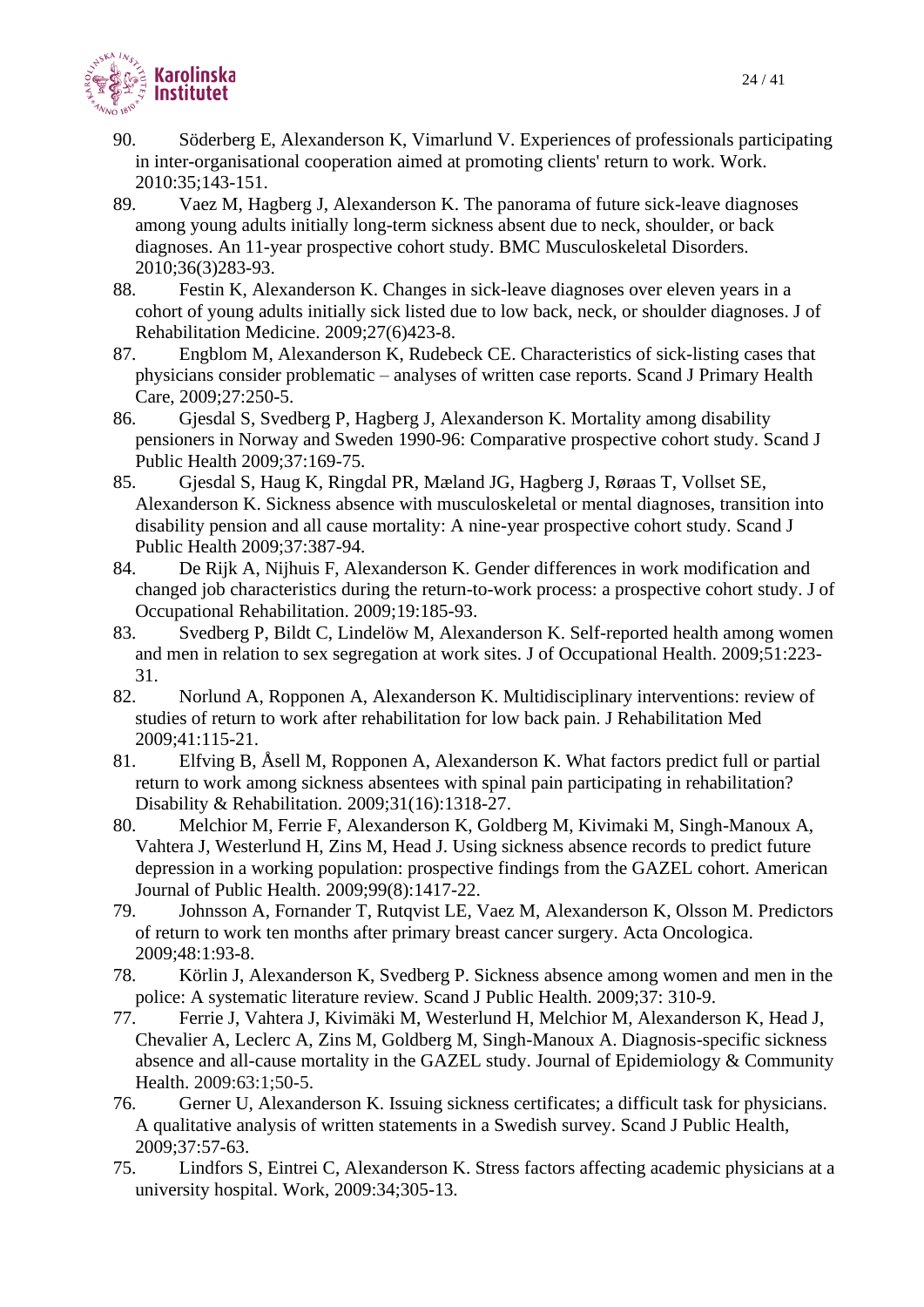

- 74. Salmi P, Svedberg P, Hagberg J, Lund G, Linder J, Alexanderson K. Multidisciplinary investigations recognize high prevalence of co-morbidity of psychiatric and somatic diagnoses in long-term sickness absentees. Scand J Pub Health. 2009;37(1): 35-42.
- 73. Reinhold S, Alexanderson K. A narrative insight into disability pensioners' work experiences in highly gender-segregated occupations. Work. 2009:34;251-61.
- 72. Salmi P, Svedberg P, Hagberg J, Lundh G, Linder J, Alexanderson K. Outcome of multidisciplinary investigations of long-term sickness absentees. Disability and Rehabilitation, 2009;31(2):131-7.
- 71. de Rijk A, Van Lierop B, Janssen N, Alexanderson K, Nijhuis F. A behavioural approach to RTW after sickness absence: the development of instruments for the assessment of motivational determinants, motivation and key actors' attitudes. Work. 2009;33(3):273-85.
- 70. Kivimäki M, Head J, Ferrie JE, Singh-Manoux A, Westerlund H, Vahtera J, Leclerc A, Melchior M, Chevalier A, Alexanderson K, Zins M, Goldberg M. Sickness absence as a prognostic marker for common chronic conditions; analyses of Mortality in the GAZEL study. Occup Environ Med. 2008 Dec;65(12):820-6.
- 69. Westerlund H, Alexanderson K, Åkerstedt T, Magnusson Hanson L, Theorell T, Kivimäki M. Work-related sleep disturbances and sickness absence in the Swedish working population 1993-1999. Sleep, 2008;31(8)1169-77.
- 68. Gjesdal S, Mæland JG, Svedberg P, Hagberg J, Alexanderson K. Role of diagnoses and socioeconomic status in mortality among disability pensioners in Norway - a populationbased cohort study. Scand J Work Environment & Health. 2008;34:6:479-82.
- 67. Swartling M, Alexanderson K. Wahlström R. Barriers to good sickness certification in interview study with Swedish general practitioners. Scand J Public Health. 2008;36:408- 14.
- 66. Head J, Ferrie J, Alexanderson K, Westerlund H, Vahtera J, Kivimäki M. Diagnosisspecific sickness absence as a predictor of mortality in the Whitehall II prospective cohort study. British Medical Journal. 2008; Doi.10.1136/bmj.a.1469;1-7.
- 65. Müssener U, Festin K, Upmark M, Alexanderson K. Positive experiences of encounters with healthcare and social insurance professionals among people on long-term sick leave. J of Rehabilitation Medicine. 2008:40:805-11.
- 64. Karlsson NE, Carstensen JM, Gjesdal S, Alexanderson KA. Risk factors for disability pension in a population-based cohort of men and women on long-term sick leave in Sweden. Eur J Public Health. 2008;18(3):224-31.
- 63. Fjell Y, Alexanderson K, Bildt C. Health promoting factors in public workplaces. Italian J of Public Health. 2008;5(1):34-44.
- 62. Gjesdal S, Ringdal P, Maeland JG, Haug K, Vollset SE, Alexanderson K. Mortality after long-term sickness absence: prospective cohort study. European J of Public Health, 2008(18)5:517-21.
- 61. Fjell Y, Alexanderson K, Nordenmark M, Bildt C. Perceived physical strain in paid and unpaid work and the work-home interface: the associations with musculoskeletal pain and fatigue among public employees. Women and Health, 2008;47(1):21-44.
- 60. Müssener U, Söderberg E, Svensson T, Alexanderson K. Encouraging encounters: sicklisted persons' experiences of interactions with rehabilitation professionals. Social Work in Health Care. 2008;46(2)71-87.
- 59. von Knorring M, Sundberg L, Löfgren A, Alexanderson K. Problems in sickness certification of patients: a qualitative study on views of 26 physicians in Sweden. Scand J of Primary Health Care. 2008;26:22-8.
- 58. de Rijk A, Janssen N, Alexanderson K, Nijhuis F. Gender differences in return to work patterns among sickness absentees and their associations with health: a prospective cohort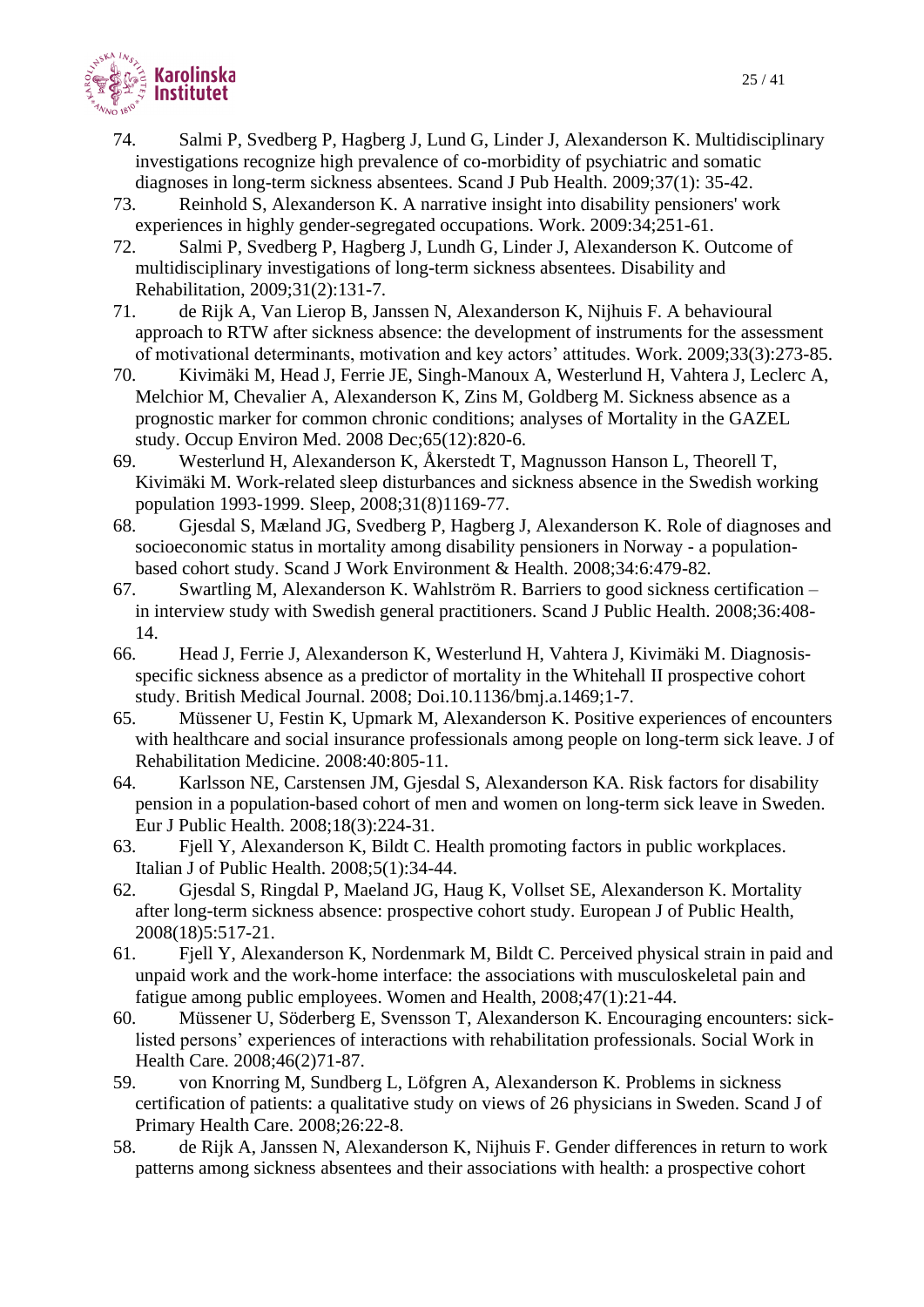

study in the Netherlands. International Journal of Rehabilitation Research. 2008;31(4):327- 36.

- 57. Staland-Nyman C, Alexanderson K, Hensing G. Associations between strain in domestic work and self-rated health; A study of employed Swedish women. Scand J Public Health. 2008;36(1)21-7.
- 56. Voss M, Josephson M, Stark S, Vaez M, Alexanderson K, Alfredsson L, Vingård E. The influence of household work and of having children on sickness absence among publicly employed women in Sweden. Scand J of Public Health. 2008;36:564-72.
- 55. Swartling M, Hagberg J, Alexanderson K, Wahlström R. Sick-listing as a psychosocial work problem – a survey of 3997 Swedish physicians. J Occupational Rehabilitation. 2007;17:398-408.
- 54. Arrelöv B, Alexanderson K, Jan Hagberg J, Löfgren A, Nilsson G, Ponzer S. Dealing with sickness certification – a survey of problems and strategies among general practitioners and orthopaedic surgeons. BMC Public Health, 2007;7:273.
- 53. Upmark M, Borg K, Alexanderson K. Gender differences in experiencing negative encounters with healthcare. A study of long-term sickness absentees. Scand J Public Health. 2007;35:577-84.
- 52. Vaez M., Rylander G., Nygren Å, Åsberg M, Alexanderson K. Sickness absence and disability pension in a cohort of employees initially on long-term sick leave due to psychiatric disorders in Sweden. Social Psychiatry & Psychiatric Epidemiology. 2007:42;5:381-8.
- 51. Fjell Y, Österberg M, Alexanderson K, Bildt C, Karlqvist L. Appraised leadership styles, psychosocial work factors and musculoskeletal pain among public employees. International Archives of Occupational Environmental Health. 2007:81(1):19-30.
- 50. Löfgren A, Hagberg J, Arrelöv B, Ponzer S, Alexanderson K. Frequency and nature of problems associated with sickness certification tasks: a cross sectional questionnaire study of 5455 physicians. Scand J Prim Health Care, 2007; Sep;25(3):178-85.
- 49. Karlsson N, Carstensen J, Gjesdal S, Alexanderson K. Mortality in relation to disability pension: findings from a 12-year prospective population-based cohort study in Sweden. Scandinavian Journal of Public Health. 2007;35:341-7.
- 48. Fjell Y, Alexanderson K. Karlqvist L, Bildt C. Self-reported musculoskeletal pain and working conditions among employees in the Swedish public sector. Work. 2007,28;1:33-46.
- 47. Kivimäki M, Ferrie J, Hagberg J, Head J, Westerlund H, Vahtera J, Alexanderson K. Diagnosis-specific sick leave as a risk marker for disability pension in a Swedish population. Journal of Epidemiology and Community Health. 2007;61:915-20.
- 46. Karlsson N, Borg K, Carstensen J, Hensing G, Alexanderson K. Risk of disability pension in relation to sex and age in a Swedish county 1985-1996; a 12-year prospective cohort study. Work 2006,27;173-9.
- 45. Larsson C, Sydsjö A, Alexanderson K, Sydsjö G. Obstetricians' attitudes and opinions on sickness absence and benefits during pregnancy. Acta Obstretica et Gynecologica. 2006;85:165-70.
- 44. Svensson T, Müssener U, Alexanderson K. Pride, empowerment, and return to work. On the significance of promoting positive social emotions among sickness absentees. Work 2006;27:57-65.
- 43. Borg K, Söderberg E, Goine H, Marnetoft SU, Alexanderson K. Comparison of seven measures of sickness absence based on data from three counties in Sweden. Work. 2006:26;4:421-8.
- 42. Alexanderson K, Hensing G, Borg K. Sickness absence with low-back, shoulder or neck diagnoses - an 11-year follow-up regarding sickness absence and disability pension. Work. 2005:25;115-24.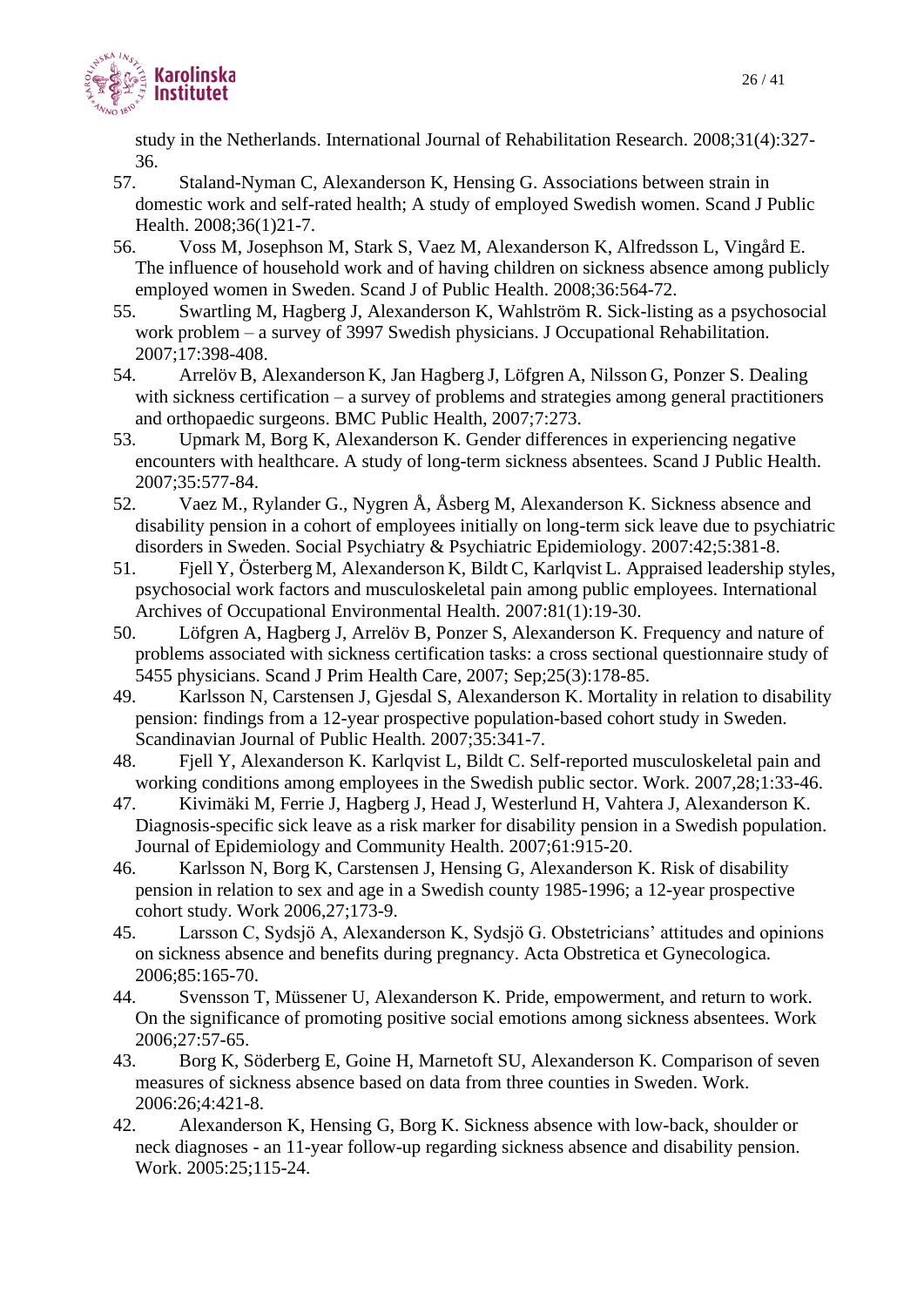

- 41. Söderberg E, Alexanderson K. Sickness certificates as a basis for decisions regarding entitlement to sickness insurance benefits. Scand J Public Health. 2005:33;314- 20.
- 40. Wikman A, Marklund S, Alexanderson K. Illness, disease, and sickness absence, an empirical test of differences between concepts of ill health. Journal of Epidemiology and Community Health. 2005;59:450-4.
- 39. Floderus F, Göransson S, Alexanderson K, Aronsson G. Self-estimated life situation in patients on long-term sick leave. J Rehabil Med 2005;37:291-9.
- 38. Söderberg E, Alexanderson K. 'Gatekeepers in sickness insurance': a systematic review of the literature on practices of social insurance officers. Health & Social Care in the Community. 2005:13;3:211-223.
- 37. Borg K, Hensing G, Alexanderson K. Prediction of future low levels of sickness absence among young persons sick listed with back, neck, or shoulder diagnoses. Work, 2004;23;2;159-67.
- 36. Borg K, Hensing G, Alexanderson K. Risk factors for disability pension over 11 years in a cohort of young persons initially sick-listed with low back, neck, or shoulder diagnoses. Scand J Public Health. 2004:32;272-8.
- 35. Leijon M, Hensing G, Alexanderson K. Sickness absence due to musculoskeletal diagnoses: association with occupational gender segregation. Scand J Public Health. 2004:32;94-101.
- 34. Klanghed U, Svensson T, Alexanderson K. Positive encounters with rehabilitation professionals reported by persons with experience of sickness absence. Work, 2004;22:247- 54.
- 33. Östlund G, Cedersund E, Borg K, Hensing G, Alexanderson K. Domestic strain a hindrance in rehabilitation? Scand J Caring Sciences. 2004; 18, 49-56.
- 32. Hensing G, Alexanderson K. The association between sex segregation, working conditions and sickness absence among employed women. Occupational and Environmental Medicine, 2004;61:e7:1-6.
- 31. Svensson T, Karlsson A, Alexanderson K, Nordqvist C. Shame-inducing encounters. Negative emotional aspects of sick-absentees' interactions with rehabilitation professionals. J Occupational Rehabilitation, 2003;13:3:183-95.
- 30. Söderberg E, Alexanderson K. Sickness certification practices of physicians a review of the literature. Scand J Public Health, 2003:31:6:460-74.
- 29. Messing K, Punnett L, Bond M, Pyle J, Alexanderson K, de Grosbois S, Quinlan M, Stock S, Wegman D, Zahm S. Be the fairest of them all: challenges and recommendations for the treatment of gender in occupational health research. American Journal of Industrial Medicine, 2003:43:618-29.
- 28. Östlund G, Borg K, Wide P, Hensing G, Alexanderson K. Clients' perceptions of contacts within health care and social insurance offices. Scand J Public Health, 2003;31:4;275-82.
- 27. Sydsjö A, Alexanderson K, Datserri M, Sydsjö G. Gender differences in sick leave related to back pain diagnoses. Spine. 2003:28:4:385-9.
- 26. Nordqvist C, Holmqvist C, Alexanderson K. Views of laypersons on the role employers play in return to work when sick-listed. J Occup Rehab. 2003;13:11-20.
- 25. Bendtsen P, Hensing G, Alexanderson K. Self-perceived excessive alcohol consumption among employed women; association with health and psychosocial factors. Addictive Behaviour, 2003;28:777-83.
- 24. Larsson E, Mårtensson N, Alexanderson K. First-aid training and bystander actions taken at traffic crashes – a population study. Journal of Prehospital and Disaster Medicine. 2002;17:03;134-41.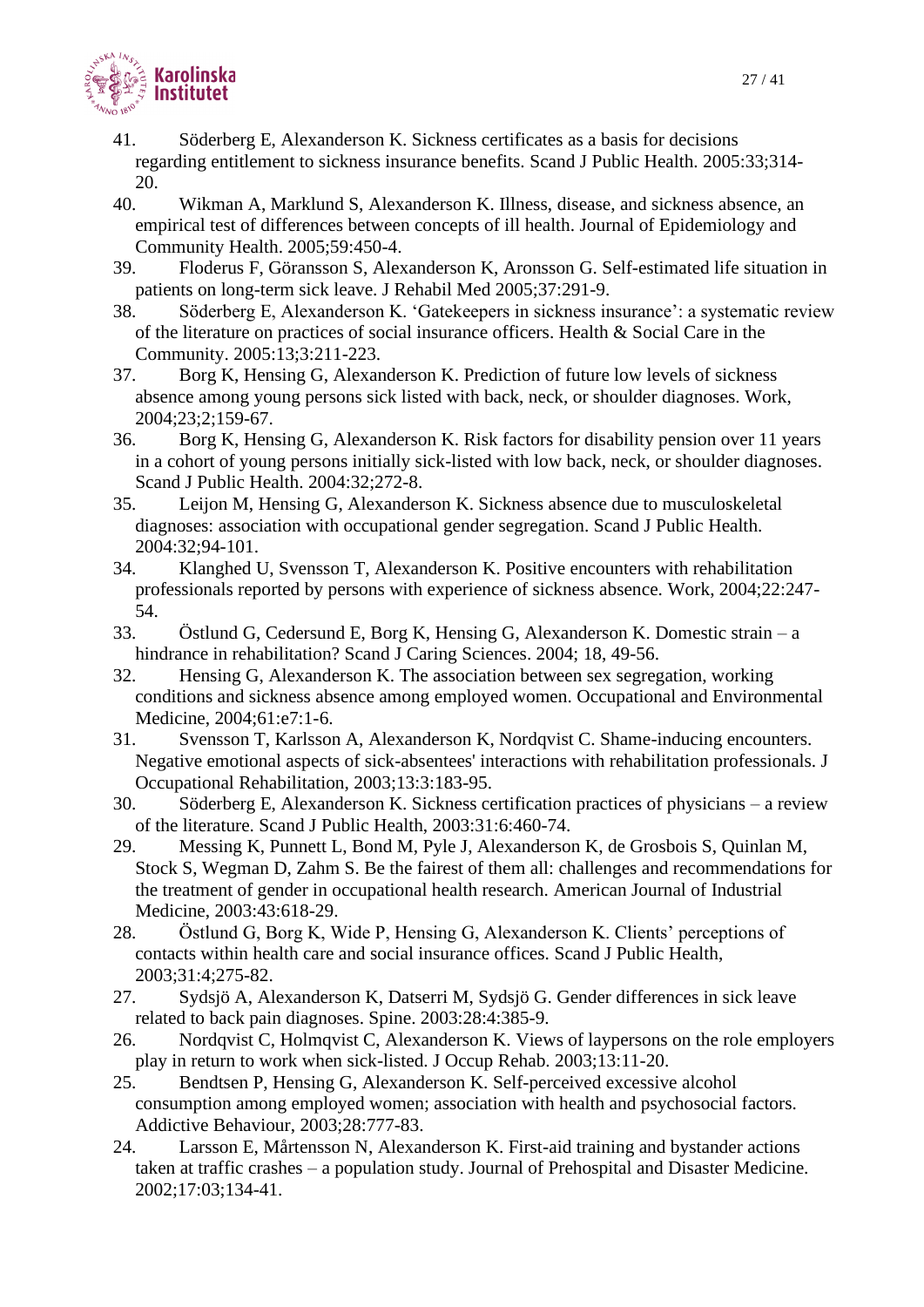

- 23. Östlund G, Alexanderson K, Cedersund E, Hensing G. Developing a typology of the "duty to work" as experienced by lay persons with musculoskeletal disorders. International Journal of Social Welfare. 2002:11:150-8.
- 22. Sydsjö A, Sydsjö G, Alexanderson K. Influence of pregnancy-related diagnoses on sick-leave data in women aged 16-44. Journal of Women's Health & Gender-Based Medicine. 2001;10(7);707-14.
- 21. Östlund G, Alexanderson K, Cedersund E, Hensing G. "It was really nice to have someone": Lay persons with musculoskeletal disorders requested supportive relationships in rehabilitation. Scand J Public Health. 2001;4:285-91.
- 20. Ringsberg K, Alexanderson K, Hensing G, Borg K. The health line a method for collecting data on self-rated health over time – pilot study. Scand J Public Health. 2001;29(3):233-9.
- 19. Savikko A, Alexanderson K, Hensing G. Do mental health problems increase sickness absence due to other diseases? Social Psychiatry and Psychitric Epidemiology. 2001;36:310- 6.
- 18. Kjellman G, Hensing G, Öberg B, Alexanderson K. The course of neck, shoulder, or low back pain. A retrospektive 12 year follow up. Physiotherapy Research International, 2001;6:61-73.
- 17. Borg K, Hensing G, Alexanderson K. Predictive factors for disability pension. An 11 year follow-up of young persons on sick leave due to neck, shoulder, or back diagnoses. Scand J Public Health, 2001;29(2):104-12.
- 16. Hensing G, Alexanderson K. The relation of adult experience of domestic harassment, violence, and sexual abuse to health and sickness absence. Int J of Beh Med. 2000;7(1),1-18.
- 15. Alexanderson K. An assessment protocol for gender analyses of medical literature. Women & Health. 1999;29(2):81-98.
- 14. Alexanderson K. Sickness absence: a review of performed studies with focus on levels of exposure and theories utilised. Scandinavian Journal of Social Medicine. 1998; 26:4:241-9.
- 13. Alexanderson K, Wingren G, Rosdahl I. Gender Analyses of Medical Textbooks on Dermatology, Epidemiology, Occupational and Community Medicine. Education for Health; 1998;11:2:151-63.
- 12. Leijon M, Hensing G, Alexanderson K. Gender-trends in sick-listing with musculoskeletal symptoms in a Swedish county during a period of rapid increase in sickness absence. Scandinavian Journal of Social Medicine. 1998:26:3;204-13.
- 11. Hensing G, Alexanderson K, Bjurulf P, Allebeck P. How to measure sickness absence? Literature review and suggestion of five basic measures. Scand J Social Medicine, 1998;26:2:133-44.
- 10. Hensing G, Alexanderson K, Timpka, T. Dilemmas in the daily work of social insurance officers. Scandinavian Journal of Social Welfare. 1997:6:301-9.
- 9. Hensing G, Spak F, Alexanderson K, Allebeck P. Sick-leave among women and the role of psychiatric disorder. Scandinavian Journal of Social Medicine. 1997;25:3:185-92.
- 8. Hensing G, Alexanderson K, Allebeck P, Bjurulf P. Sick-leave due to psychiatric disorder: Higher incidence among women and longer duration for men. The British Journal of Psychiatry. 1996;169,740-6.
- 7. Alexanderson K, Sydsjö A, Hensing G, Sydsjö G, Carstensen J. Impact of pregnancy on sexdifferences in sickness absence. Scand Journal of Social Medicine, 1996;24(3)168-76.
- 6. Åkerlind I, Alexanderson K, Hensing G, Leijon M, Bjurulf P. Sex- Differences in Sickness Absence, in Relation to Parental Status. Scand Journal of Soc Med, 1996; 24(1)27-35.
- 5. Hensing G, Alexanderson K, Åkerlind I, Bjurulf P. Sick-leave due to minor Psychiatric Morbidity: role of sex integration. Social Psychiatry and Psychiatric Epidemiology, 1995; 30(1)39-43.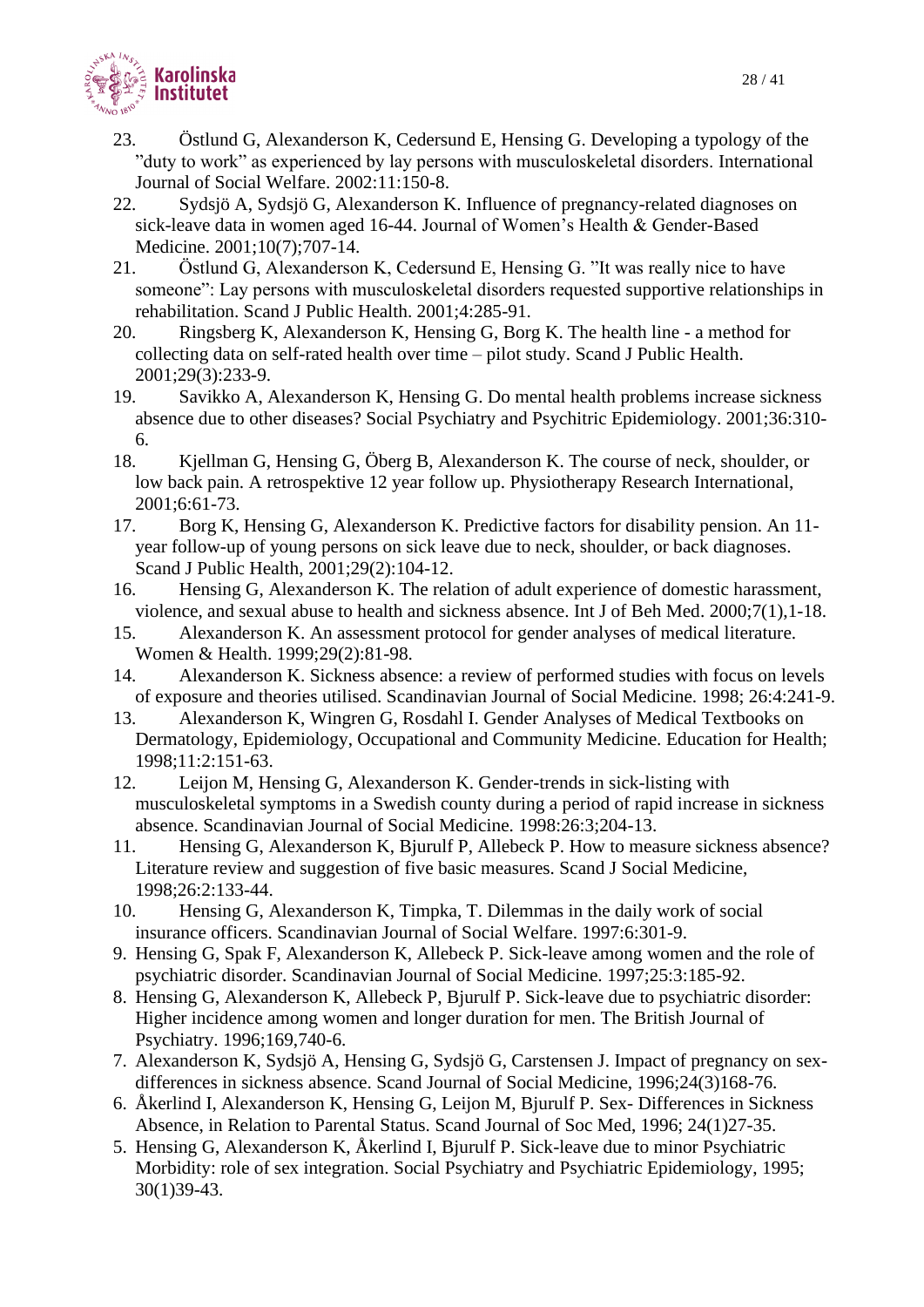

- 4. Timpka T, Hensing G, Alexanderson K. Dilemmas in Sickness Certification among Swedish Physicians. European Journal of Public Health 1995:5,215- 9.
- 3. Alexanderson K, Hensing, Carstensen J, Bjurulf P. Pregnancy-Related Sickness Absence among Employed Women in a Swedish County. Scand J Environment, Work & Health. 1995;21:191-8.
- 2. Alexanderson K, Hensing, G Leijon, M, Åkerlind I, Rydh H, Carstensen J, Bjurulf P. Pregnancy-Related Sickness Absence in a Swedish County in 1985, 1986 and 1987. Journal of Epidemiology and Community Health, 1994; 48(5)464-70.
- 1. Alexanderson K, Leijon, M, Rydh H, Åkerlind I, Bjurulf P. Epidemiology of Sickness Absence in a Swedish County 1985, 1986 and 1987. Scand J Soc Med, 1994;22(1) 27-34.

# **B. Scientific articles in Nordic scientific journals**

- 17. Lytsy P, Åhs A, Alexanderson K, Hallqvist J, Friberg E. Könsskillnader i sjukskrivning, läkemedelsförskrivning och läkemedelsuttag vid depression. Socialmedicinsk tidskrift. 2021 (1):133-140.
- 16. Gyllensten H, Alexanderson K, Hillert J, Tinghög P. Mönster i sjukfrånvaron före och efter MS diagnos. BESTPRACTICE, Multipel Skleros. 2017:5(18);14-16.
- 15. Alexanderson K, Lumikukka T, Tinghög P, Åkerlund K. Att uppmärksamma barn till svårt sjuka patienter på en neurologisk klinik - utvärdering av implementering av rutiner och arbetssätt. Socialmedicinsk tidskrift. 2017(4)485-95.
- 14. Wiberg M, Friberg E, Tinghög P, Alexanderson K. Inkomstkällor för patienter med MS. BESTPRACTICE, Multipel Skleros. 2015;12:26-30
- 13. Tinghög P, Hillert P, Kjeldgård L, Wiberg M, Glaser A, Alexanderson K. Stor brist på kunskap om sjukfrånvaro bland personer med MS. Neurologi i Sverige 2013; Nr 4: 24- 27.
- 12. Leineweber C, Kecklund G, Theorell T, Åkerstedt T, Alexanderson K, Westerlund H. Inflytande över arbetstiden och sjuknärvaro/sjukfrånvaro. Arbetsmarknad & Arbetsliv 2013;19(4):87-99.
- 11. Jonsson U, Mittendorfer-Rutz E. Kjeldgård L, Alexanderson K. Suicidalt beteende bland unga med aktivitetsersättning. Socialmedicinsk tidskrift 2013;5:705-14
- 10. Alexanderson K. Det första Magisterprogrammet i försäkringsmedicin Nu har vi ett gäng försäkringsmedicinska pionjärer! Socialmedicinsk tidskrift. 2009 (6):518-28.
- 9. Gjesdal S, Maeland JG, Hagberg J, Alexanderson K. Socioeconomic inequalities and mortality among disability pensioners in Norway – a population-based cohort study. Norsk Epidemiologi. 2007;17(1);29-35.
- 8. Ludwigson M, Svensson T, Alexanderson K. Begreppet arbetsförmåga en litteraturgenomgång. Arbete och Hälsa. 2006:8;1-19.
- 7. Floderus F, Göransson S, Alexanderson K, Aronsson G. Positiv och negativ påverkan på livssituationen vid långtidssjukskrivning. Arbete och Hälsa 2003:13;1-24.
- 6. Alexanderson K. Sjukdom och sjukskrivning: försäkringsmedicinska aspekter med fokus på psykiatri. Socialmedicinsk tidskrift, 2000;77:6; 494-9.
- 5. Nordqvist C, Holmqvist C, Cedersund E, Alexanderson K. Arbetsgivarens betydelse vid sjukskrivning – om att återgå i arbete. Socialmedicinsk tidskrift. 2000;77:5;429-37.
- 4. Nordqvist C, Holmqvist C, Cedersund E, Alexanderson K. Att arbeta med ryggont: en pilotstudie med fokusgrupper. Socialmedicinsk tidskrift. 1999;76:4;347-56.
- 3. Alexanderson K, Östergren PO, Werner B, Spak F, Hammarström A. Genusperspektiv inom socialmedicinsk forskning - rapport från en paneldebatt. Socialmedicinsk tidskrift 1997;74:4;192-201.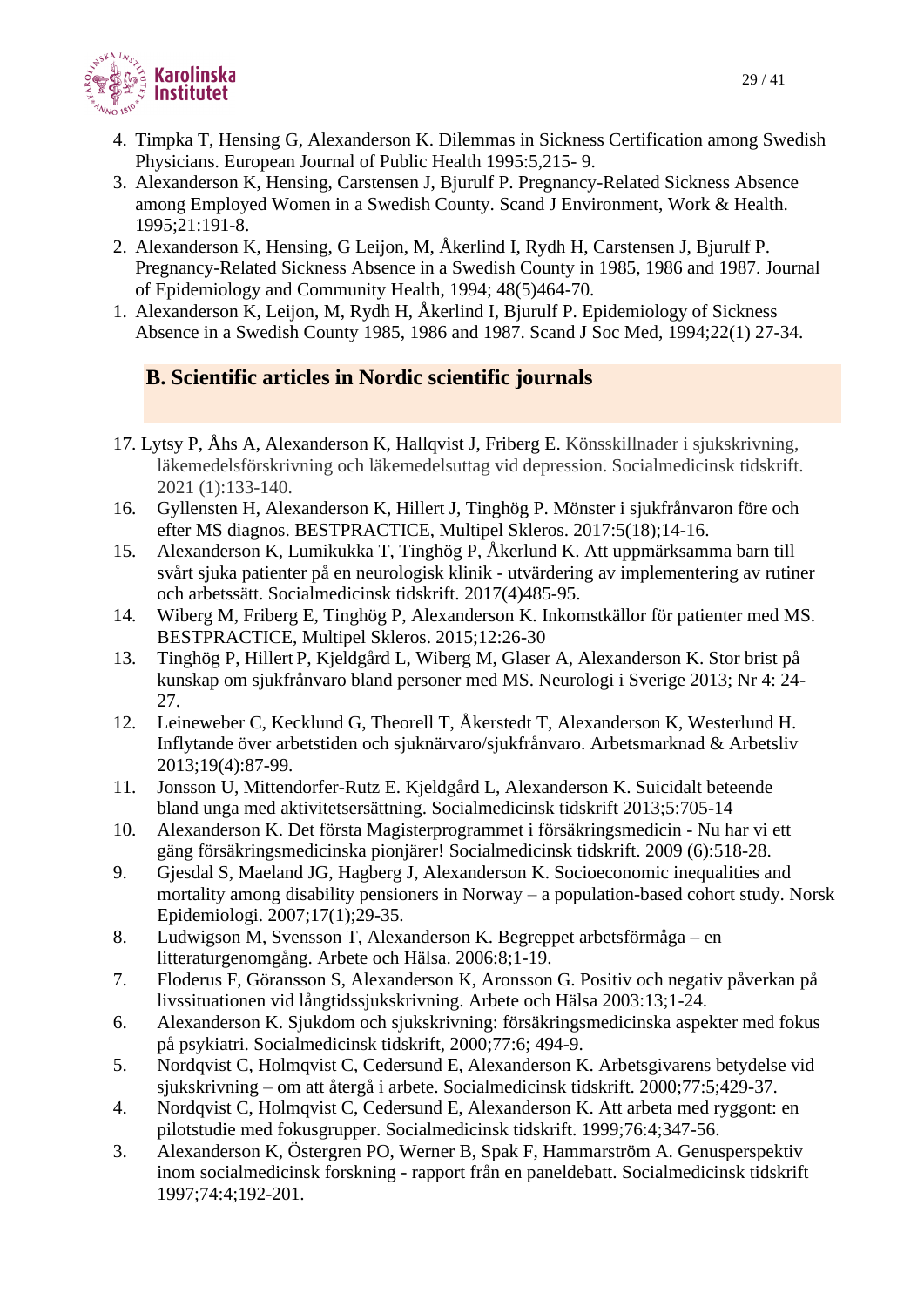

- 2. Alexanderson K. Genusskillnader i sjukskrivning i Östergötland under en period av stark ökning av sjukfrånvaro. Socialmedicinsk tidskrift, 1997;2-3:112-5.
- 1. Alexanderson K. Kvinnors hälsa och livsvillkor. Motpol, 1992:638.68:5-7.

### **C.1. Books**

- 6. Alexanderson K (Red.) Socialförsäkringsforskning. En vänbok till Staffan Marklund. Sektionen för försäkringsmedicin, Karolinska Institutet. 2012. 1-356. (ISBN 978-91-7549- 041-0)
- 5. Persson G, Danielsson M, Rosén M, Alexanderson K, Lundberg O, Lundgren B, et al. Health in Sweden - The National Public Health Report 2005. Scandinavian Journal of Public Health. 2006(Suppl 67):1-269.
- 4. Alexanderson K, Norlund A Editors. Sickness absence causes, consequences, and physicians' sickness certification practice. A systematic literature review by the Swedish Council on Technology Assessment in Health Care. Scandinavian Journal of Public Health 2004;32. Suppl 63;1-263.
- 3. Alexanderson K, Allebeck P, Hansson T, Hensing G, Jensen I, Mastekaasa A, Norlund A, Perk J, Wahlström R, Vingård E. Sjukskrivning - orsaker, konsekvenser och praxis. En systematisk litteraturöversikt. Stockholm: Statens beredning för medicinsk utvärdering, SBU; 2003:167; sid 1-503.
- 2. Medin J, Alexanderson K. Begreppen hälsa och hälsofrämjande en litteraturstudie. Lund, Studentlitteratur. 2000.
- Alexanderson K. Sickness absence in a Swedish County, with reference to gender, occupation, pregnancy and parenthood. Doktorsavhandling. Institutionen för Samhällsmedicin, Linköpings universitet, 1995.

## **C.2. Book chapters,** in English

- 16. Fehr F, Alexanderson K, Favaretti C, de Jong J, La Torre G, Lim T, Martin-Olmedo P, Mekel O, Michelsen K, Rosenkötter N, Verschuuren M, de Waure C, Zeegers Paget D. Relating Population Health Monitoring to other Types of Health Assessments. In: Verschuuren M, von Oers H (eds.): Population Health Monitoring – Climbing the Information Pyramid. Springer International Publishing. 2019. Page 175-196. ISBN: 978-3-319-76561-7
- 15. Alexanderson K, de Rijk A. Social Security and Health. In: EUPHA, Conference Proceedings Report; 14th European Conference on Public Health 2006, Montreux, Switzerland. 2007; 25-26.
- 14. Alexanderson K. Sickness absence and the promotion of public health: cooperation between different actors regarding promotion of return to work of sickness absentees. In Noack H, Kahr-Gottlieb D (red); Promoting the Public's Health. EUPHA 2005, Conference Book. Gamburg, Health Promotion Publications. 2006 128-131.
- 13. Alexanderson K. Research on sickness absence and disability pension. In Tellnes G (red) Urbanization and Health. New challenges to health promotion and prevention. Oslo: unipubforlag; 2005. p. 306-15.
- 12. Alexanderson K, Norlund A. Swedish Council on Technology Assessment in Health Care (SBU). Chapter 12. Future need for research. Scand J Public Health 2004;32(Suppl 63):256-8.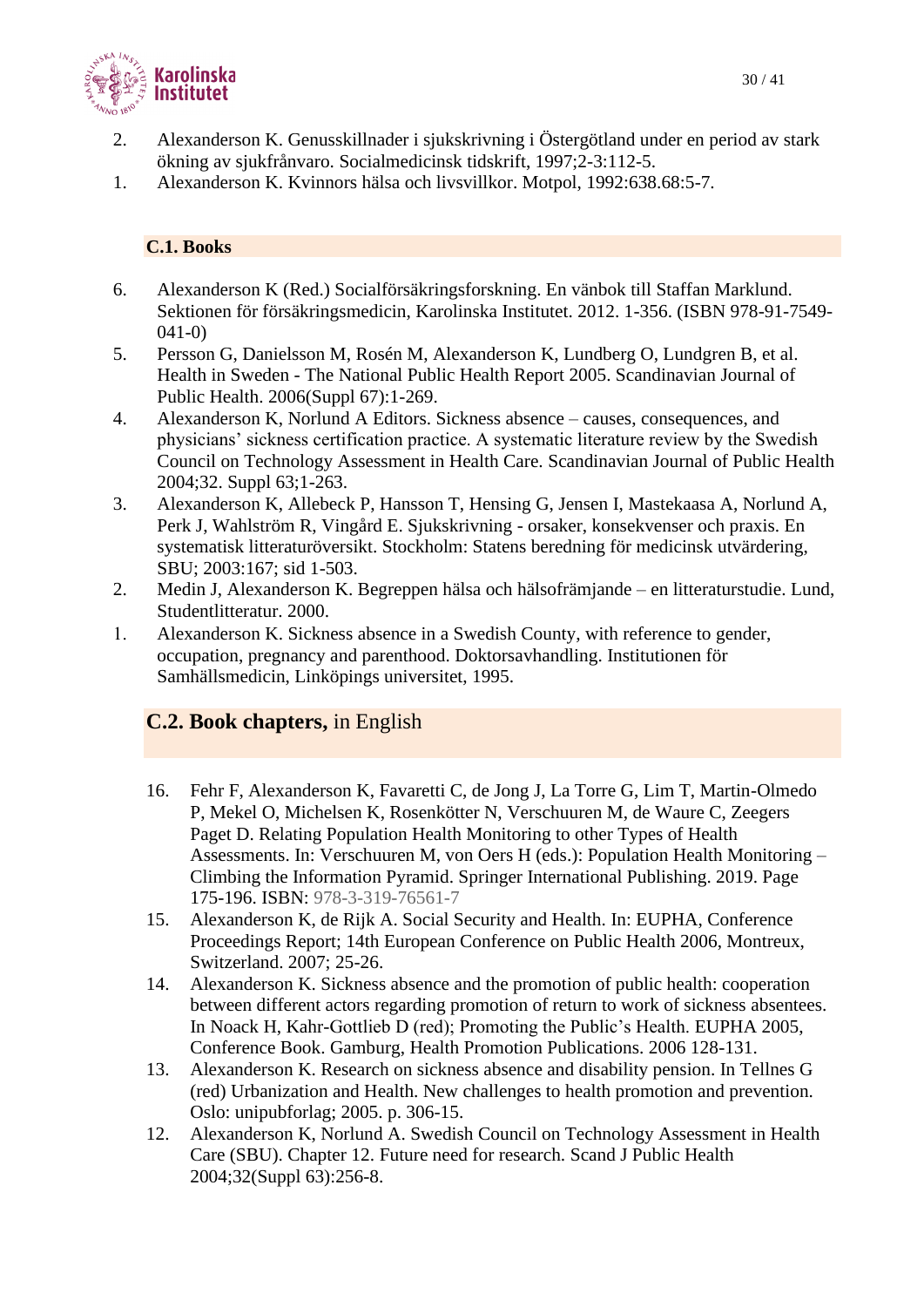

- 11. Perk J, Alexanderson K. Swedish Council on Technology Assessment in Health Care (SBU). Chapter 8. Sick leave due to coronary artery disease or stroke. Scand J Public Health 2004;32(Suppl 63):181-206.
- 10. Wahlström R, Alexanderson K. Swedish Council on Technology Assessment in Health Care (SBU). Chapter 11. Physicians' sick-listing practices. Scand J Public Health 2004;32(Suppl 63):222-55.
- 9. Vingård E, Alexanderson K, Norlund A. Swedish Council on Technology Assessment in Health Care (SBU). Chapter 10. Sickness Presence. Scand J Public Health 2004;32(Suppl 63):216-21.
- 8. Vingård E, Alexanderson K, Norlund A. Swedish Council on Technology Assessment in Health Care (SBU). Chapter 9. Consequences of being on sick leave. Scand J Public Health 2004;32(Suppl 63):207-15.
- 7. Alexanderson K, Norlund A. Swedish Council on Technology Assessment in Health Care (SBU). Chapter 2. Methods used for the systematic literature search and for the review of relevance, quality, and evidence of studies. Scand J Public Health 2004;32(Suppl 63):31-5.
- 6. Alexanderson K, Norlund A. Swedish Council on Technology Assessment in Health Care (SBU). Chapter 1. Aim, background, key concepts, regulations, and current statistics. Scand J Public Health 2004;32(Suppl 63):12-30.
- 5. Alexanderson K, Norlund A. Swedish Council on Technology Assessment in Health Care (SBU). Preface: Evidence based medicine and the Swedish Council on Technology Assessment in Health Care. Scand J Public Health 2004;32(Suppl 63):3-4.
- 4. Alexanderson K, Norlund A. Summary. Sickness absence causes, consequences, and physicians´ certification practice. A systematic literature review by the Swedish Council on Technology Assessment in Health Care. Stockholm; 2004. Report No. 167:2003.
- 3. Alexanderson K, Östlin P. Work and Ill-health among Women and Men in Sweden. In Marklund S (editor). Worklife and health in Sweden 2000. Arbetslivsinstitutet, 2001: 119-34.
- 2. Alexanderson, K. Measuring health. Indicators for working women. Red; Kihlbom Å, Messing K, Bildt Thorbjörnsson C. Women's health at work. Stockholm, Arbetslivsinstitutet, 1998: 127-67.
- 1. Alexanderson K, Hensing, G Leijon, M, Åkerlind I, Rydh H, Carstensen J, Bjurulf P. Pregnancy-Related Sickness Absence in a Swedish County, 1985- 87. Eds: Mishell D, Kirschbaum T, Herbst A. The Year Book of Obstretics and Gynecology, Mosby, USA, 1996; 61-3.

## **C.3. Book chapters,** in Swedish

- 24. Alexanderson K, Sjukdom och hälsa. In Järvholm B, Mannelqvist R, Olofsson C, Torén K. Försäkringsmedicin. Lund. Studentlitteratur. 2013 (sid 53-60)
- 23. Alexanderson K. Socialförsäkringsforskning och dess nestor; Staffan Marklund. I: Alexanderson K (Red.) Socialförsäkringsforskning. En vänbok till Staffan Marklund. Sektionen för försäkringsmedicin, Karolinska Institutet. 2012. 15-22. (ISBN-nummer 978-91-7549-041-0)
- 22. Alexanderson K. Läkares arbete med sjukskrivning: Förutsättningar och problem. I: Mellan arbete och sjukdom. Rapport från forskarseminariet i Umeå 19-20 januari 2011. Försäkringskassan. Socialförsäkringsrapport 2011:3; 85-99.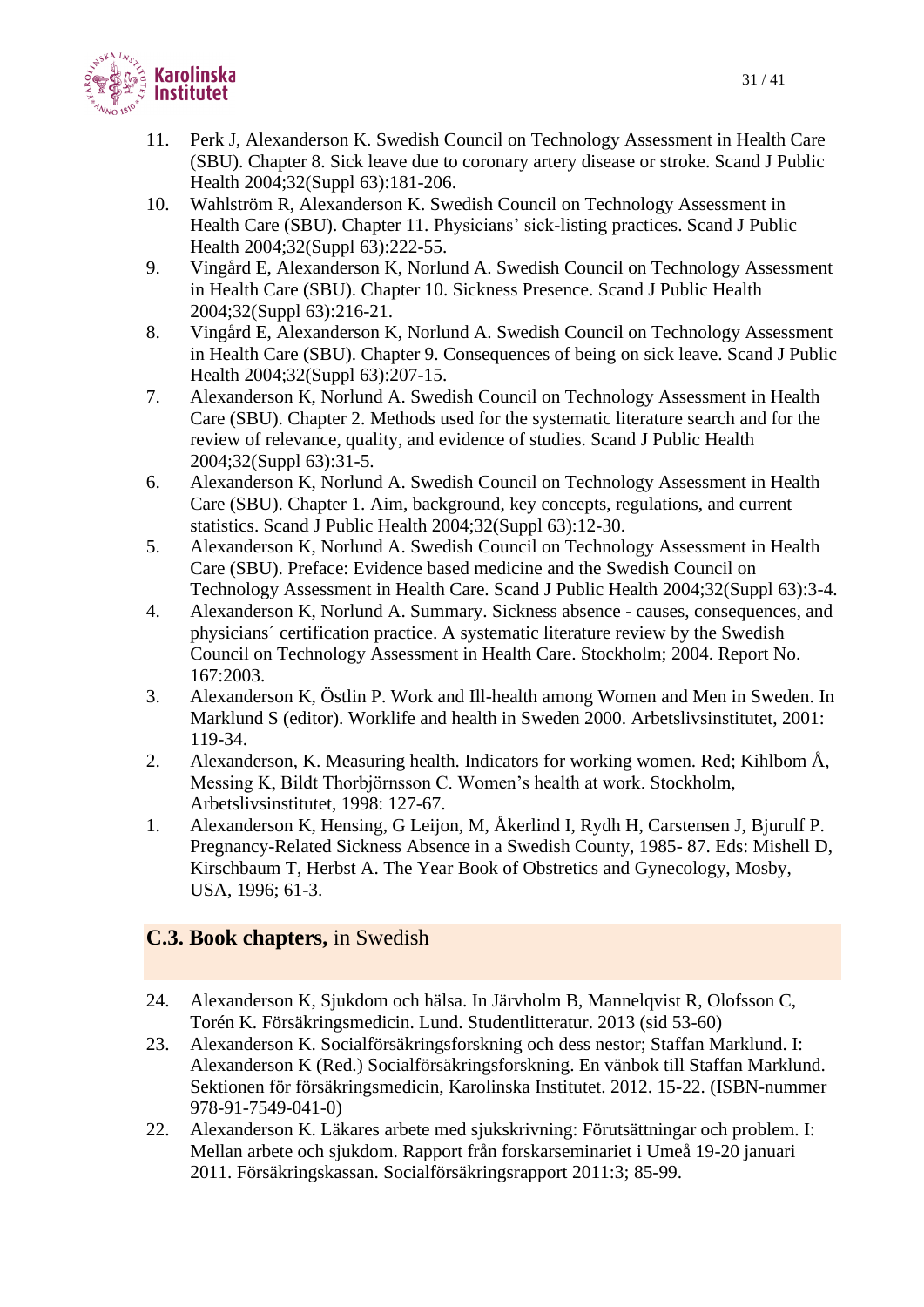

- 21. Alexanderson K, Hälsa och försörjningsförmåga i kristider. In: Wijkström F (red). Idéer för framtiden. Tankar på vägen in i det nya sparbankslandet. SparbanksAkademins skriftserie, Stockholm. 2010:1; 174-194.
- 20. Alexanderson K. Förutsättningar och problem i hälso- och sjukvårdens arbete med patienters sjukfrånvaro. I; Sjukskrivning på gott och ont. Läkardagarna i Örebro 31/3- 1/4 2009. Örebro Läkaresällskap och Svenska Läkaresällskapet. 21-26.
- 19. Hensing G, Alexanderson K. Sjukskrivning och arbetslivsinriktad rehabilitering. Red: Herlofson J, Ekselius L, Lund LG, Lundin A, Mårtensson B, Åsberg M. Psykiatri. Lund, Studentlitteratur. 2009; 713-718.
- 18. Alexanderson K. Sjukfrånvaro. In: Hovelius B, Johansson E. Kropp och genus i medicinen. Lund. Studentlitteratur 2004; 239-248.
- 17. Alexanderson K. Den könssegregerade arbetsmarknaden samband med sjukdom. Positiva effekter av könsintegration, negativa av könssegregering? In Den könsuppdelade arbetsmarknaden. Betänkande av utredningen om den könsuppdelade arbetsmarknaden. Statens offentliga utredningar: SOU 2004:43; 421-432.
- 16. Alexanderson K. Sjukskrivning och livsstil kommunicerande kärl. Läkardagarna i Örebro 2004:74. Svenska Läkaresällskapet; 10-13
- 15. Alexanderson K. Forskning om sjukfrånvaro. Försäkringskasseförbundet Fakta & Debatt. 2003:1;76-84.
- 14. Alexanderson K. Sjukfrånvaro skillnader mellan kvinnor och män. In: Järvholm B, Olofsson C. Försäkringsmedicin. Studentlitteratur. 2002, sid 82-89. Reviderad 2006.
- 13. Alexanderson K, Järvholm B Vad beror sjukfrånvaro på? In: Järvholm B, Olofsson C. Försäkringsmedicin. Studentlitteratur. 2002, sid 70-81. Reviderad 2006.
- 12. Alexanderson K. Sjukdom och hälsa ett allmänt perspektiv. In: Järvholm B, Olofsson C. Försäkringsmedicin. Studentlitteratur. 2002; sid 22-27. Reviderad 2006.
- 11. Alexanderson K. Den könssegregerade arbetsmarknaden samband med hälsa och sjukdom. Kapitel i kunskapsöversikt, red Gonäs L, Lindgren g, Bildt C. Könssegregering i arbetslivet. Solna. Arbetslivsinstitutet. 2001 (150-170).
- 10. Alexanderson K. Varför har kvinnor högre sjukfrånvaro? Bilaga till Sjukfrånvaro och sjukskrivning – fakta och förslag. Slutbetänkande av Sjukförsäkringsutredningen. Socialdepartementet, SOU:2000:121;273-301.
- 9. Alexanderson K, Östlin P. Kvinnor och mäns arbete och hälsa. In: Marklund S. Arbetsliv och hälsa 2000. Stockholm. Arbetslivsinstitutet. Sid. 153-172.
- 8. Alexanderson K. Att mäta sjukdomsförekomst. Hälsoindikatorer för kvinnor i arbetslivet. Red; Kihlbom Å, Messing K. Bildt Torbjörnson C. Yrkesarbetande kvinnors hälsa. Stockholm, Arbetslivsinstitutet. 1999. 127-167.
- 7. Leijon, M, Alexanderson, K, Björkelund C, Schenck-Gustafsson K. Vad innebär det att läkarutbildningen är inriktad på sjukdomar hos män och vad blir konsekvenserna för behandling av kvinnor. Red: Hultcrantz E. Lund, Studentlitteratur, 1998, sid 103- 119.
- 6. Hensing G, Alexanderson K, Allebeck P, Bjurulf P. Abstract selected for publication: Sick-leave due to psychiatric disorder - higher incidence among women and longer duration for men. Psychiatry Digest, vol 4, August 1997.
- 5. Alexanderson K. Samhälls- och socialmedicin. Red: Forsberg P, Bjuremark A. Kvinnors hälsa. En studie av utbildningsmaterial och undervisningsmetoder avseende grundutbildning för läkare vid Hälso- universitetet i Linköping. LEO, Linköpings universitet 1996:1; 37-51.
- 4. Alexanderson K. Kvinno- och genusperspektiv inom medicinsk vetenskap och utbildning. Red: Forsberg p, Bjuremark A. Kvinnors hälsa. En studie av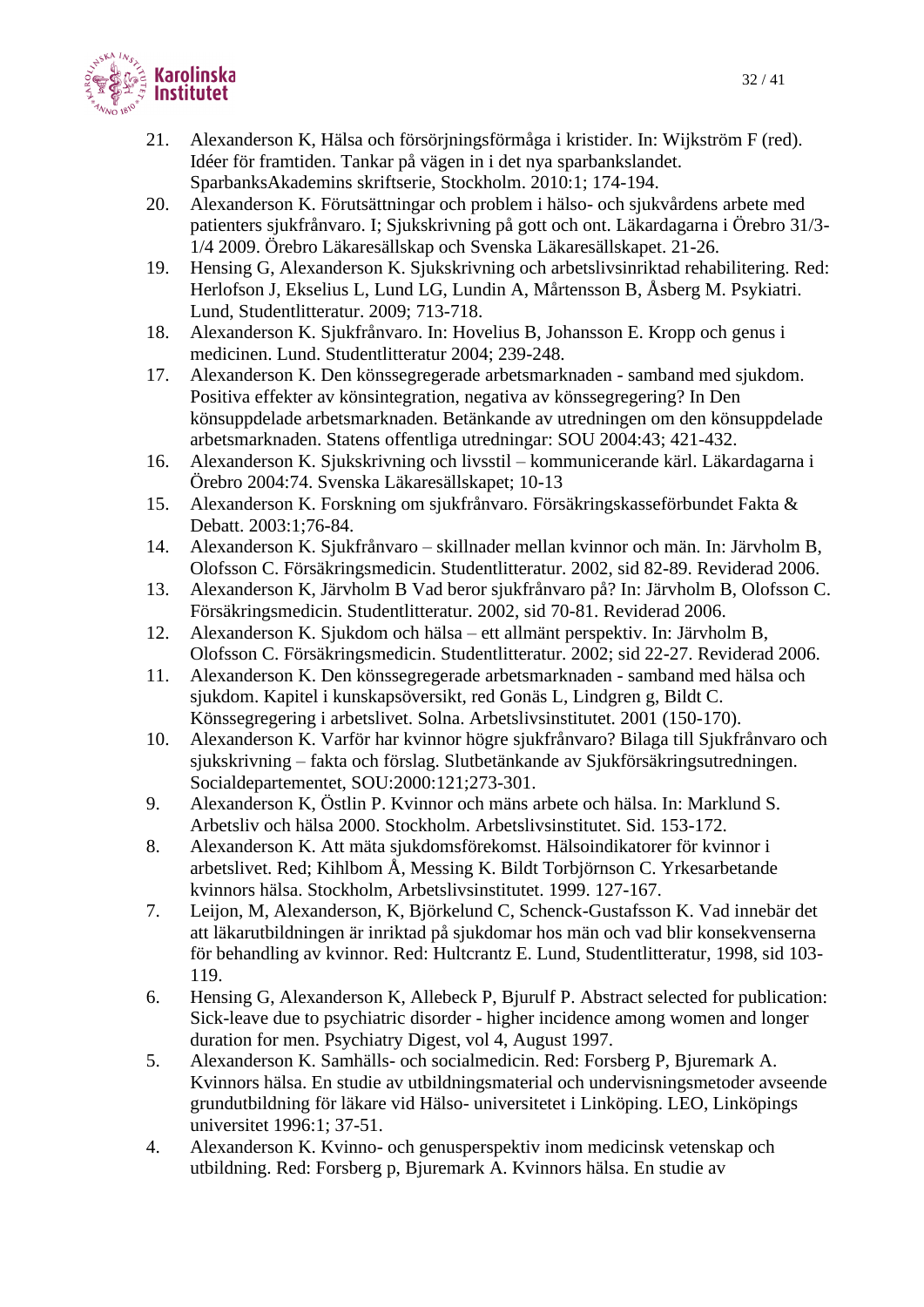

utbildningsmaterial och undervisningsmetoder avseende grundutbildning för läkare vid Hälsouniversitetet i Linköping. LEO, Linköpings universitet 1996:1, sid 32-36.

- 3. Hensing G, Alexanderson K. Jämn könsfördelning; bra för hälsan? Om sjukfrånvaro i kvinno- och mansdominerade yrken. Red. Bladh C, Cedersund E, Hagberg JE. Kvinnor och män som aktörer och klienter. Nerenius & Santérus förlag, Stockholm 1997.
- 2. Hensing G, Alexanderson K, Bjurulf P. Om nyttan av att vara sjuk. Existentiella perspektiv på hälsa och sjukdom. Forskningsrådsnämnden. Rapport 95:10. Stockholm 1995.
- 1. Alexanderson K, Hensing G. Ohälsa bland kvinnor i dagens Sverige In: Schei B, Botten G, Sundby J, eds., Kvinnomedicin. Bonniers Utbildning 1994, 34-42.

## **D. Scientific Reports; mainly in Swedish**

- 108. Farrants K, Alexanderson K. Sjukfrånvaro bland tjänstemän inom Handeln en femårsuppföljning. 2022. Forskningsrapport 2022:1. Handelsrådet. ISBN 978-91- 86508-78-4.
- 107. Farrants K, Alexanderson K. Sammanfattning Sjukfrånvaro bland tjänstemän inom Handeln. 2022. Forskningsrapport2022:1. Handelsrådet.
- 106. Farrants K, Alexanderson K. Sjukfrånvaro bland privatanställda tjänstemän 2012-2018. 2022. Avdelningen för Försäkringsmedicin, Karolinska Institutet. ISBN 978-91-8016- 494-8.
- 105. Farrants K, Alexanderson K. Sammanfattning av rapport Sjukfrånvaro bland privatanställda tjänstemän 2012-2018. 2022. Avdelningen för Försäkringsmedicin, Karolinska Institutet. ISBN 978-91-8016-495-5.
- 104. Alexanderson K. Almondo G. Prediktiva modeller för SRS piloten; 2.2. Avd för försäkringsmedicin, Karolinska Institutet. 2021
- 103. Alexanderson K, Evolahti A, Friberg E, Larsson N, Staland Nyman C. Rehabkoordinatorer inom psykiatrin: erfarenheter från läkare. Resultat från Region Stockholm. Avdelningen för försäkringsmedicin, Karolinska Institutet. 2021. ISBN: 978-91-8016-178-7.
- 102. Alexanderson K, Azad A, Haque M, Lindholm C, Svärd V. Sammanfattning av rapporten: "Läkares erfarenheter av samverkan med Försäkringskassan; kvalitativa och kvantitativa analyser av enkätsvar 2017 och jämförelser med tidigare år". Avdelningen för försäkringsmedicin, Karolinska Institutet; 2020. (sid 1-20). ISBN 978-7831-837-7.
- 101. Alexanderson K, Azad A, Haque M, Lindholm C, Svärd V. Läkares erfarenheter av samverkan med Försäkringskassan; kvalitativa och kvantitativa analyser av enkätsvar 2017 och jämförelser med tidigare år. Avdelningen för försäkringsmedicin, Karolinska Institutet; 2020. (sid 1-186) ISBN 978-91-7831-755-4.
- 100. Söderberg E, Lindholm C, Kärrholm J, Alexanderson K. Physician's sickness certification practices: A systematic review. Division of Insurance Medicine, Karolinska Institutet. 2019. ISBN 978-91-7831-362-4.
- 99. Svärd V, Haque M, Alexanderson K. Införande av rehabkoordinatorer vid ortopediska kliniker inom Region Stockholm – Läkares erfarenheter av rehabkoordinators verksamhet samt av sjukskrivningsarbete. Jämförelser av enkätsvar från år 2016 och 2018. Avdelningen för försäkringsmedicin, Karolinska Institutet; 2019. ISBN 978-91- 7676-059-8.
	- 98. Alexanderson K, Aronsson V, Haque M, Lindholm C. Läkares arbete med sjukskrivning i Södermanlands län. Resultat från en enkät år 2017 och jämförelser med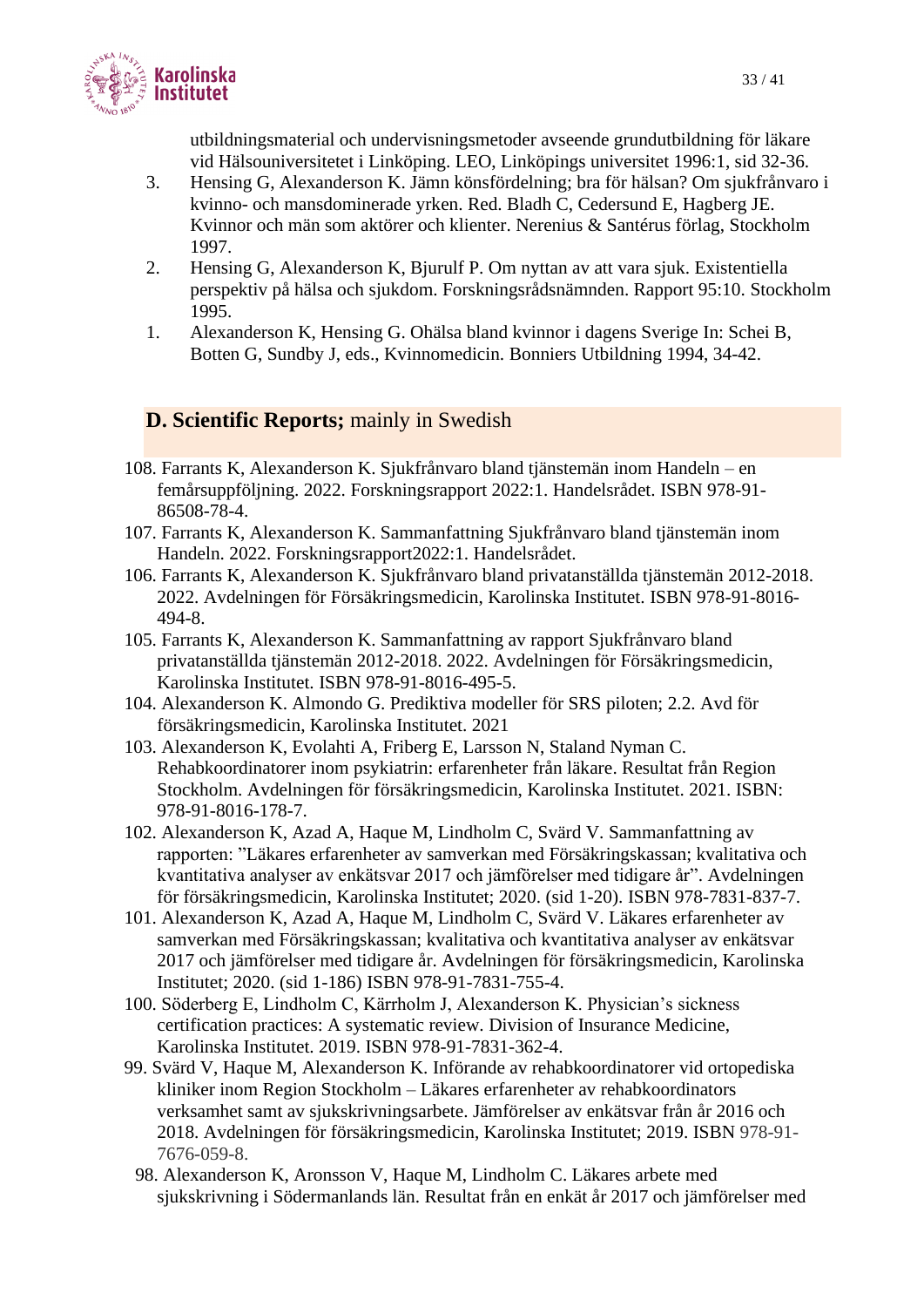

motsvarande enkäter från 2012 och 2008. Avdelningen för försäkringsmedicin, Karolinska Institutet; 2018. ISBN 978-91-7676-058-1

- 97. Alexanderson K, Aronsson V, Haque M, Lindholm C. Läkares arbete med sjukskrivning i Jönköpings län. Rapport från en enkät år 2017. Avdelningen för försäkringsmedicin, Karolinska Institutet; 2018. ISBN 978-91-7676-057-4
- 96. Svärd V, Friberg E, Haque M, Alexanderson. Läkares erfarenheter av Socialstyrelsens försäkringsmedicinska beslutsstöd och av digitalisering av läkarintyg. Rapport 2018. Avdelningen för försäkringsmedicin, Karolinska Institutet; 2018. ISBN 978-91-7676-055-0
- 95. Alexanderson K, Arrelöv B, Friberg E, Haque M, Lindholm C, Svärd V. Läkares erfarenheter av arbete med sjukskrivning i Stockholm. Resultat från en enkät år 2017 och jämförelser med motsvarande enkäter från 2012, 2008 respektive 2004. Avdelningen för försäkringsmedicin, Karolinska Institutet; 2018. (sid 1-223) ISBN 978-91-7676-054-3
- 94. Alexanderson K, Arrelöv B, Friberg E, Haque M, Lindholm C, Lytsy P, Svärd V. Läkares erfarenheter av arbete med sjukskrivning. Resultat från en enkätstudie år 2017 och jämförelser med resultat från motsvarande enkäter år 2012, 2008 respektive 2004. Avdelningen för försäkringsmedicin, Karolinska Institutet. 2018. (sid 1-265) ISBN 978-91-7676-053-6.
- 93. Farrants K, Sondén A, Nilsson K, Alexanderson K. Sammanfattning 2017 av rapport om Sjukfrånvaro bland privatanställda tjänstemän. Avdelningen för försäkringsmedicin, Karolinska Institutet. 2018. ISBN 978-91-7676-051-2. (sid. 1-10)
- 92. Farrants K, Sondén A, Nilsson K, Alexanderson K. Sjukfrånvaro bland privatanställda tjänstemän. Avdelningen för försäkringsmedicin, Karolinska Institutet. 2018. ISBN 978-91-7549-353-4. (sid. 1-100)
- 91. Alexanderson K, Friberg E, Haque M, Josefsson P, Nilsson K, Sjölund S. Socialstyrelsens försäkringsmedicinska beslutsstöd; underlag för utvärdering. Avdelningen för försäkringsmedicin, Karolinska Institutet. 2017. ISBN 978-91-7676- 050-5. (sid 1-486)
- 90. Alexanderson, K, Almondo G, Bottai M, Friberg E, Frumento P, Granvald V, Josefsson P, Nilsson K, Sondén A. Prediktiva modeller för SRS-piloten. Delrapport Stöd för rätt sjukskrivning. Avdelningen för försäkringsmedicin och Enheten för biostatistik, Karolinska Institutet/ Sveriges kommuner och Landsting (SKL). 2017. Reviderad 2018.
- 89. Alexanderson K, Arrelöv B, Friberg E, Haque M, Lindholm C, Nilsson G. Läkares erfarenheter av arbete med sjukskrivning. Resultat från en enkätstudie år 2017. Avdelningen för försäkringsmedicin, Karolinska Institutet. 2017. ISBN 978-91-7549- 252-4.
- 88. Alexanderson K, Hinas E, Nilsson K. Faktisk sjukskrivningslängd för vissa diagnoser i det diagnosspecifika försäkringsmedicinska beslutsstödet. Rapport från en inledande studie 2016. Sektionen för försäkringsmedicin, Karolinska Institutet 2016. ISBN 978- 91-7549-354-1.
- 87. Alexanderson K, Bottai M, Frumento P, Hinas E, Nilsson K, Kjeldgård L. Prediktionsmodeller för sjukskrivningsduration. Bilaga 8. Stöd för rätt sjukskrivning. Försäkringskassan och Sveriges Kommuner och Landsting (SKL). Oktober 2016.
- 86. Alexanderson K, Bottai M, Frumento P, Hinas E, Nilsson K, Kjeldgård L, Tinghög P. Prediktion av risk för sjukskrivning respektive av långtidssjukskrivning bland sjukskrivna personer. Bilaga 5. Rapport Stöd för rätt sjukskrivning. Försäkringskassan och Sveriges Kommuner och Landsting (SKL). Juni 2016.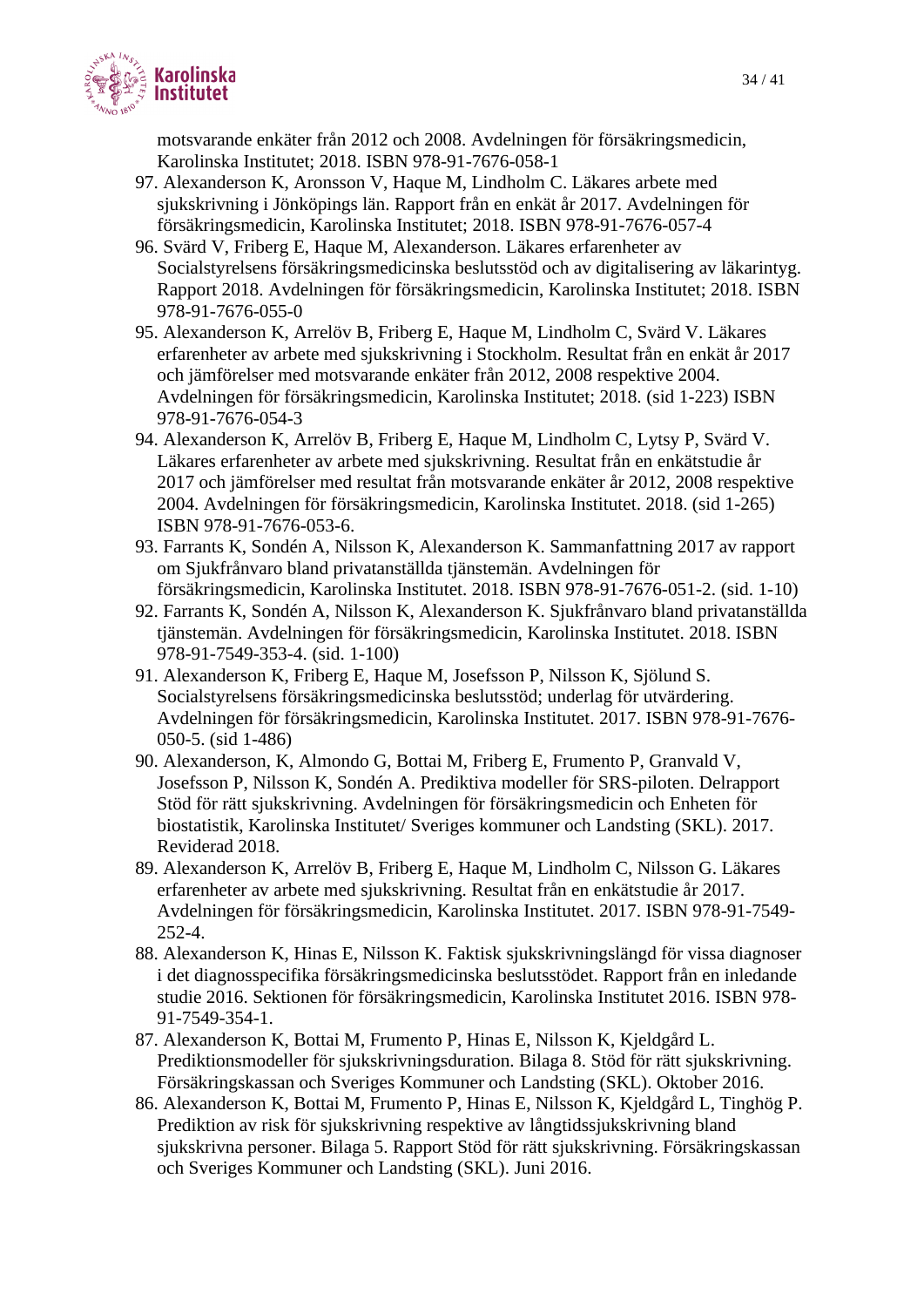

- 85. Friberg E, Alexanderson K. Sjukskrivna personers upplevelse av bemötande i samband med aktivitetsförmågeutredningen. Sektionen för försäkringsmedicin, Karolinska Institutet, 2015.
	- 84. Elrud R, Ljungquist T, Alexanderson, K. Litteraturöversikt svenska rapporter ("grå litteratur"); Bilaga 3. Förstudierapport; Stöd för rätt sjukskrivning. Försäkringskassan och SKL. 2015
	- 83. Hinas E, Nilsson K, Tinghög P, Mittendorfer-Rutz E, Alexanderson K. Prediktion av fortsatt sjukfrånvaro bland personer sjukskrivna i depressiv episod respektive i artros. Bilaga 5. Förstudierapport; Stöd för rätt sjukskrivning. Försäkringskassan och SKL. 2015
	- 82. Gyllensten H, Norlund A, Alexanderson K. Beräkningar av kostnader för hälsooch sjukvårdens koordinering i sjukskrivnings- och rehabiliteringsprocessen. Sektionen för försäkringsmedicin, Karolinska Institutet, 2015. ISBN 978-91-7549- 355-8
	- 81. Elrud R, Hinas E, Alexanderson K. Läkares upplevelser av kontakter med Försäkringskassan – med fokus på förtroende. Försäkringskassan, Socialförsäkringsrapport 2015:9. ISSN 1654-8574
	- 80. Elrud R, Alexanderson K. Utvärdering av ett ettårigt projekt (2014-2015) med rehabkoordinatorer vid Verksamhetsområdet Ortopedi, Södersjukhuset i Stockholm. Sektionen för försäkringsmedicin, Karolinska Institutet, 2015. ISBN 978-91-7549-356-5
	- 79. Friberg E, Alexanderson K. PM: Forskning om försäkringsmedicinska utredningar. Sektionen för försäkringsmedicin, Karolinska Institutet. 2015
	- 78. Åkerlund K, Tinghög P, Lumikukka T, Alexanderson K. Att uppmärksamma barn till svårt sjuka patienter på en neurologisk klinik – utvärdering av implementering av rutiner och arbetssätt. Rapport från ett interventionsprojekt. Neurologiska kliniken, Karolinska Universitetssjukhuset och Sektionen för försäkringsmedicin, Karolinska Institutet, 2015. ISBN 978-91-7549-347-3
	- 77. Hinas E, Friberg E, Alexanderson K. Långtidssjukskrivna personers upplevelse av bemötande från Försäkringskassans handläggare, med fokus på professionellt bemötande. Socialförsäkringsrapport 2014:19. ISSN 1654-8574.
	- 76. Alexanderson K, Elrud R, Hinas E, Ljungquist T. Läkares erfarenheter av arbete med sjukskrivning i Södermanlands län. Resultat från en enkätstudie år 2012 och jämförelser med 2008. Sektionen för försäkringsmedicin, Karolinska Institutet, 2014. ISBN 978-91- 7549-352-7.
	- 75. Alexanderson K, Elrud R, Hinas E, Ljungquist T. Läkares erfarenheter av arbete med sjukskrivning i Dalarnas län. Resultat från en enkätstudie år 2012 och jämförelser med 2008. Sektionen för försäkringsmedicin, Karolinska Institutet, 2014. ISBN 978-91-7549- 348-0.
	- 74. Alexanderson K, Elrud R, Hinas E, Ljungquist T. Läkares erfarenheter av arbete med sjukskrivning i Gävleborgs län. Resultat från en enkätstudie år 2012 och jämförelser med 2008. Sektionen för försäkringsmedicin, Karolinska Institutet, 2014. ISBN 978-91-7549- 351-0.
	- 73. Alexanderson K, Ernstsson O, Hinas E, Ljungquist T. Läkares erfarenheter av arbete med sjukskrivning i Västernorrlands län. Resultat från en enkätstudie år 2012 och jämförelser med 2008. Sektionen för försäkringsmedicin, Karolinska Institutet, 2014. ISBN 978-91-9821256-6-5.
	- 72. Friberg E, Hinas E, Alexanderson K. Sjukskrivna personers upplevelse av bemötande från Försäkringskassan och hälso- och sjukvården. Inspektionen för socialförsäkringen, rapport 2014:9.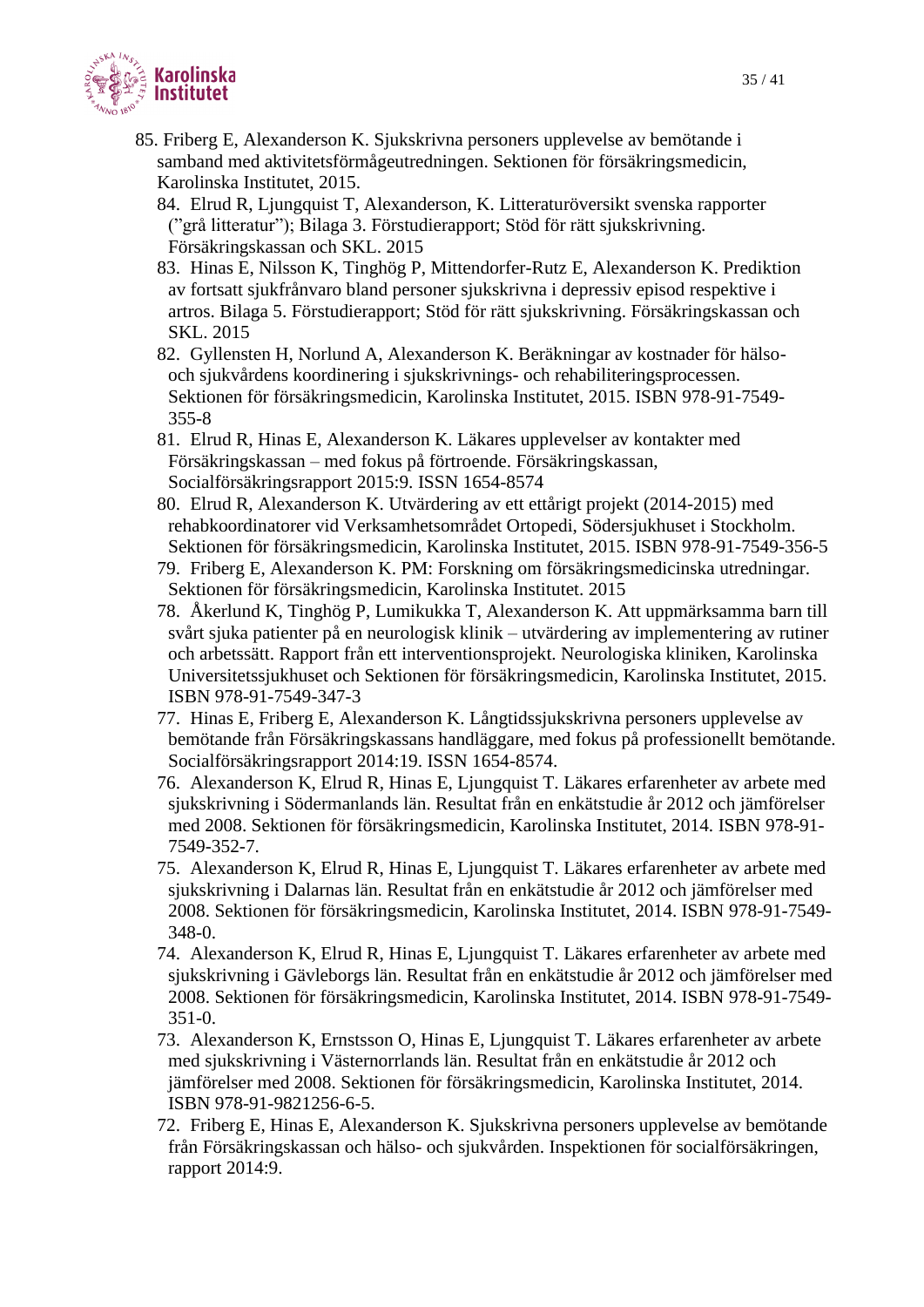

- 71. Jonsson U, Westin M, Alexanderson K. Psykologers och läkares arbete med psykologutredningen vid aktivitetsförmågeutredning (AFU) – svårigheter och utmaningar. Sektionen för försäkringsmedicin, Karolinska Institutet, 2014.
- 70. Alexanderson K, Elrud R, Hinas E, Ljungquist T. Läkares erfarenheter av arbete med sjukskrivning i Västerbottens län. Resultat från en enkätstudie år 2012 och jämförelser med 2008. Sektionen för försäkringsmedicin, Karolinska Institutet, 2014. ISBN 978-91- 7549-351-0.
- 69. Alexanderson K, Ernstsson O, Hinas E, Ljungquist T. Läkares erfarenheter av arbete med sjukskrivning i Kalmar län. Resultat från en enkätstudie år 2012 och jämförelser med 2008. Sektionen för försäkringsmedicin, Karolinska Institutet. 2013. ISBN 978-91- 981256-5-8
- 68. Alexanderson K, Arrelöv B, Hinas E, Ljungquist T, Nilsson G. Försäkringsmedicinsk kompetens och kompetensutveckling bland läkare under vidareutbildning i Stockholms län. Resultat från en enkätstudie år 2012 och jämförelse med 2008. Sektionen för försäkringsmedicin, Karolinska Institutet, 2013. (ISBN 978-91-981256-3-4)
- 67. Alexanderson K, Björkenstam E, Kjeldgård L, Narusyte J, Ropponen A, Svedberg P. Barnafödande, sjuklighet och sjukfrånvaro: en studie av tvillingsystrar. Sektionen för försäkringsmedicin, Karolinska Institutet. 2013 (ISBN:978-91-981256-9-6)
- 66. Söderberg E, Hinas E, Alexanderson K. Läkares erfarenheter av arbete med sjukskrivning i Östergötland. Resultat från en enkätstudie år 2012 och jämförelser med enkäter från 2008 och 2004. Rapport 2013. Sektionen för försäkringsmedicin, Karolinska Institutet och Linköpings universitet. 2013 (ISBN 978-91-7519-454-7)
- 65. Alexanderson K, Arrelöv B, Gustavsson C, Hinas E, Kjeldgård L, Ljungquist T. Läkares erfarenheter av arbete med sjukskrivning i Stockholm. Resultat från en enkätstudie år 2012 och jämförelser med 2008 och 2004. Rapport 2013. Sektionen för försäkringsmedicin, Karolinska Institutet. 2013 (ISBN 978-91-981256-2-7)
- 64. Alexanderson K, Keller C, von Knorring M, Paul A-S. Ledning och styrning av hälsooch sjukvårdens arbete med patienters sjukskrivning. Resultat från 2013 och jämförelse med 2007. Sektionen för försäkringsmedicin, Karolinska Institutet, 2013. (ISBN 978-91- 981256-8-9).
- 63. McCarthy M, Alexanderson A, Conceição C, Barnhoorn F, Grimaud O, Katreniakova Z, Narkauskaité L, Saliba A, Sammut M, Devillé W, Voss M, Zeegers D. PHIRE - Public Health Innovation and Research in Europe. Summary report. European Public Health Associations (EUPHA). 2013.

[\(http://www.eupha.org/repository/projects/PHIRE\\_Reports/PHIRE\\_Summary\\_Report.pdf](http://www.eupha.org/repository/projects/PHIRE_Reports/PHIRE_Summary_Report.pdf)

- 62. Alexanderson K, Arrelöv B, Bränström R, Gustavsson C, Hinas E, Kjeldgård L, Ljungquist T, Nilsson G. Läkares erfarenheter av arbete med sjukskrivning. Resultat från en enkätstudie 2012 och jämförelser med 2008 och 2004. Sektionen för försäkringsmedicin, Karolinska Institutet. 2013 (ISBN 978-91-981256-0-3)
- 61. Marklund S, Kjeldgård L, Alexanderson K. Sjukfrånvaro efter 65 års ålder. Underlagsrapport nr 14 till den parlamentariska socialförsäkringsutredningen (S 2010:04)SOU. 2013.
- 60. Jonsson U, Mittendorfer-Rutz E, Kjeldgård L, Alexanderson K. Unga vuxna med aktivitetsersättning: risk för suicidförsök och suicid. Underlagsrapport nr 13 till den parlamentariska socialförsäkringsutredningen (S 2010:04)SOU. 2013.
- 59. Kjeldgård L, Alexanderson K. Läkares arbete med sjukskrivning i Västernorrlands län. Sektionen för försäkringsmedicin, Karolinska Institutet, 2013.
- 58. Voss M, Alexanderson K. Public Health Innovation and Research in Europe (PHIRE). Report from the PHIRE work package 4. European Public Health Association (EUPHA) 2013.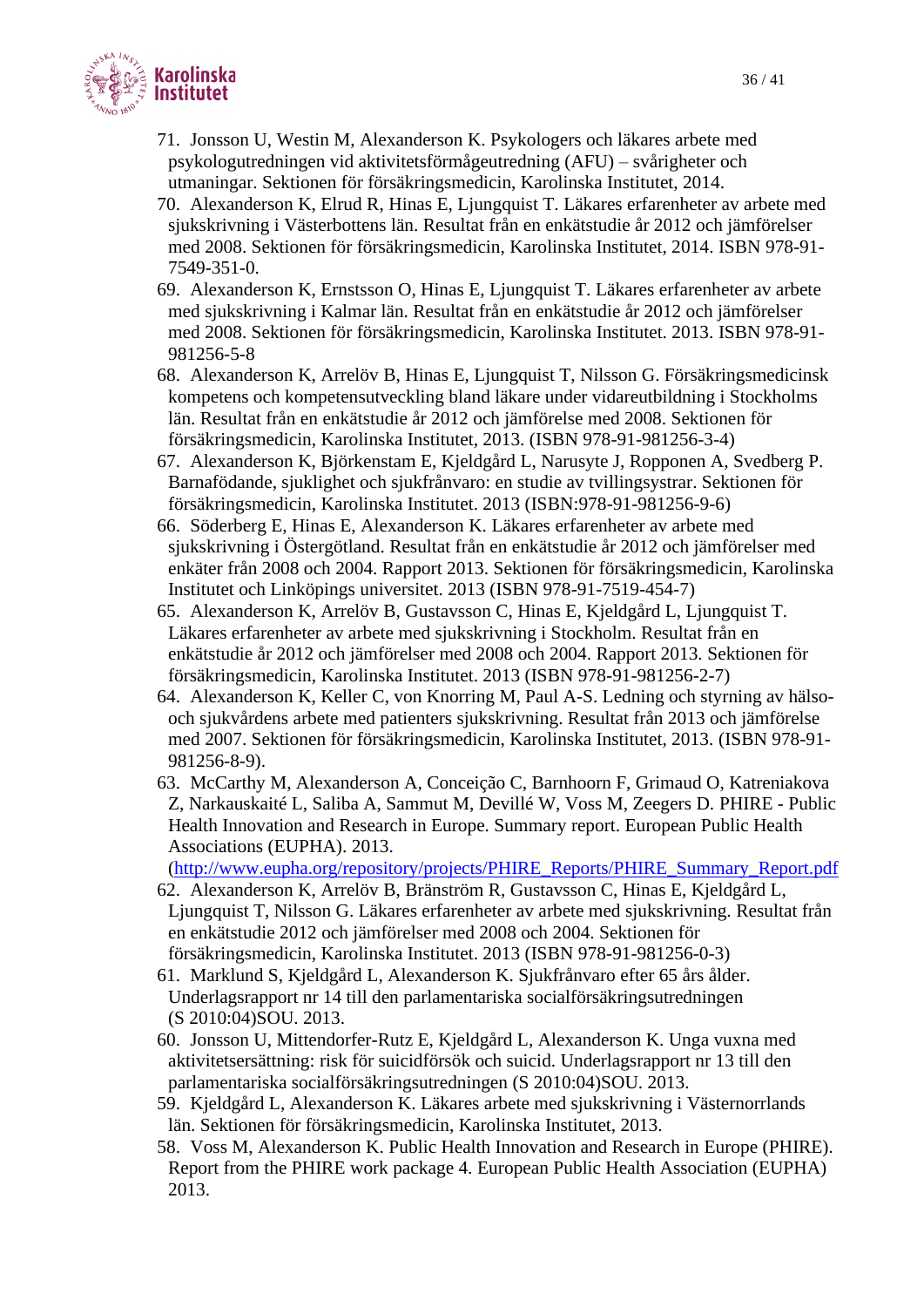

(http://www.eupha.org/repository/projects/PHIRE\_Reports/PHIRE\_Innovations\_Report. pdf)

- 57. Alexanderson K, Marklund S, Mittendorfer-Rutz E, Svedberg P. Studier om kvinnors och mäns sjukfrånvaro. Huvudrapport. Sektionen för försäkringsmedicin, Karolinska Institutet. 2011.
- 56. Wikman A, Marklund S, Alexanderson K. Kohortstudier av utveckling av försörjningssituationen över tid. Sektionen för försäkringsmedicin, Karolinska Institutet. 2011.
- 55. Wikman A, Kjeldgård L, Marklund S, Alexanderson K. Korta sjukskrivningsfall och risk för framtida sjukskrivning respektive sjuk- eller aktivitetsersättning: Sektionen för försäkringsmedicin, Karolinska Institutet. 2011.
- 54. Svedberg P, Narusyte J, Samuelsson Å, Ropponen A, Lichtenstein P, Alexanderson K. Betydelsen av arv och miljö för sjukskrivning och sjukersättning bland kvinnor och män i en kohort av svenska tvillingar: Sektionen för försäkringsmedicin, Karolinska Institutet. 2011.
- 53. Mittendorfer Rutz E, Alexanderson K, Kjeldgård L, Wikman A. Sjukskrivning och risk för framtida sjuk- och aktivitetsersättning bland kvinnor och män: Sektionen för försäkringsmedicin, Karolinska Institutet. 2011.
- 52. Mittendorfer Rutz E, Kjeldgård L, Wikman A, Alexanderson K. Sjukskrivning i psykiska diagnoser och risk för att få sjuk- eller aktivitetsersättning eller för förtida död: Sektionen för försäkringsmedicin, Karolinska Institutet. 2011.
- 51. Marklund S, Alexanderson K, Gustafsson K, Lundh G, Linder J, Svedberg P. Långtidssjukskrivna kvinnor och män som genomgått försäkringsmedicinska utredningar: Sektionen för försäkringsmedicin, Karolinska Institutet. 2011.
- 50. Lindholm C, Ringbäck Weitoft G, Mittendorfer Rutz E, Kjeldgård L, Alexanderson K. Sjukskrivning och risk för förtida död bland kvinnor och män: Sektionen för försäkringsmedicin, Karolinska Institutet. 2011.
- 49. Lindholm C, Mittendorfer Rutz E, Hinas E, Kjeldgård L, Alexanderson K. Samband mellan sjuk- och aktivitetsersättning och risk för förtida död bland kvinnor och män: Sektionen för försäkringsmedicin, Karolinska Institutet. 2011.
- 48. Jansson C, Alexanderson K. Innebär sjukskrivning i muskuloskeletala diagnoser en ökad risk för sjuk- och aktivitetsersättning eller förtida död bland kvinnor och män? En rikstäckande prospektiv kohortstudie: Sektionen för försäkringsmedicin, Karolinska Institutet. 2011.
- 47. Voss M, Alexanderson K. PHIRE Public Health Innovation and Research in Europe. Innovations Report. Poland. European Public Health Association (EUPHA), 2011. http://www.eupha.org/
- 46. Söderberg E, Lindholm C, Kärrholm J, Alexanderson K. Läkares sjukskrivningspraxis. En systematisk litteraturöversikt. Socialdepartementet, Sociala rådet. SOU 2010:107.
- 45. Korkeila M, Norlund A, Alexanderson K. Finns det samband mellan samsjuklighet och sjukfrånvaro? En systematisk litteraturöversikt. Socialdepartementet, Sociala rådet. SOU 2010:89. (http://ki.se/content/1/c6/01/41/46/SOU\_2010\_89.pdf)
- 44. Lidholm C, Hinas E, Kjeldgård L, Alexanderson K. Läkares arbete med sjukskrivning; resultat för Kalmar län. Sektionen för försäkringsmedicin, Karolinska Institutet. 2010.
- 43. Lidholm C, Hinas E, Kjeldgård L, Alexanderson K. Läkares arbete med sjukskrivning; resultat för Gävleborgs län. Sektionen för försäkringsmedicin, Karolinska Institutet. 2010.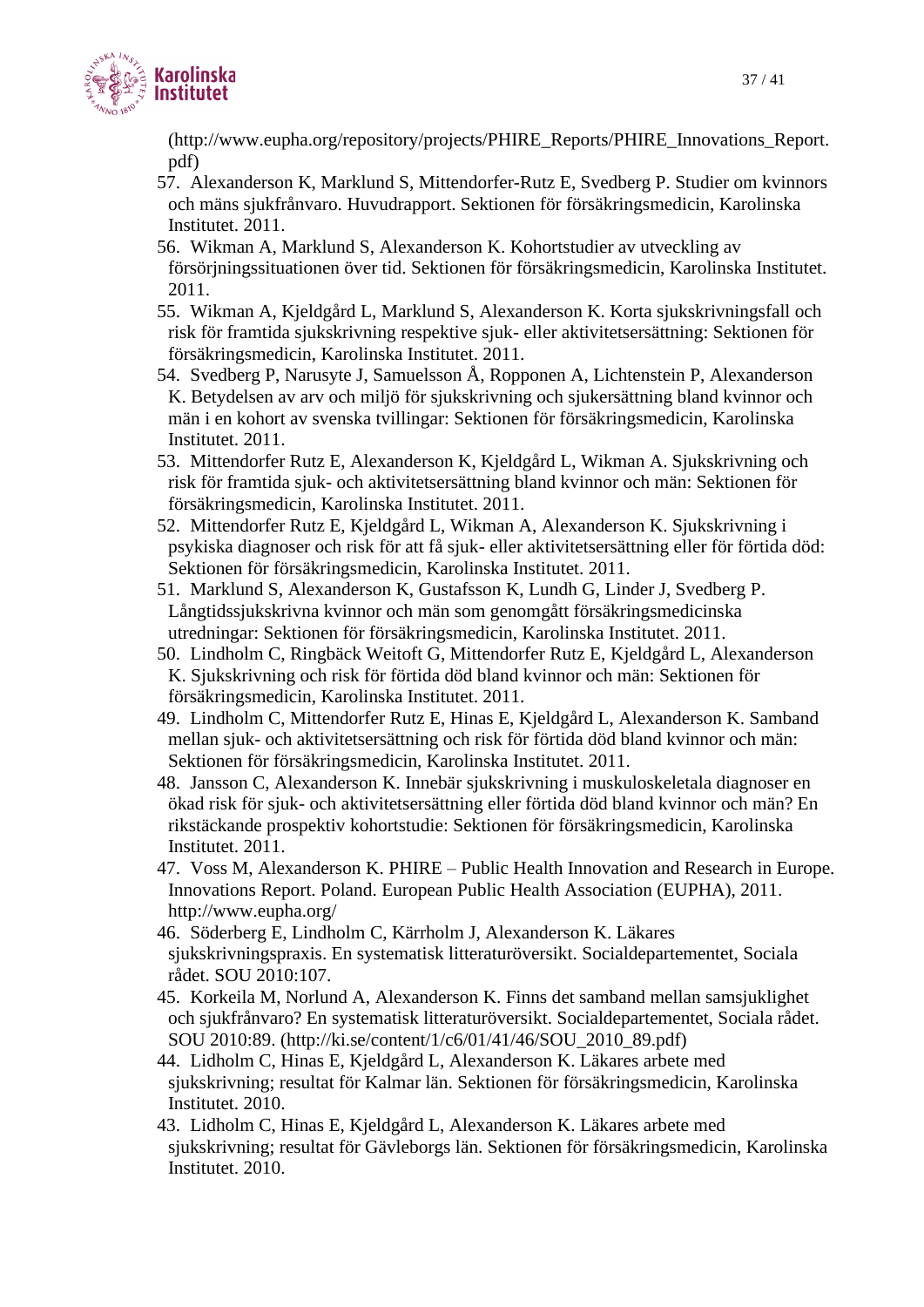

- 42. Alexanderson K, Ekmer A, Hinas E, Lindholm C, Löfgren A. AT- och ST-läkares önskemål om kompetens och kompetensutveckling i arbetet med sjukskrivningar rapport avseende Stockholm. Sektionen för försäkringsmedicin, Institutionen för klinisk neurovetenskap. 2010.
- 41. Kjeldgård L, Ekmer A, Vaez M, Alexanderson K. Sjukfrånvaro bland kvinnor och män inom Polismyndigheten i Stockholms län. Sektionen för försäkringsmedicin, Karolinska Institutet. 2010.
- 40. Ekmer A, Södersten E, Lindholm C, Alexanderson K. Äldre läkares arbete med sjukskrivning; resultat för läkare i åldern 65 år och äldre. Sektionen för försäkringsmedicin, Karolinska Institutet. 2010.
- 39. Söderberg E, Södersten E, Lindholm C, Alexanderson K. Läkares arbete med sjukskrivning i Östergötland. Resultat från två enkäter 2004 och 2008. Sektionen för försäkringsmedicin Karolinska Institutet och Socialmedicin, Linköpings universitet, 2009.
- 38. Skånér Y, Södersten E, Ekmer A, Arrelöv B, Lindholm C, Alexanderson K. Läkares arbete med sjukskrivning i Stockholms län. Resultat från två enkäter till läkarna i Stockholm, år 2004 och 2008. Sektionen för försäkringsmedicin, Karolinska Institutet, 2009.
- 37. Alexanderson K, Ekmer A, Lindholm C, Södersten E. Läkares arbete med sjukskrivning; Resultat från Dalarna. Sektionen för försäkringsmedicin, Karolinska Institutet. 2009.
- 36. Alexanderson K, Arrelöv B, Ekmer A, Hagberg J, Lindholm C, Löfgren A, Nilsson G, Skånér Y, Söderberg E, Södersten E. Läkares arbete med sjukskrivning; en enkät till alla läkare i Sverige 2008; utvecklingen sedan 2004 i Östergötland och Stockholm. Sektionen för försäkringsmedicin, Karolinska Institutet. 2009.
- 35. Svedberg P, Alexanderson K (red). Sjukfrånvaro och arbete inom Polisen. Sektionen för Personskadeprevention, Karolinska Institutet. 2009.
- 34. Alexanderson K, von Knorring M, Parmander M, Tyrkkö A. Hälso- och sjukvårdens ledning och styrning av arbetet med patienters sjukskrivning. Sektionen för Personskadeprevention, Karolinska Institutet. 2007.
- 33. Körlin J, Svedberg P, Alexanderson K. Sjukfrånvaro bland kvinnor och män anställda inom polisen. Sektionen för Personskadeprevention, Karolinska Institutet. 2006.
- 32. Sju kapitel i rapporten: Löfgren A (red) Läkares arbete med sjukskrivning problem och önskemål inom olika kliniska verksamheter. Personskadeprevention. Karolinska Institutet, 2006. Löfgren A, Hagberg J, Alexanderson K. Uppdrag: sjukskrivning. AT och ST-läkares problem med och önskemål kring kompetensutveckling i arbetet med sjukskrivning. Sektionen för personskadeprevention, Institutionen för klinisk neurovetenskap, Karolinska Institutet, 2006.
- 31. Boman J, Lindfors S, Nordqvist C, Nordström L, Alexanderson K. Konstruktiva strategier för att hantera stress bland disputerade specialistläkare vid ett universitetssjukhus. Personskadeprevention. Karolinska Institutet, 2005.
- 30. Lindfors S, Alexanderson K, Eintrei C, Gotthard R, Nordström L, Nadine K. Stressande faktorer bland disputerade specialistläkare anställda på ett universitetssjukhus. Personskadeprevention. Karolinska Institutet, 2005.
- 29. Alexanderson K, Arrelöv B, Hagberg J, Karlsryd E, Löfgren A, Ponzer S, Thomsen H, Söderberg E. Läkares arbete med sjukskrivning – en enkätstudie. Karolinska Institutet 2005. (http://ki.se/content/1/c6/02/95/79/LAK\_2005.pdf)
- 28. Erikson R, Alexanderson K, Kvist J, Palme M, Olsson E. Ett forskningspolitiskt experiment; En utvärdering av Arbeids- og sosialdepartementets stöd till trygdeforskartjänster vid tre forskningsenheter. Oslo. Norges Forskningsråd. 2005.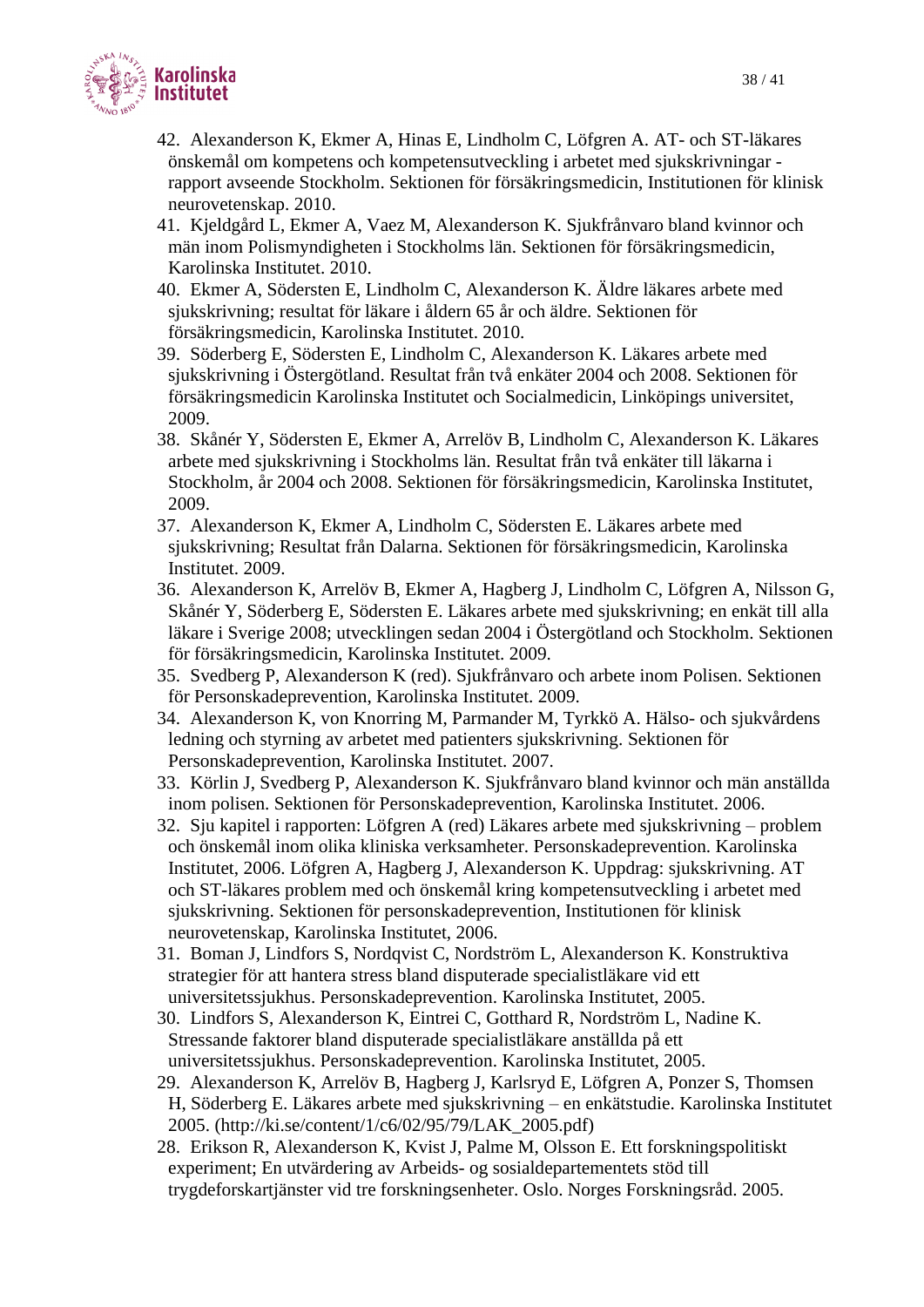

[\(http://www.evalueringsportalen.no/evaluering/ett-forskningspolitisk-experiment-en](http://www.evalueringsportalen.no/evaluering/ett-forskningspolitisk-experiment-en-utv%25C3%25A4rdering-av-arbeids-og-sosialdepartementets-stad-till-trygdeforskartj%25C3%25A4nster-vid-tre-forskningsenheter/Ett%20forskningspolitisk%20experiment.pdf/@@inline)[utv%25C3%25A4rdering-av-arbeids-og-sosialdepartementets-stad-till](http://www.evalueringsportalen.no/evaluering/ett-forskningspolitisk-experiment-en-utv%25C3%25A4rdering-av-arbeids-og-sosialdepartementets-stad-till-trygdeforskartj%25C3%25A4nster-vid-tre-forskningsenheter/Ett%20forskningspolitisk%20experiment.pdf/@@inline)[trygdeforskartj%25C3%25A4nster-vid-tre-](http://www.evalueringsportalen.no/evaluering/ett-forskningspolitisk-experiment-en-utv%25C3%25A4rdering-av-arbeids-og-sosialdepartementets-stad-till-trygdeforskartj%25C3%25A4nster-vid-tre-forskningsenheter/Ett%20forskningspolitisk%20experiment.pdf/@@inline)

[forskningsenheter/Ett%20forskningspolitisk%20experiment.pdf/@@inline\)](http://www.evalueringsportalen.no/evaluering/ett-forskningspolitisk-experiment-en-utv%25C3%25A4rdering-av-arbeids-og-sosialdepartementets-stad-till-trygdeforskartj%25C3%25A4nster-vid-tre-forskningsenheter/Ett%20forskningspolitisk%20experiment.pdf/@@inline)

- 27. Alexanderson K, ed. Bilaga till rapporten 'Problem inom hälso- och sjukvården kring handläggning av patienters sjukskrivning'; sex delstudier. Stockholm: Sektionen för personskadeprevention, Institutionen för klinisk neurovetenskap, Karolinska Institutet; 2005.
- 26. Alexanderson K, Brommels M, Ekenvall L, Karlsryd E, Löfgren A, Sundberg L, Österberg M. Problem inom hälso- och sjukvården kring handläggning av patienters sjukskrivning. Stockholm: Sektionen för personskadeprevention, Institutionen för klinisk neurovetenskap, Karolinska Institutet; 2005.
- 25. Vimarlund V, Söderberg E, Alexanderson K. Stöd för uppföljning av kontakter mellan handläggare på försäkringskassan och läkare på vårdcentral i sjukskrivningsärenden. Institutionen för datavetenskap, ekonomiska informationssystem, Försäkringsmedicinskt Centrum, Institutionen för hälsa och samhälle, Linköpings universitet, 2003:3.
- 24. Söderberg E, Shahirnejad, Johansson H, Alexanderson K. I gränssnittet mellan medicin och försäkring – en studie av läkarintygs kvalitet. Försäkringsmedicinskt centrum och IHS, Linköpings universitet. 2003:1.
- 23. Hugelius K, Mårtensson N, Kopare T, Alexanderson K. Lekmäns bedömningar och första-hjälpenåtgärder vid trafikolyckor- en pilotstudie. Socialmedicin och folkhälsovetenskap, IHS, Hälsouniversitetet, Linköping, 2003.
- 22. Mårtensson N, Alexanderson K. Vad påverkar hur lekmän agerar i en akut medicinsk situation. En litteraturöversikt. Socialmedicin och folkhälsovetenskap, IHS, Hälsouniversitetet, Linköping, 2002.
- 21. Söderberg E, Alexanderson K. Litteraturgenomgång av studier om gränssnittet mellan medicinsk praxis och försäkringsrättsliga bedömningar. Rikscentrum för Försäkringsmedicinsk Forskning och Linköpings universitet, 2001:1.
- 20. Larsson E, Mårtensson N, Alexanderson K. Första hjälpen-kunskaper en befolkningsstudie. Delrapport 3, Socialmedicin och folkhälsovetenskap, IHM, Hälsouniversitetet, Linköping, februari 2001.
- 19. Alexanderson K, Söderberg E. Kunskapssammanställning om försäkringsmedicinsk forskning. Rikscentrum för Försäkringsmedicinsk Forskning och Linköpings universitet, 2000:1.
- 18. Alexanderson K, Kvinnors sjukfrånvaro. In. Seminarium om kvinnors sjukfrånvaro. RFV 2000, sid 3-6.
- 17. Medin J, Alexanderson K. Begreppen hälsa och hälsofrämjande en litteraturstudie. Socialmedicin och Folkhälsovetenskap, IHM, Hälsouniversitetet, Linköping. 2000.
- 16. Alexanderson K, Hensing G, Borg K, Kjellman G, Nordqvist C, Ringsberg K, Wide P, Östlund G. Sjukfrånvaro, hälsa och Livsvillkor, en 12-årsuppföljning. Socialmedicin och Folkhälsovetenskap, IHM, Hälsouniversitetet, Linköping. 2000.
- 15. Mårtensson N, Alexanderson K. Faktorer som påverkar lekmäns förstahjälpeninsatser. Socialmedicin och Folkhälsovetenskap, IHM, Hälsouniversitetet, Linköping. 2000.
- 14. Alexanderson, K. Kön och hälsa. Försäkringsmedicinskt forskarseminarium, 19-29 januari 2000, Umeå. Försäkringskasseförbundet Fakta & Debatt. 2000:1; 93-103.
- 13. Mårtensson N, Alexanderson K. Första hjälpen-insatser i samband med olycksfall och akut sjukdom – en pilotstudie. Arbetsrapport, Institutionen för hälsa och miljö, Hälsouniversitetet, Linköping. 1999.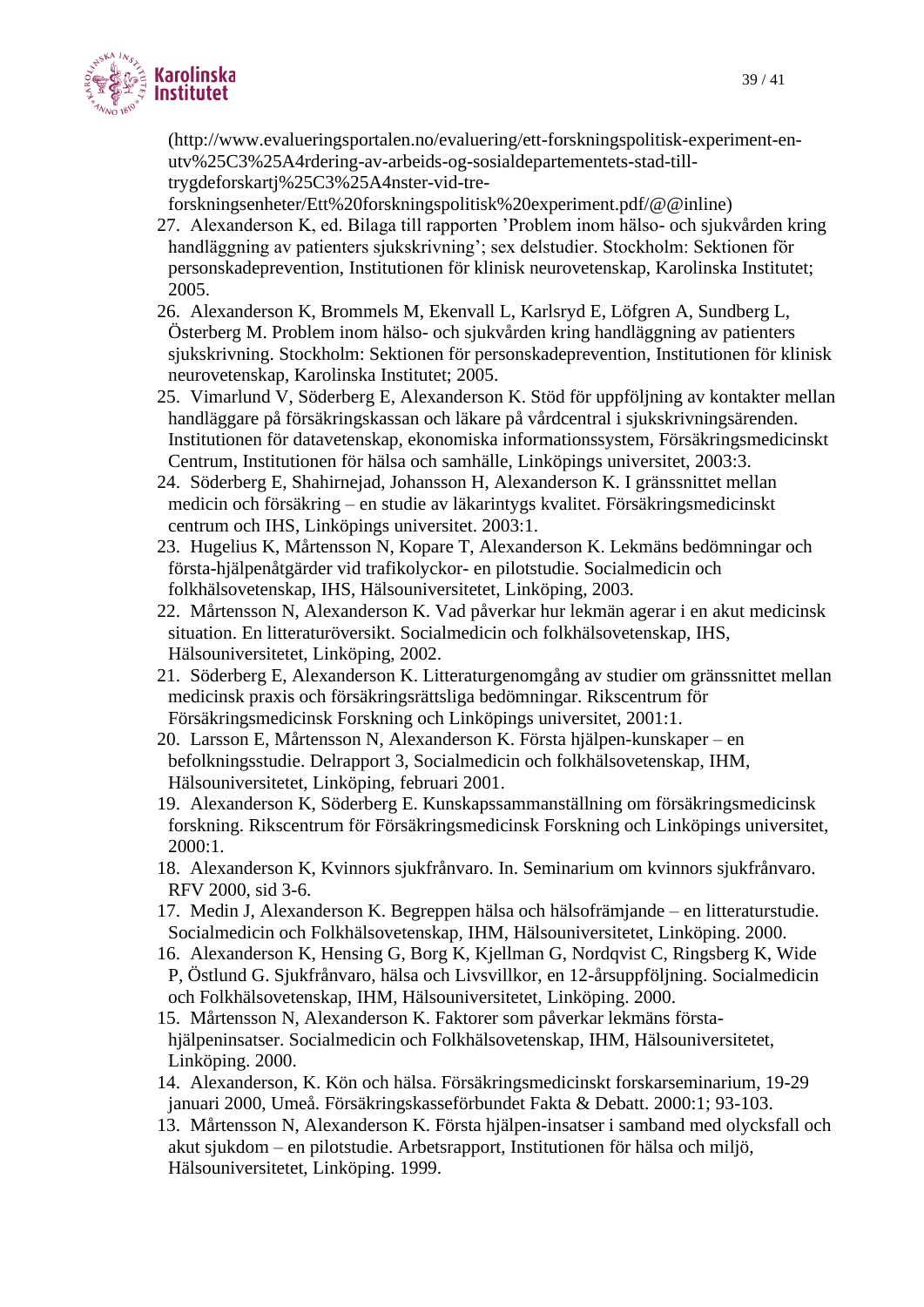

12. Hensing G, Alexanderson K, Knutson F. Sjukfrånvaro och hälsa bland yrkesverksamma kvinnor i Östergötland - betydelsen av faktorer i betalt och obetalt arbete. Kapitel i Perspektiv på Kvinnors Hälsa, Folkhälsorapport, Landstinget i Östergötland 1998, ISSN 1402-0327, sid 51-83.

- 11. Lagerström-Östlund G, Alexanderson K, Cedersund E, Hensing G. Att leva med ryggbesvär: "så länge men kan stå kan man jobba". Rapport inom ramen för projektet "Sjukfrånvaro, hälsa och livsvillkor". Socialmedicinska avdelningen, Institutionen för Hälsa och Miljö, Linköpings universitet, 1998.
- 10. Hensing G, Alexanderson K, Knutson F. Sjukfrånvaro och hälsa bland yrkesverksamma kvinnor i Östergötland - betydelsen av faktorer i betalt och obetalt arbete. Rapport nr 3 från projektet "Kvinnors hälsa och livsvillkor". Socialmedicinska avdelningen, Institutionen för Hälsa och Miljö, Linköpings universitet, 1998. (Även i reviderad version som en rapport i landstingets folkhälsorapportering).
- 9. Alexanderson K, Thiringer G, Diderichsen F. Läkare och Försäkringsmedicin. Rapport från en hearing och en enkät till sektioner inom Svenska Läkaresällskapet. Sektionen för socialmedicin och sektionen för arbets- och miljömedicin, Svenska Läkaresällskapet. 1996.
- 8. Alexanderson K. Samarbetsformer mellan Försäkringskassan Östergötland och Socialmedicinska avdelningen vid Samhällsmedicinska institutionen, Linköpings universitet. Rapport 1996,
- 7. Alexanderson K. Socialmedicinska inslag i undervisningen på läkarlinjen, Hälsouniversitetet, Linköping. Rapport. Linköpings universitet, 1996.
- 6. Alexanderson K, Håkansson N, Hensing G, Strand E. Genusskillnader i konsekvenser av sjukskrivning - en långtidsuppföljning. Arbetsrapport, maj 1996. Institutionen för samhällsmedicin, Linköpings universitet.
- 5. Alexanderson K, Hensing G, Knutsson F. Kvinnors hälsa och livsvillkor. Rapport II från en pilotstudie. Institutionen för Samhällsmedicin, Linköpings universitet, 1996.
- 4. Hensing G, Alexanderson K, Åhlgren M, Timpka T. Vardagens problem erfarenheter från handläggare inom Östergötlands läns Allmänna Försäkringskassa. Rapport från en studie. Institutionen för Samhällsmedicin, Linköpings universitet, 1996.
- 3. Hensing G, Alexanderson K, Bjurulf P. Kvinnors hälsa och livsvillkor. Arbetsrapport från pilotstudie. Institutionen för samhällsmedicin. Linköpings universitet. 1994.
- 2. Alexanderson K. The input of community medicine in medical studies at the Faculty of Health Sciences, Linköping. Report. University of Linköping, 1993.
- 1. Alexanderson K. Samhällsmedicinska inslag i undervisningen på läkarlinjen, Hälsouniversitetet, Linköping. Rapport. Linköpings universitet, 1992, rev. 1993 och 1994.

# **E. Editorial**

- 3. Alexanderson K, Hensing G. More and better research needed on sickness absence. Editorial. Scandinavian Journal of Public Health 2004:32;321-323.
- 2. Alexanderson K. Psykiatrisk försäkringsmedicin. Editorial. Socialmedicinsk tidskrift, 2000:77:6; 482-484.
- 1. Alexanderson K, Westrin CG. Socialmedicinens utveckling i ett nationellt perspektiv. Editorial. Socialmedicinsk tidskrift, 1997:74;2-3; 66-68.

# **F. Invited written Commentary**